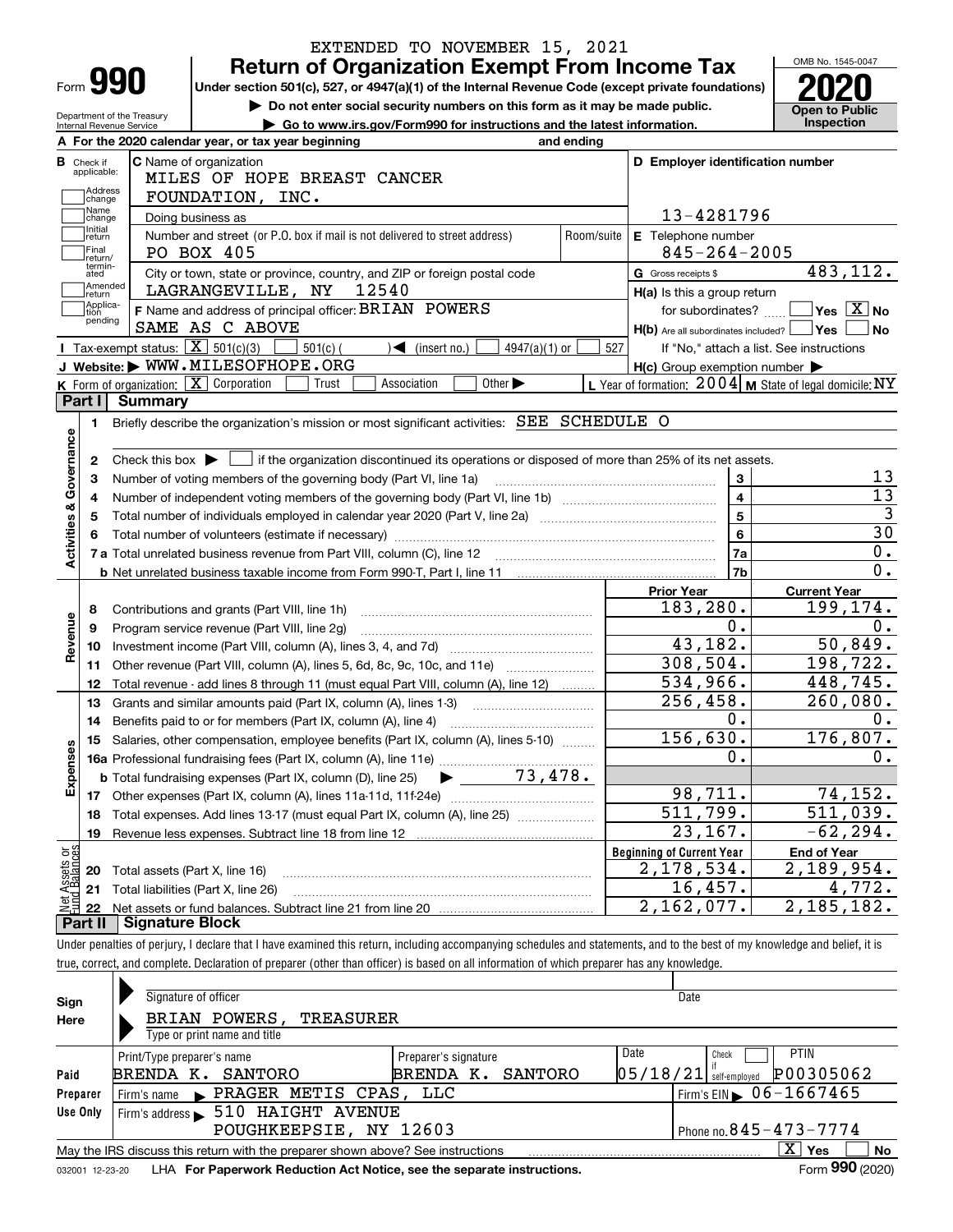|              | MILES OF HOPE BREAST CANCER                                                                                                                  |                             |                                       |
|--------------|----------------------------------------------------------------------------------------------------------------------------------------------|-----------------------------|---------------------------------------|
|              | 13-4281796<br>FOUNDATION, INC.<br>Form 990 (2020)                                                                                            |                             | Page 2                                |
|              | <b>Part III   Statement of Program Service Accomplishments</b>                                                                               |                             |                                       |
|              |                                                                                                                                              |                             | $\boxed{\text{X}}$                    |
| 1            | Briefly describe the organization's mission:                                                                                                 |                             |                                       |
|              | THE MISSION OF THE FOUNDATION IS TO FUND SUPPORT SERVICES, OUTREACH,                                                                         |                             |                                       |
|              | AND EDUCATION TO PEOPLE AFFECTED BY BREAST CANCER WITHIN THE NINE                                                                            |                             |                                       |
|              | COUNTIES OF THE HUDSON VALLEY, NEW YORK (COLUMBIA, DUTCHESS, GREENE,                                                                         |                             |                                       |
|              | ORANGE, PUTNAM, ROCKLAND, SULLIVAN, ULSTER AND WESTCHESTER COUNTIES).                                                                        |                             |                                       |
| $\mathbf{2}$ | Did the organization undertake any significant program services during the year which were not listed on the                                 |                             |                                       |
|              | prior Form 990 or 990-EZ?                                                                                                                    |                             | $\exists$ Yes $\boxed{\mathrm{X}}$ No |
|              | If "Yes," describe these new services on Schedule O.                                                                                         | $\sqrt{}$ Yes $\sqrt{X}$ No |                                       |
| 3            | Did the organization cease conducting, or make significant changes in how it conducts, any program services?                                 |                             |                                       |
|              | If "Yes," describe these changes on Schedule O.                                                                                              |                             |                                       |
| 4            | Describe the organization's program service accomplishments for each of its three largest program services, as measured by expenses.         |                             |                                       |
|              | Section 501(c)(3) and 501(c)(4) organizations are required to report the amount of grants and allocations to others, the total expenses, and |                             |                                       |
|              | revenue, if any, for each program service reported.<br>207,500. including grants of \$ 207,500. ) (Revenue \$<br>) (Expenses \$              |                             |                                       |
|              | 4a (Code:<br>MEDICAL GAP CARE FUND IS FOR INDIVIDUALS FACING LIFE EMERGENCIES AND/OR                                                         |                             |                                       |
|              | COSTS NOT COVERED BY HEALTH INSURANCE WHILE IN TREATMENT FOR BREAST                                                                          |                             |                                       |
|              | CANCER.                                                                                                                                      |                             |                                       |
|              |                                                                                                                                              |                             |                                       |
|              |                                                                                                                                              |                             |                                       |
|              |                                                                                                                                              |                             |                                       |
|              |                                                                                                                                              |                             |                                       |
|              |                                                                                                                                              |                             |                                       |
|              |                                                                                                                                              |                             |                                       |
|              |                                                                                                                                              |                             |                                       |
|              |                                                                                                                                              |                             |                                       |
|              |                                                                                                                                              |                             |                                       |
| 4b           | 27,500. including grants of \$<br>$27,500.$ (Revenue \$<br>(Expenses \$<br>(Code:                                                            |                             |                                       |
|              | FOURTEEN SCHOLARSHIPS FOR HIGH SCHOOL SENIORS WHOSE LIVES HAVE BEEN                                                                          |                             |                                       |
|              | AFFECTED BY BREAST CANCER.<br>SCHOLARSHIPS ARE GIVEN IN ALL NINE                                                                             |                             |                                       |
|              | COUNTIES.                                                                                                                                    |                             |                                       |
|              |                                                                                                                                              |                             |                                       |
|              |                                                                                                                                              |                             |                                       |
|              |                                                                                                                                              |                             |                                       |
|              |                                                                                                                                              |                             |                                       |
|              |                                                                                                                                              |                             |                                       |
|              |                                                                                                                                              |                             |                                       |
|              |                                                                                                                                              |                             |                                       |
|              |                                                                                                                                              |                             |                                       |
|              |                                                                                                                                              |                             |                                       |
| 4с           | 10,080. including grants of \$<br>$10,080.$ ) (Revenue \$<br>(Expenses \$<br>(Code:                                                          |                             |                                       |
|              | COMPLEMENTARY MEDICINE PROGRAM TO FUND MASSAGE THERAPY; ACUPUNCTURE;                                                                         |                             |                                       |
|              | MUSIC AND DANCE THERAPIES; SPORTS, EXERCISE YOGA AND ART THERAPIES TO                                                                        |                             |                                       |
|              | ENHANCE RECOVERY.                                                                                                                            |                             |                                       |
|              |                                                                                                                                              |                             |                                       |
|              |                                                                                                                                              |                             |                                       |
|              |                                                                                                                                              |                             |                                       |
|              |                                                                                                                                              |                             |                                       |
|              |                                                                                                                                              |                             |                                       |
|              |                                                                                                                                              |                             |                                       |
|              |                                                                                                                                              |                             |                                       |
|              |                                                                                                                                              |                             |                                       |
| 4d           | Other program services (Describe on Schedule O.)                                                                                             |                             |                                       |
|              | 15,000. (Revenue \$<br>$73,846$ $\cdot$ including grants of \$<br>(Expenses \$                                                               |                             |                                       |
| 4е           | 318,926.<br>Total program service expenses                                                                                                   |                             |                                       |
|              |                                                                                                                                              | Form 990 (2020)             |                                       |
|              | 032002 12-23-20                                                                                                                              |                             |                                       |
|              |                                                                                                                                              |                             |                                       |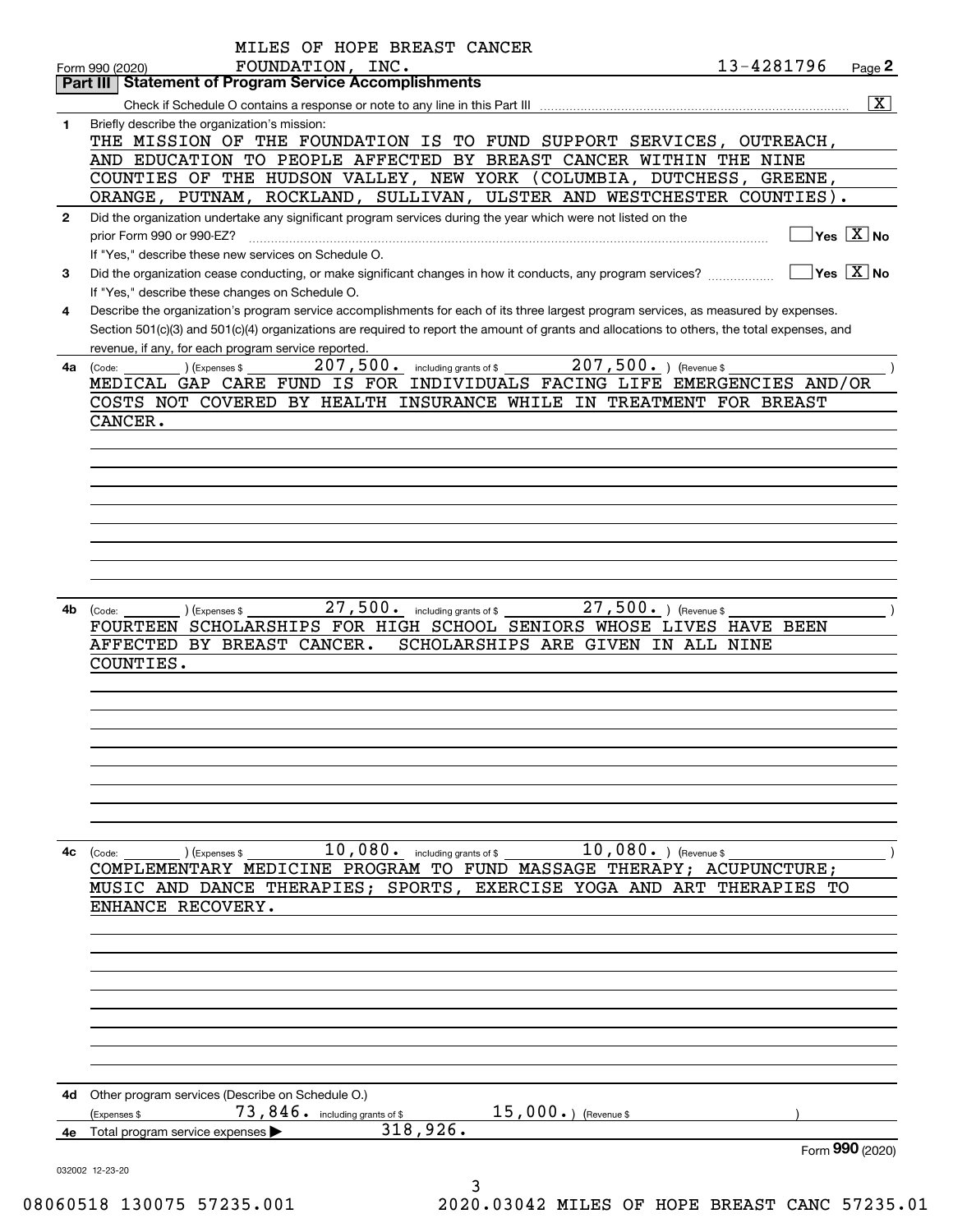| Form 990 (2020) | <b>FOUNDATION</b>                                | INC. | 13-4281796 | Page $3$ |
|-----------------|--------------------------------------------------|------|------------|----------|
|                 | <b>Part IV   Checklist of Required Schedules</b> |      |            |          |

|         |                                                                                                                                                                                                                             |                 | Yes | No              |
|---------|-----------------------------------------------------------------------------------------------------------------------------------------------------------------------------------------------------------------------------|-----------------|-----|-----------------|
| 1.      | Is the organization described in section $501(c)(3)$ or $4947(a)(1)$ (other than a private foundation)?                                                                                                                     |                 |     |                 |
|         |                                                                                                                                                                                                                             | 1.              | X   |                 |
| 2       |                                                                                                                                                                                                                             | $\mathbf{2}$    | X   |                 |
| 3       | Did the organization engage in direct or indirect political campaign activities on behalf of or in opposition to candidates for                                                                                             |                 |     |                 |
|         |                                                                                                                                                                                                                             | 3               |     | X.              |
| 4       | Section 501(c)(3) organizations. Did the organization engage in lobbying activities, or have a section 501(h) election in effect                                                                                            |                 |     |                 |
|         |                                                                                                                                                                                                                             | 4               |     | x               |
| 5       | Is the organization a section 501(c)(4), 501(c)(5), or 501(c)(6) organization that receives membership dues, assessments, or                                                                                                |                 |     |                 |
|         |                                                                                                                                                                                                                             | 5               |     | x               |
| 6       | Did the organization maintain any donor advised funds or any similar funds or accounts for which donors have the right to                                                                                                   |                 |     | x               |
|         | provide advice on the distribution or investment of amounts in such funds or accounts? If "Yes," complete Schedule D, Part I                                                                                                | 6               |     |                 |
| 7       | Did the organization receive or hold a conservation easement, including easements to preserve open space,                                                                                                                   | $\overline{7}$  |     | x               |
| 8       | Did the organization maintain collections of works of art, historical treasures, or other similar assets? If "Yes," complete                                                                                                |                 |     |                 |
|         |                                                                                                                                                                                                                             | 8               |     | x               |
| 9       | Did the organization report an amount in Part X, line 21, for escrow or custodial account liability, serve as a custodian for                                                                                               |                 |     |                 |
|         | amounts not listed in Part X; or provide credit counseling, debt management, credit repair, or debt negotiation services?                                                                                                   |                 |     |                 |
|         |                                                                                                                                                                                                                             | 9               |     | x               |
| 10      | Did the organization, directly or through a related organization, hold assets in donor-restricted endowments                                                                                                                |                 |     |                 |
|         |                                                                                                                                                                                                                             | 10              | X   |                 |
| 11      | If the organization's answer to any of the following questions is "Yes," then complete Schedule D, Parts VI, VII, VIII, IX, or X                                                                                            |                 |     |                 |
|         | as applicable.                                                                                                                                                                                                              |                 |     |                 |
|         | a Did the organization report an amount for land, buildings, and equipment in Part X, line 10? If "Yes," complete Schedule D,                                                                                               |                 |     |                 |
|         |                                                                                                                                                                                                                             | 11a             | X   |                 |
|         | <b>b</b> Did the organization report an amount for investments - other securities in Part X, line 12, that is 5% or more of its total                                                                                       |                 |     |                 |
|         |                                                                                                                                                                                                                             | 11 <sub>b</sub> |     | x               |
|         | c Did the organization report an amount for investments - program related in Part X, line 13, that is 5% or more of its total                                                                                               |                 |     |                 |
|         |                                                                                                                                                                                                                             | 11c             |     | X.              |
|         | d Did the organization report an amount for other assets in Part X, line 15, that is 5% or more of its total assets reported in                                                                                             |                 |     |                 |
|         |                                                                                                                                                                                                                             | 11d             | Х   |                 |
|         |                                                                                                                                                                                                                             | 11e             |     | X               |
| f       | Did the organization's separate or consolidated financial statements for the tax year include a footnote that addresses                                                                                                     |                 |     | x               |
|         | the organization's liability for uncertain tax positions under FIN 48 (ASC 740)? If "Yes," complete Schedule D, Part X                                                                                                      | 11f             |     |                 |
|         | 12a Did the organization obtain separate, independent audited financial statements for the tax year? If "Yes," complete                                                                                                     | 12a             |     | x               |
|         | <b>b</b> Was the organization included in consolidated, independent audited financial statements for the tax year?                                                                                                          |                 |     |                 |
|         |                                                                                                                                                                                                                             | 12 <sub>b</sub> |     | X.              |
| 13      | If "Yes," and if the organization answered "No" to line 12a, then completing Schedule D, Parts XI and XII is optional                                                                                                       | 13              |     | X               |
| 14a     | Did the organization maintain an office, employees, or agents outside of the United States?                                                                                                                                 | 14a             |     | X               |
| b       | Did the organization have aggregate revenues or expenses of more than \$10,000 from grantmaking, fundraising, business,                                                                                                     |                 |     |                 |
|         | investment, and program service activities outside the United States, or aggregate foreign investments valued at \$100,000                                                                                                  |                 |     |                 |
|         |                                                                                                                                                                                                                             | 14b             |     | x               |
| 15      | Did the organization report on Part IX, column (A), line 3, more than \$5,000 of grants or other assistance to or for any                                                                                                   |                 |     |                 |
|         |                                                                                                                                                                                                                             | 15              |     | x               |
| 16      | Did the organization report on Part IX, column (A), line 3, more than \$5,000 of aggregate grants or other assistance to                                                                                                    |                 |     |                 |
|         |                                                                                                                                                                                                                             | 16              |     | x               |
| 17      | Did the organization report a total of more than \$15,000 of expenses for professional fundraising services on Part IX,                                                                                                     |                 |     |                 |
|         |                                                                                                                                                                                                                             | 17              |     | x               |
| 18      | Did the organization report more than \$15,000 total of fundraising event gross income and contributions on Part VIII, lines                                                                                                |                 |     |                 |
|         |                                                                                                                                                                                                                             | 18              | х   |                 |
| 19      | Did the organization report more than \$15,000 of gross income from gaming activities on Part VIII, line 9a? If "Yes."                                                                                                      |                 |     |                 |
|         |                                                                                                                                                                                                                             | 19              |     | X<br>X          |
| 20a     |                                                                                                                                                                                                                             | <b>20a</b>      |     |                 |
| b<br>21 | If "Yes" to line 20a, did the organization attach a copy of its audited financial statements to this return?<br>Did the organization report more than \$5,000 of grants or other assistance to any domestic organization or | 20 <sub>b</sub> |     |                 |
|         |                                                                                                                                                                                                                             | 21              | Х   |                 |
|         | 032003 12-23-20                                                                                                                                                                                                             |                 |     | Form 990 (2020) |

032003 12-23-20

08060518 130075 57235.001 2020.03042 MILES OF HOPE BREAST CANC 57235.01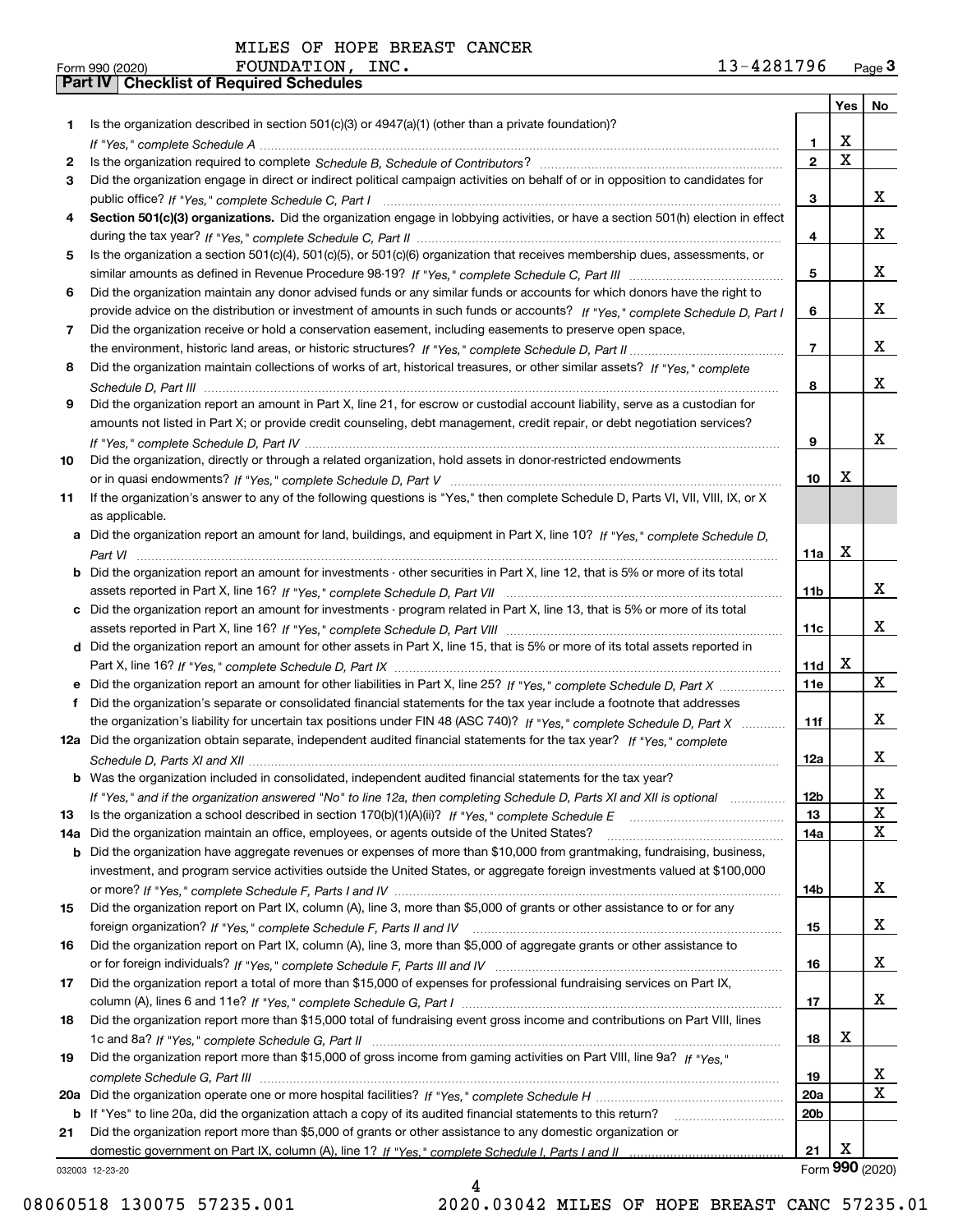|               | FOUNDATION, INC.<br>Form 990 (2020)                                                                                          | 13-4281796 |            |                 | Page 4      |
|---------------|------------------------------------------------------------------------------------------------------------------------------|------------|------------|-----------------|-------------|
|               | <b>Checklist of Required Schedules (continued)</b><br>Part IV                                                                |            |            |                 |             |
|               |                                                                                                                              |            |            | Yes             | No          |
| 22            | Did the organization report more than \$5,000 of grants or other assistance to or for domestic individuals on                |            |            |                 |             |
|               |                                                                                                                              |            | 22         | х               |             |
| 23            | Did the organization answer "Yes" to Part VII, Section A, line 3, 4, or 5 about compensation of the organization's current   |            |            |                 |             |
|               | and former officers, directors, trustees, key employees, and highest compensated employees? If "Yes," complete               |            |            |                 |             |
|               |                                                                                                                              |            | 23         |                 | x           |
|               | 24a Did the organization have a tax-exempt bond issue with an outstanding principal amount of more than \$100,000 as of the  |            |            |                 |             |
|               | last day of the year, that was issued after December 31, 2002? If "Yes," answer lines 24b through 24d and complete           |            |            |                 |             |
|               |                                                                                                                              |            | 24a        |                 | x           |
|               |                                                                                                                              |            | 24b        |                 |             |
|               | c Did the organization maintain an escrow account other than a refunding escrow at any time during the year to defease       |            |            |                 |             |
|               |                                                                                                                              |            | 24c        |                 |             |
|               |                                                                                                                              |            | 24d        |                 |             |
|               | 25a Section 501(c)(3), 501(c)(4), and 501(c)(29) organizations. Did the organization engage in an excess benefit             |            |            |                 |             |
|               |                                                                                                                              |            |            |                 | x           |
|               |                                                                                                                              |            | 25a        |                 |             |
|               | b Is the organization aware that it engaged in an excess benefit transaction with a disqualified person in a prior year, and |            |            |                 |             |
|               | that the transaction has not been reported on any of the organization's prior Forms 990 or 990-EZ? If "Yes," complete        |            |            |                 |             |
|               | Schedule L, Part I                                                                                                           |            | 25b        |                 | x           |
| 26            | Did the organization report any amount on Part X, line 5 or 22, for receivables from or payables to any current              |            |            |                 |             |
|               | or former officer, director, trustee, key employee, creator or founder, substantial contributor, or 35%                      |            |            |                 |             |
|               |                                                                                                                              |            | 26         |                 | X           |
| 27            | Did the organization provide a grant or other assistance to any current or former officer, director, trustee, key employee,  |            |            |                 |             |
|               | creator or founder, substantial contributor or employee thereof, a grant selection committee member, or to a 35% controlled  |            |            |                 |             |
|               | entity (including an employee thereof) or family member of any of these persons? If "Yes," complete Schedule L, Part III     |            | 27         |                 | x           |
| 28            | Was the organization a party to a business transaction with one of the following parties (see Schedule L, Part IV            |            |            |                 |             |
|               | instructions, for applicable filing thresholds, conditions, and exceptions):                                                 |            |            |                 |             |
|               | a A current or former officer, director, trustee, key employee, creator or founder, or substantial contributor? If           |            |            |                 |             |
|               |                                                                                                                              |            | 28a        |                 | x           |
|               |                                                                                                                              |            | 28b        |                 | $\mathbf x$ |
|               | c A 35% controlled entity of one or more individuals and/or organizations described in lines 28a or 28b? If                  |            |            |                 |             |
|               |                                                                                                                              |            | 28c        |                 | x           |
| 29            |                                                                                                                              |            | 29         |                 | $\mathbf x$ |
| 30            | Did the organization receive contributions of art, historical treasures, or other similar assets, or qualified conservation  |            |            |                 |             |
|               |                                                                                                                              |            | 30         |                 | x           |
| 31            | Did the organization liquidate, terminate, or dissolve and cease operations? If "Yes," complete Schedule N, Part I           |            | 31         |                 | X           |
|               | Did the organization sell, exchange, dispose of, or transfer more than 25% of its net assets? If "Yes," complete             |            |            |                 |             |
|               |                                                                                                                              |            | 32         |                 | x           |
| 33            | Did the organization own 100% of an entity disregarded as separate from the organization under Regulations                   |            |            |                 |             |
|               |                                                                                                                              |            | 33         |                 | x           |
| 34            | Was the organization related to any tax-exempt or taxable entity? If "Yes," complete Schedule R, Part II, III, or IV, and    |            |            |                 |             |
|               |                                                                                                                              |            | 34         |                 | х           |
|               | 35a Did the organization have a controlled entity within the meaning of section 512(b)(13)?                                  |            | <b>35a</b> |                 | $\mathbf X$ |
|               | b If "Yes" to line 35a, did the organization receive any payment from or engage in any transaction with a controlled entity  |            |            |                 |             |
|               |                                                                                                                              |            |            |                 |             |
|               |                                                                                                                              |            | 35b        |                 |             |
| 36            | Section 501(c)(3) organizations. Did the organization make any transfers to an exempt non-charitable related organization?   |            |            |                 | x           |
|               |                                                                                                                              |            | 36         |                 |             |
| 37            | Did the organization conduct more than 5% of its activities through an entity that is not a related organization             |            |            |                 |             |
|               |                                                                                                                              |            | 37         |                 | x           |
| 38            | Did the organization complete Schedule O and provide explanations in Schedule O for Part VI, lines 11b and 19?               |            |            |                 |             |
| <b>Part V</b> | Note: All Form 990 filers are required to complete Schedule O                                                                |            | 38         | X               |             |
|               | <b>Statements Regarding Other IRS Filings and Tax Compliance</b>                                                             |            |            |                 |             |
|               | Check if Schedule O contains a response or note to any line in this Part V                                                   |            |            |                 |             |
|               |                                                                                                                              |            |            | Yes             | No          |
|               | 1a                                                                                                                           | 2          |            |                 |             |
|               | 1 <sub>b</sub><br><b>b</b> Enter the number of Forms W-2G included in line 1a. Enter -0- if not applicable                   | 0          |            |                 |             |
|               | c Did the organization comply with backup withholding rules for reportable payments to vendors and reportable gaming         |            |            |                 |             |
|               | (gambling) winnings to prize winners?                                                                                        |            | 1c         |                 |             |
|               | 032004 12-23-20                                                                                                              |            |            | Form 990 (2020) |             |
|               |                                                                                                                              |            |            |                 |             |

08060518 130075 57235.001 2020.03042 MILES OF HOPE BREAST CANC 57235.01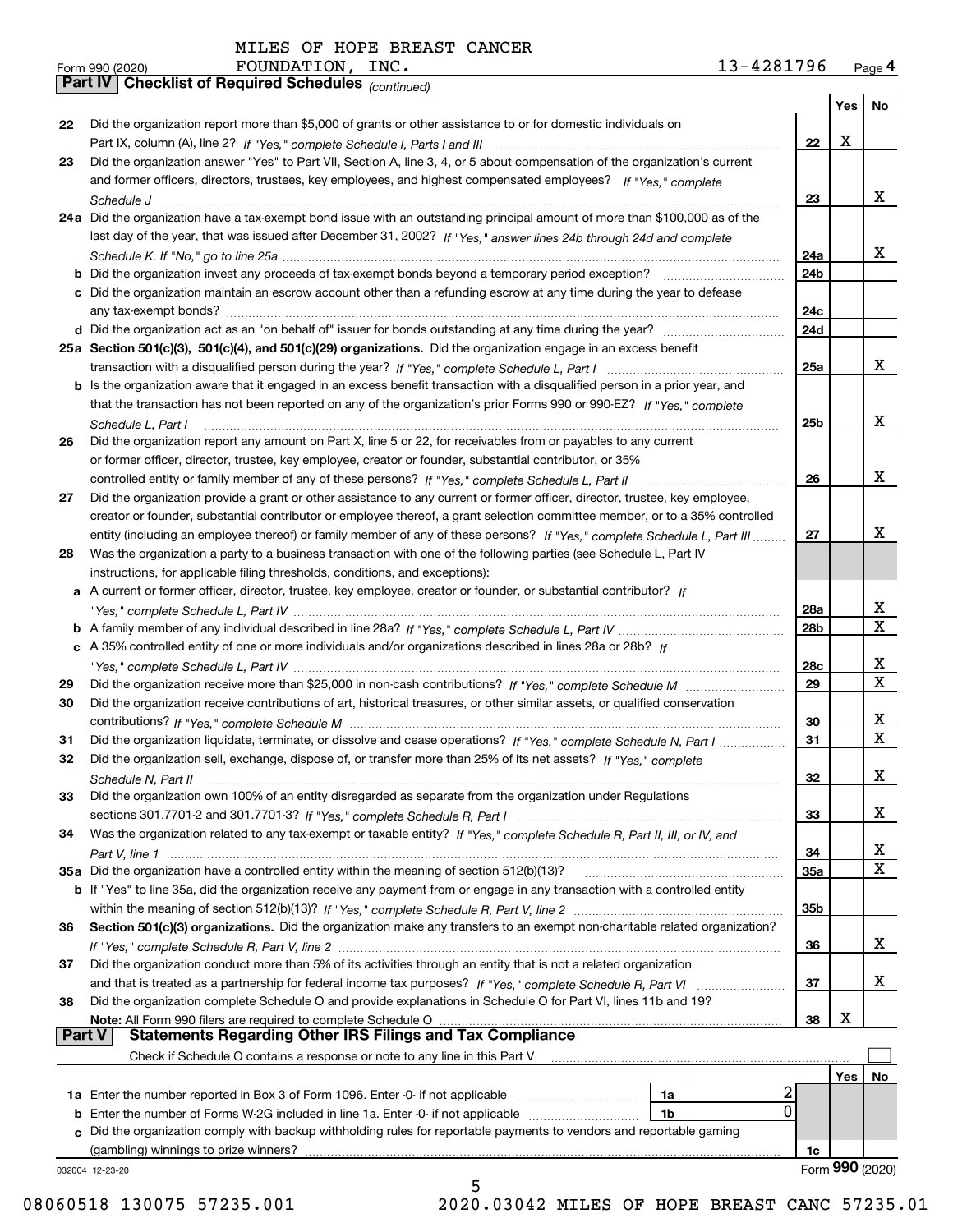|               | 13-4281796<br>FOUNDATION, INC.<br>Form 990 (2020)                                                                                               |                |         | $Page$ <sup>5</sup> |  |  |  |  |  |  |  |  |
|---------------|-------------------------------------------------------------------------------------------------------------------------------------------------|----------------|---------|---------------------|--|--|--|--|--|--|--|--|
| <b>Part V</b> | Statements Regarding Other IRS Filings and Tax Compliance (continued)                                                                           |                |         |                     |  |  |  |  |  |  |  |  |
|               |                                                                                                                                                 |                | Yes $ $ | No                  |  |  |  |  |  |  |  |  |
|               | 2a Enter the number of employees reported on Form W-3, Transmittal of Wage and Tax Statements,                                                  |                |         |                     |  |  |  |  |  |  |  |  |
|               | 3<br>filed for the calendar year ending with or within the year covered by this return <i>manumumumum</i><br>2a                                 |                |         |                     |  |  |  |  |  |  |  |  |
|               |                                                                                                                                                 | 2 <sub>b</sub> | Х       |                     |  |  |  |  |  |  |  |  |
|               |                                                                                                                                                 |                |         |                     |  |  |  |  |  |  |  |  |
| За            | Did the organization have unrelated business gross income of \$1,000 or more during the year?                                                   | 3a             |         | х                   |  |  |  |  |  |  |  |  |
|               |                                                                                                                                                 |                |         |                     |  |  |  |  |  |  |  |  |
|               | 4a At any time during the calendar year, did the organization have an interest in, or a signature or other authority over, a                    | 3b             |         |                     |  |  |  |  |  |  |  |  |
|               | financial account in a foreign country (such as a bank account, securities account, or other financial account)?                                |                |         |                     |  |  |  |  |  |  |  |  |
|               | <b>b</b> If "Yes," enter the name of the foreign country $\blacktriangleright$                                                                  |                |         |                     |  |  |  |  |  |  |  |  |
|               |                                                                                                                                                 |                |         |                     |  |  |  |  |  |  |  |  |
|               | See instructions for filing requirements for FinCEN Form 114, Report of Foreign Bank and Financial Accounts (FBAR).                             |                |         |                     |  |  |  |  |  |  |  |  |
|               |                                                                                                                                                 | 5a<br>5b       |         | х<br>х              |  |  |  |  |  |  |  |  |
|               |                                                                                                                                                 | 5c             |         |                     |  |  |  |  |  |  |  |  |
|               | 6a Does the organization have annual gross receipts that are normally greater than \$100,000, and did the organization solicit                  |                |         |                     |  |  |  |  |  |  |  |  |
|               |                                                                                                                                                 | 6a             |         | х                   |  |  |  |  |  |  |  |  |
|               | <b>b</b> If "Yes," did the organization include with every solicitation an express statement that such contributions or gifts                   |                |         |                     |  |  |  |  |  |  |  |  |
|               |                                                                                                                                                 |                |         |                     |  |  |  |  |  |  |  |  |
|               |                                                                                                                                                 | 6b             |         |                     |  |  |  |  |  |  |  |  |
| 7             | Organizations that may receive deductible contributions under section 170(c).                                                                   |                |         | х                   |  |  |  |  |  |  |  |  |
| а             | Did the organization receive a payment in excess of \$75 made partly as a contribution and partly for goods and services provided to the payor? | 7a             |         |                     |  |  |  |  |  |  |  |  |
|               | <b>b</b> If "Yes," did the organization notify the donor of the value of the goods or services provided?                                        | 7b             |         |                     |  |  |  |  |  |  |  |  |
|               | c Did the organization sell, exchange, or otherwise dispose of tangible personal property for which it was required                             |                |         |                     |  |  |  |  |  |  |  |  |
|               |                                                                                                                                                 | 7c             |         | x                   |  |  |  |  |  |  |  |  |
|               | 7d                                                                                                                                              |                |         |                     |  |  |  |  |  |  |  |  |
| е             | Did the organization receive any funds, directly or indirectly, to pay premiums on a personal benefit contract?                                 | 7e             |         | х<br>Х              |  |  |  |  |  |  |  |  |
| f             | Did the organization, during the year, pay premiums, directly or indirectly, on a personal benefit contract?                                    | 7f             |         |                     |  |  |  |  |  |  |  |  |
| g             | If the organization received a contribution of qualified intellectual property, did the organization file Form 8899 as required?                | 7g             |         | X                   |  |  |  |  |  |  |  |  |
| h.            | If the organization received a contribution of cars, boats, airplanes, or other vehicles, did the organization file a Form 1098-C?              | 7h             |         | Х                   |  |  |  |  |  |  |  |  |
| 8             | Sponsoring organizations maintaining donor advised funds. Did a donor advised fund maintained by the                                            |                |         |                     |  |  |  |  |  |  |  |  |
|               | sponsoring organization have excess business holdings at any time during the year?                                                              | 8              |         |                     |  |  |  |  |  |  |  |  |
| 9             | Sponsoring organizations maintaining donor advised funds.                                                                                       |                |         |                     |  |  |  |  |  |  |  |  |
| а             | Did the sponsoring organization make any taxable distributions under section 4966?                                                              | 9а             |         |                     |  |  |  |  |  |  |  |  |
|               | <b>b</b> Did the sponsoring organization make a distribution to a donor, donor advisor, or related person?                                      | 9b             |         |                     |  |  |  |  |  |  |  |  |
| 10            | Section 501(c)(7) organizations. Enter:                                                                                                         |                |         |                     |  |  |  |  |  |  |  |  |
|               | 10a                                                                                                                                             |                |         |                     |  |  |  |  |  |  |  |  |
|               | 10 <sub>b</sub><br>Gross receipts, included on Form 990, Part VIII, line 12, for public use of club facilities                                  |                |         |                     |  |  |  |  |  |  |  |  |
| 11            | Section 501(c)(12) organizations. Enter:                                                                                                        |                |         |                     |  |  |  |  |  |  |  |  |
|               | 11a                                                                                                                                             |                |         |                     |  |  |  |  |  |  |  |  |
|               | b Gross income from other sources (Do not net amounts due or paid to other sources against                                                      |                |         |                     |  |  |  |  |  |  |  |  |
|               | 11b                                                                                                                                             |                |         |                     |  |  |  |  |  |  |  |  |
|               | 12a Section 4947(a)(1) non-exempt charitable trusts. Is the organization filing Form 990 in lieu of Form 1041?                                  | 12a            |         |                     |  |  |  |  |  |  |  |  |
|               | 12b<br><b>b</b> If "Yes," enter the amount of tax-exempt interest received or accrued during the year <i>manument</i>                           |                |         |                     |  |  |  |  |  |  |  |  |
| 13            | Section 501(c)(29) qualified nonprofit health insurance issuers.                                                                                |                |         |                     |  |  |  |  |  |  |  |  |
|               | <b>a</b> Is the organization licensed to issue qualified health plans in more than one state?                                                   | 13а            |         |                     |  |  |  |  |  |  |  |  |
|               | Note: See the instructions for additional information the organization must report on Schedule O.                                               |                |         |                     |  |  |  |  |  |  |  |  |
|               | <b>b</b> Enter the amount of reserves the organization is required to maintain by the states in which the                                       |                |         |                     |  |  |  |  |  |  |  |  |
|               | 13b                                                                                                                                             |                |         |                     |  |  |  |  |  |  |  |  |
|               | 13с                                                                                                                                             |                |         |                     |  |  |  |  |  |  |  |  |
| 14a           | Did the organization receive any payments for indoor tanning services during the tax year?                                                      | 14a            |         | х                   |  |  |  |  |  |  |  |  |
|               | <b>b</b> If "Yes," has it filed a Form 720 to report these payments? If "No," provide an explanation on Schedule O                              | 14b            |         |                     |  |  |  |  |  |  |  |  |
| 15            | Is the organization subject to the section 4960 tax on payment(s) of more than \$1,000,000 in remuneration or                                   |                |         |                     |  |  |  |  |  |  |  |  |
|               |                                                                                                                                                 | 15             |         | X                   |  |  |  |  |  |  |  |  |
|               | If "Yes," see instructions and file Form 4720, Schedule N.                                                                                      |                |         |                     |  |  |  |  |  |  |  |  |
| 16            | Is the organization an educational institution subject to the section 4968 excise tax on net investment income?                                 | 16             |         | X                   |  |  |  |  |  |  |  |  |
|               | If "Yes," complete Form 4720, Schedule O.                                                                                                       |                |         |                     |  |  |  |  |  |  |  |  |

6

Form (2020) **990**

032005 12-23-20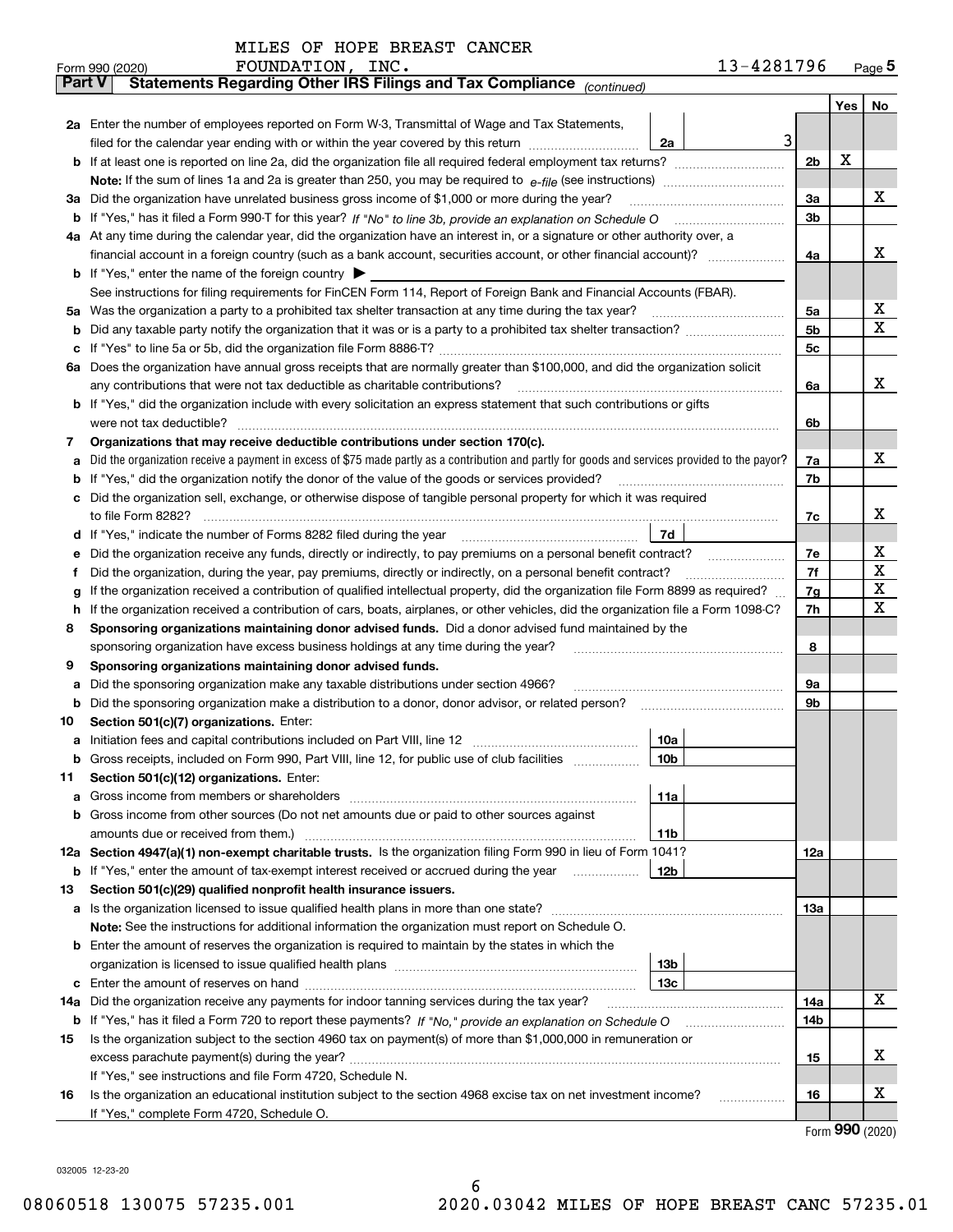*For each "Yes" response to lines 2 through 7b below, and for a "No" response*

|              |                                                                                                                                                  |                 | Yes | No                |
|--------------|--------------------------------------------------------------------------------------------------------------------------------------------------|-----------------|-----|-------------------|
|              | 13<br>1a Enter the number of voting members of the governing body at the end of the tax year<br>1a                                               |                 |     |                   |
|              | If there are material differences in voting rights among members of the governing body, or if the governing                                      |                 |     |                   |
|              | body delegated broad authority to an executive committee or similar committee, explain on Schedule O.                                            |                 |     |                   |
| b            | 13<br>Enter the number of voting members included on line 1a, above, who are independent<br>1b                                                   |                 |     |                   |
| $\mathbf{2}$ | Did any officer, director, trustee, or key employee have a family relationship or a business relationship with any other                         |                 |     |                   |
|              | officer, director, trustee, or key employee?                                                                                                     | $\mathbf{2}$    |     | X                 |
|              |                                                                                                                                                  |                 |     |                   |
| 3            | Did the organization delegate control over management duties customarily performed by or under the direct supervision                            |                 |     |                   |
|              | of officers, directors, trustees, or key employees to a management company or other person?                                                      | 3               |     |                   |
| 4            | Did the organization make any significant changes to its governing documents since the prior Form 990 was filed?                                 | 4               |     |                   |
| 5            |                                                                                                                                                  | 5               |     | $\frac{X}{X}}{X}$ |
| 6            | Did the organization have members or stockholders?                                                                                               | 6               |     |                   |
| 7a           | Did the organization have members, stockholders, or other persons who had the power to elect or appoint one or                                   |                 |     |                   |
|              |                                                                                                                                                  | 7a              |     | X                 |
|              | <b>b</b> Are any governance decisions of the organization reserved to (or subject to approval by) members, stockholders, or                      |                 |     |                   |
|              | persons other than the governing body?                                                                                                           | 7b              |     | x                 |
| 8            | Did the organization contemporaneously document the meetings held or written actions undertaken during the year by the following:                |                 |     |                   |
| a            |                                                                                                                                                  | 8а              | Х   |                   |
| b            |                                                                                                                                                  | 8b              | X   |                   |
| 9            | Is there any officer, director, trustee, or key employee listed in Part VII, Section A, who cannot be reached at the                             |                 |     |                   |
|              |                                                                                                                                                  | 9               |     | $\mathbf X$       |
|              | Section B. Policies (This Section B requests information about policies not required by the Internal Revenue Code.)                              |                 |     |                   |
|              |                                                                                                                                                  |                 | Yes | No                |
|              |                                                                                                                                                  | 10a             |     | X                 |
|              |                                                                                                                                                  |                 |     |                   |
|              | b If "Yes," did the organization have written policies and procedures governing the activities of such chapters, affiliates,                     |                 |     |                   |
|              | and branches to ensure their operations are consistent with the organization's exempt purposes?                                                  | 10 <sub>b</sub> |     |                   |
|              | 11a Has the organization provided a complete copy of this Form 990 to all members of its governing body before filing the form?                  | 11a             | x   |                   |
|              | <b>b</b> Describe in Schedule O the process, if any, used by the organization to review this Form 990.                                           |                 |     |                   |
|              |                                                                                                                                                  | 12a             | Х   |                   |
| b            |                                                                                                                                                  | 12 <sub>b</sub> | X   |                   |
| c            | Did the organization regularly and consistently monitor and enforce compliance with the policy? If "Yes," describe                               |                 |     |                   |
|              | in Schedule O how this was done manufactured and contain an account of the state of the state of the state of                                    | 12c             | Х   |                   |
| 13           |                                                                                                                                                  | 13              | X   |                   |
| 14           |                                                                                                                                                  | 14              | X   |                   |
| 15           | Did the process for determining compensation of the following persons include a review and approval by independent                               |                 |     |                   |
|              | persons, comparability data, and contemporaneous substantiation of the deliberation and decision?                                                |                 |     |                   |
|              |                                                                                                                                                  | 15a             | Х   |                   |
|              |                                                                                                                                                  | 15b             |     | X                 |
|              | If "Yes" to line 15a or 15b, describe the process in Schedule O (see instructions).                                                              |                 |     |                   |
|              |                                                                                                                                                  |                 |     |                   |
|              | 16a Did the organization invest in, contribute assets to, or participate in a joint venture or similar arrangement with a                        |                 |     | х                 |
|              | taxable entity during the year?                                                                                                                  | 16a             |     |                   |
|              | <b>b</b> If "Yes," did the organization follow a written policy or procedure requiring the organization to evaluate its participation            |                 |     |                   |
|              | in joint venture arrangements under applicable federal tax law, and take steps to safeguard the organization's                                   |                 |     |                   |
|              |                                                                                                                                                  | 16b             |     |                   |
|              | <b>Section C. Disclosure</b>                                                                                                                     |                 |     |                   |
| 17           | List the states with which a copy of this Form 990 is required to be filed $\blacktriangleright$ NY                                              |                 |     |                   |
| 18           | Section 6104 requires an organization to make its Forms 1023 (1024 or 1024-A, if applicable), 990, and 990-T (Section 501(c)(3)s only) available |                 |     |                   |
|              | for public inspection. Indicate how you made these available. Check all that apply.                                                              |                 |     |                   |
|              | $X$ Another's website<br>$\lfloor x \rfloor$ Upon request<br>$\mid$ $\rm X\mid$ Own website<br>Other (explain on Schedule O)                     |                 |     |                   |
| 19           | Describe on Schedule O whether (and if so, how) the organization made its governing documents, conflict of interest policy, and financial        |                 |     |                   |
|              | statements available to the public during the tax year.                                                                                          |                 |     |                   |
| 20           | State the name, address, and telephone number of the person who possesses the organization's books and records                                   |                 |     |                   |
|              | PARI FOROOD - 845-264-2005                                                                                                                       |                 |     |                   |
|              | 12540<br>P.O. BOX 405, LAGRANGEVILLE, NY                                                                                                         |                 |     |                   |
|              |                                                                                                                                                  |                 |     |                   |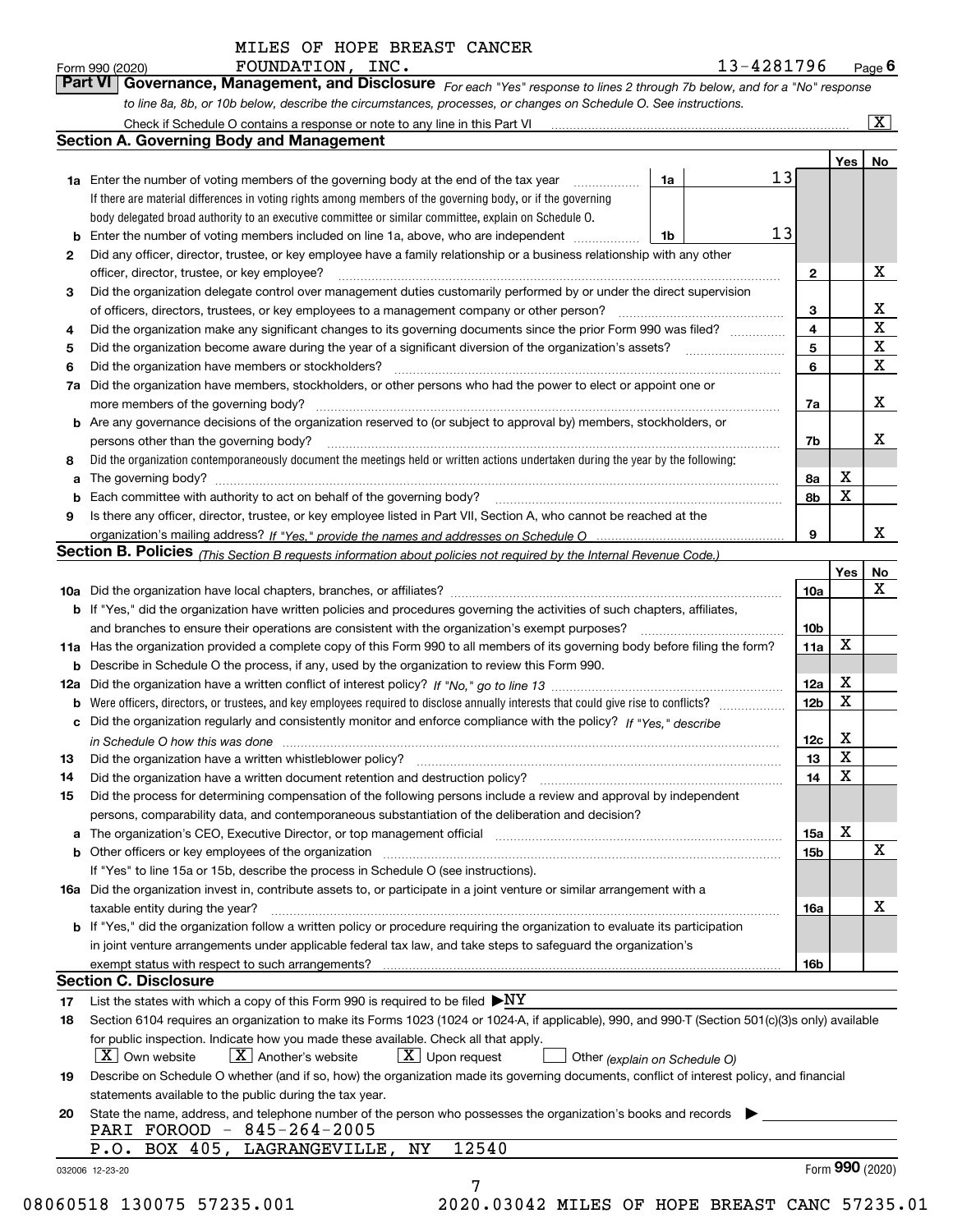|  |  |  |  | MILES OF HOPE BREAST CANCER |  |
|--|--|--|--|-----------------------------|--|
|--|--|--|--|-----------------------------|--|

 $\mathcal{L}^{\text{max}}$ 

| Form 990 (2020) | INC.<br>FOUNDATION,                                                                        | 13-4281796 | Page 7 |
|-----------------|--------------------------------------------------------------------------------------------|------------|--------|
|                 | Part VII Compensation of Officers, Directors, Trustees, Key Employees, Highest Compensated |            |        |

### **Employees, and Independent Contractors**

Check if Schedule O contains a response or note to any line in this Part VII

**Section A. Officers, Directors, Trustees, Key Employees, and Highest Compensated Employees**

**1a**  Complete this table for all persons required to be listed. Report compensation for the calendar year ending with or within the organization's tax year. **•** List all of the organization's current officers, directors, trustees (whether individuals or organizations), regardless of amount of compensation.

Enter -0- in columns (D), (E), and (F) if no compensation was paid.

 $\bullet$  List all of the organization's  $\,$ current key employees, if any. See instructions for definition of "key employee."

**•** List the organization's five current highest compensated employees (other than an officer, director, trustee, or key employee) who received reportable compensation (Box 5 of Form W-2 and/or Box 7 of Form 1099-MISC) of more than \$100,000 from the organization and any related organizations.

**•** List all of the organization's former officers, key employees, and highest compensated employees who received more than \$100,000 of reportable compensation from the organization and any related organizations.

**former directors or trustees**  ¥ List all of the organization's that received, in the capacity as a former director or trustee of the organization, more than \$10,000 of reportable compensation from the organization and any related organizations.

See instructions for the order in which to list the persons above.

Check this box if neither the organization nor any related organization compensated any current officer, director, or trustee.  $\mathcal{L}^{\text{max}}$ 

| (A)                              | (B)                               |                               |                                                                  | (C)      |              |                                   |        | (D)                                    | (E)                              | (F)                                      |
|----------------------------------|-----------------------------------|-------------------------------|------------------------------------------------------------------|----------|--------------|-----------------------------------|--------|----------------------------------------|----------------------------------|------------------------------------------|
| Name and title                   | Average                           |                               | (do not check more than one                                      | Position |              |                                   |        | Reportable                             | Reportable                       | Estimated<br>amount of                   |
|                                  | hours per<br>week                 |                               | box, unless person is both an<br>officer and a director/trustee) |          |              |                                   |        | compensation<br>from                   | compensation<br>from related     | other                                    |
|                                  | (list any<br>hours for<br>related |                               |                                                                  |          |              |                                   |        | the<br>organization<br>(W-2/1099-MISC) | organizations<br>(W-2/1099-MISC) | compensation<br>from the<br>organization |
|                                  | organizations<br>below<br>line)   | ndividual trustee or director | In stitutional trustee                                           | Officer  | Key employee | Highest compensated<br>  employee | Former |                                        |                                  | and related<br>organizations             |
| PARI FOROOD<br>(1)               | 40.00                             |                               |                                                                  |          |              |                                   |        |                                        |                                  |                                          |
| EXECUTIVE DIRECTOR               |                                   |                               |                                                                  | X        |              |                                   |        | 89,003.                                | $\mathbf 0$ .                    | $0_{\cdot}$                              |
| (2)<br>SALVATORE V RACCUIA, M.D. | 4.00                              |                               |                                                                  |          |              |                                   |        |                                        |                                  |                                          |
| <b>BOARD CHAIR</b>               |                                   | $\mathbf X$                   |                                                                  | X        |              |                                   |        | $\mathbf 0$ .                          | 0.                               | $\mathbf 0$ .                            |
| LISA MORRIS<br>(3)               | 4.00                              |                               |                                                                  |          |              |                                   |        |                                        |                                  |                                          |
| VICE CHAIR                       |                                   | $\mathbf X$                   |                                                                  | X        |              |                                   |        | $\mathbf 0$ .                          | $\mathbf 0$ .                    | $\mathbf 0$ .                            |
| (4)<br><b>BRIAN POWERS</b>       | 4.00                              |                               |                                                                  |          |              |                                   |        |                                        |                                  |                                          |
| <b>TREASURER</b>                 |                                   | $\mathbf X$                   |                                                                  | X        |              |                                   |        | $\mathbf 0$ .                          | 0.                               | $\mathbf 0$ .                            |
| (5) RACHEL ROSS                  | 4.00                              |                               |                                                                  |          |              |                                   |        |                                        |                                  |                                          |
| <b>SECRETARY</b>                 |                                   | $\mathbf X$                   |                                                                  | X        |              |                                   |        | 0.                                     | $\mathbf 0$ .                    | $0_{.}$                                  |
| <b>LISA ARNOFF</b><br>(6)        | 1.00                              |                               |                                                                  |          |              |                                   |        |                                        |                                  |                                          |
| <b>BOARD MEMBER</b>              |                                   | $\mathbf X$                   |                                                                  |          |              |                                   |        | $\mathbf 0$ .                          | $\mathbf 0$ .                    | $\mathbf 0$ .                            |
| (7)<br>JOEL CANTER, M.D.         | 1.00                              |                               |                                                                  |          |              |                                   |        |                                        |                                  |                                          |
| CHAIRMAN EMERITUS                |                                   | $\mathbf x$                   |                                                                  |          |              |                                   |        | 0.                                     | $\mathbf 0$ .                    | $0_{.}$                                  |
| (8)<br><b>DANA EFFRON</b>        | 1.00                              |                               |                                                                  |          |              |                                   |        |                                        |                                  |                                          |
| CO-FOUNDER                       |                                   | $\mathbf X$                   |                                                                  |          |              |                                   |        | $0$ .                                  | 0.                               | $\mathbf 0$ .                            |
| (9) AMY HARDISTY                 | 1.00                              |                               |                                                                  |          |              |                                   |        |                                        |                                  |                                          |
| <b>BOARD MEMBER</b>              |                                   | $\mathbf x$                   |                                                                  |          |              |                                   |        | $\mathbf 0$ .                          | 0.                               | 0.                                       |
| (10) AUSTIN HODGKINS             | 1.00                              |                               |                                                                  |          |              |                                   |        |                                        |                                  |                                          |
| <b>BOARD MEMBER</b>              |                                   | $\mathbf X$                   |                                                                  |          |              |                                   |        | $\mathbf 0$ .                          | 0.                               | $\mathbf 0$ .                            |
| (11) RUSS KARP                   | 1.00                              |                               |                                                                  |          |              |                                   |        |                                        |                                  |                                          |
| <b>BOARD MEMBER</b>              |                                   | $\mathbf x$                   |                                                                  |          |              |                                   |        | $\mathbf 0$ .                          | $\mathbf 0$ .                    | $\mathbf 0$ .                            |
| (12) NANCY D MILLER              | 1.00                              |                               |                                                                  |          |              |                                   |        |                                        |                                  |                                          |
| <b>BOARD MEMBER</b>              |                                   | $\mathbf X$                   |                                                                  |          |              |                                   |        | $\mathbf 0$ .                          | 0.                               | $0_{.}$                                  |
| (13) JED TURK                    | 1.00                              |                               |                                                                  |          |              |                                   |        |                                        |                                  |                                          |
| <b>BOARD MEMBER</b>              |                                   | $\mathbf x$                   |                                                                  |          |              |                                   |        | $\mathbf 0$ .                          | $\mathbf 0$ .                    | $\mathbf 0$ .                            |
| (14) CATHY VARUNOK               | 1.00                              |                               |                                                                  |          |              |                                   |        |                                        |                                  |                                          |
| CO-FOUNDER                       |                                   | $\mathbf X$                   |                                                                  |          |              |                                   |        | $\mathbf 0$ .                          | 0.                               | 0.                                       |
|                                  |                                   |                               |                                                                  |          |              |                                   |        |                                        |                                  |                                          |
|                                  |                                   |                               |                                                                  |          |              |                                   |        |                                        |                                  |                                          |
|                                  |                                   |                               |                                                                  |          |              |                                   |        |                                        |                                  |                                          |
|                                  |                                   |                               |                                                                  |          |              |                                   |        |                                        |                                  |                                          |

032007 12-23-20

Form (2020) **990**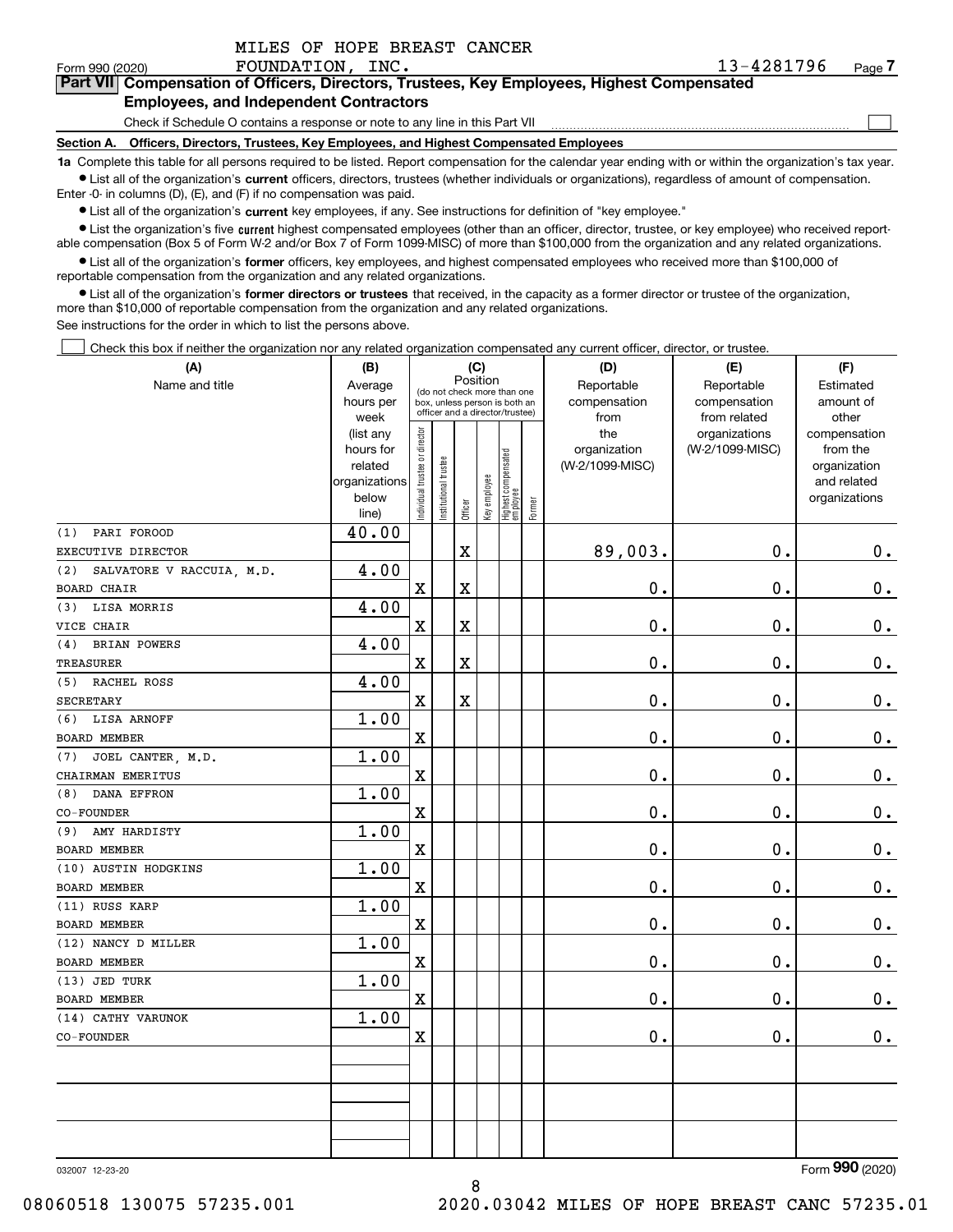|                   | FOUNDATION, INC.<br>Form 990 (2020)                                                                                                                                                                                                                                                                 |                                                                                                             |                                |                       |                     |                     |                                                                                                                                    |        |                                                                                     | 13-4281796                                                                            |                                      |                                                                                                                    | Page 8                                        |
|-------------------|-----------------------------------------------------------------------------------------------------------------------------------------------------------------------------------------------------------------------------------------------------------------------------------------------------|-------------------------------------------------------------------------------------------------------------|--------------------------------|-----------------------|---------------------|---------------------|------------------------------------------------------------------------------------------------------------------------------------|--------|-------------------------------------------------------------------------------------|---------------------------------------------------------------------------------------|--------------------------------------|--------------------------------------------------------------------------------------------------------------------|-----------------------------------------------|
|                   | <b>Part VII</b><br>Section A. Officers, Directors, Trustees, Key Employees, and Highest Compensated Employees (continued)                                                                                                                                                                           |                                                                                                             |                                |                       |                     |                     |                                                                                                                                    |        |                                                                                     |                                                                                       |                                      |                                                                                                                    |                                               |
|                   | (A)<br>Name and title                                                                                                                                                                                                                                                                               | (B)<br>Average<br>hours per<br>week<br>(list any<br>hours for<br>related<br>organizations<br>below<br>line) | Individual trustee or director | Institutional trustee | Position<br>Officer | (C)<br>Key employee | (do not check more than one<br>box, unless person is both an<br>officer and a director/trustee)<br>Highest compensated<br>employee | Former | (D)<br>Reportable<br>compensation<br>from<br>the<br>organization<br>(W-2/1099-MISC) | (E)<br>Reportable<br>compensation<br>from related<br>organizations<br>(W-2/1099-MISC) |                                      | (F)<br>Estimated<br>amount of<br>other<br>compensation<br>from the<br>organization<br>and related<br>organizations |                                               |
|                   |                                                                                                                                                                                                                                                                                                     |                                                                                                             |                                |                       |                     |                     |                                                                                                                                    |        |                                                                                     |                                                                                       |                                      |                                                                                                                    |                                               |
|                   |                                                                                                                                                                                                                                                                                                     |                                                                                                             |                                |                       |                     |                     |                                                                                                                                    |        |                                                                                     |                                                                                       |                                      |                                                                                                                    |                                               |
|                   |                                                                                                                                                                                                                                                                                                     |                                                                                                             |                                |                       |                     |                     |                                                                                                                                    |        |                                                                                     |                                                                                       |                                      |                                                                                                                    |                                               |
|                   |                                                                                                                                                                                                                                                                                                     |                                                                                                             |                                |                       |                     |                     |                                                                                                                                    |        |                                                                                     |                                                                                       |                                      |                                                                                                                    |                                               |
|                   | 1b Subtotal                                                                                                                                                                                                                                                                                         |                                                                                                             |                                |                       |                     |                     |                                                                                                                                    |        | 89,003.                                                                             |                                                                                       | 0.                                   |                                                                                                                    | 0.                                            |
| d<br>$\mathbf{2}$ | Total number of individuals (including but not limited to those listed above) who received more than \$100,000 of reportable                                                                                                                                                                        |                                                                                                             |                                |                       |                     |                     |                                                                                                                                    |        | $\overline{0}$ .<br>89,003.                                                         |                                                                                       | $\overline{0}$ .<br>$\overline{0}$ . |                                                                                                                    | $\overline{0}$ .<br>$\overline{\mathbf{0}}$ . |
| 3                 | compensation from the organization<br>Did the organization list any former officer, director, trustee, key employee, or highest compensated employee on                                                                                                                                             |                                                                                                             |                                |                       |                     |                     |                                                                                                                                    |        |                                                                                     |                                                                                       |                                      | Yes                                                                                                                | 0<br>No                                       |
| 4                 | line 1a? If "Yes," complete Schedule J for such individual manufactured contained and the Yes," complete Schedule J for such individual<br>For any individual listed on line 1a, is the sum of reportable compensation and other compensation from the organization                                 |                                                                                                             |                                |                       |                     |                     |                                                                                                                                    |        |                                                                                     |                                                                                       |                                      | 3                                                                                                                  | x                                             |
| 5                 | Did any person listed on line 1a receive or accrue compensation from any unrelated organization or individual for services                                                                                                                                                                          |                                                                                                             |                                |                       |                     |                     |                                                                                                                                    |        |                                                                                     |                                                                                       |                                      | 4<br>5                                                                                                             | х<br>x                                        |
| 1                 | <b>Section B. Independent Contractors</b><br>Complete this table for your five highest compensated independent contractors that received more than \$100,000 of compensation from<br>the organization. Report compensation for the calendar year ending with or within the organization's tax year. |                                                                                                             |                                |                       |                     |                     |                                                                                                                                    |        |                                                                                     |                                                                                       |                                      |                                                                                                                    |                                               |
|                   | (A)<br>Name and business address                                                                                                                                                                                                                                                                    |                                                                                                             |                                | <b>NONE</b>           |                     |                     |                                                                                                                                    |        | (B)<br>Description of services                                                      |                                                                                       |                                      | (C)<br>Compensation                                                                                                |                                               |
|                   |                                                                                                                                                                                                                                                                                                     |                                                                                                             |                                |                       |                     |                     |                                                                                                                                    |        |                                                                                     |                                                                                       |                                      |                                                                                                                    |                                               |
|                   |                                                                                                                                                                                                                                                                                                     |                                                                                                             |                                |                       |                     |                     |                                                                                                                                    |        |                                                                                     |                                                                                       |                                      |                                                                                                                    |                                               |
|                   |                                                                                                                                                                                                                                                                                                     |                                                                                                             |                                |                       |                     |                     |                                                                                                                                    |        |                                                                                     |                                                                                       |                                      |                                                                                                                    |                                               |
| 2                 | Total number of independent contractors (including but not limited to those listed above) who received more than<br>\$100,000 of compensation from the organization                                                                                                                                 |                                                                                                             |                                |                       |                     | 0                   |                                                                                                                                    |        |                                                                                     |                                                                                       |                                      | Form 990 (2020)                                                                                                    |                                               |
|                   |                                                                                                                                                                                                                                                                                                     |                                                                                                             |                                |                       |                     |                     |                                                                                                                                    |        |                                                                                     |                                                                                       |                                      |                                                                                                                    |                                               |

032008 12-23-20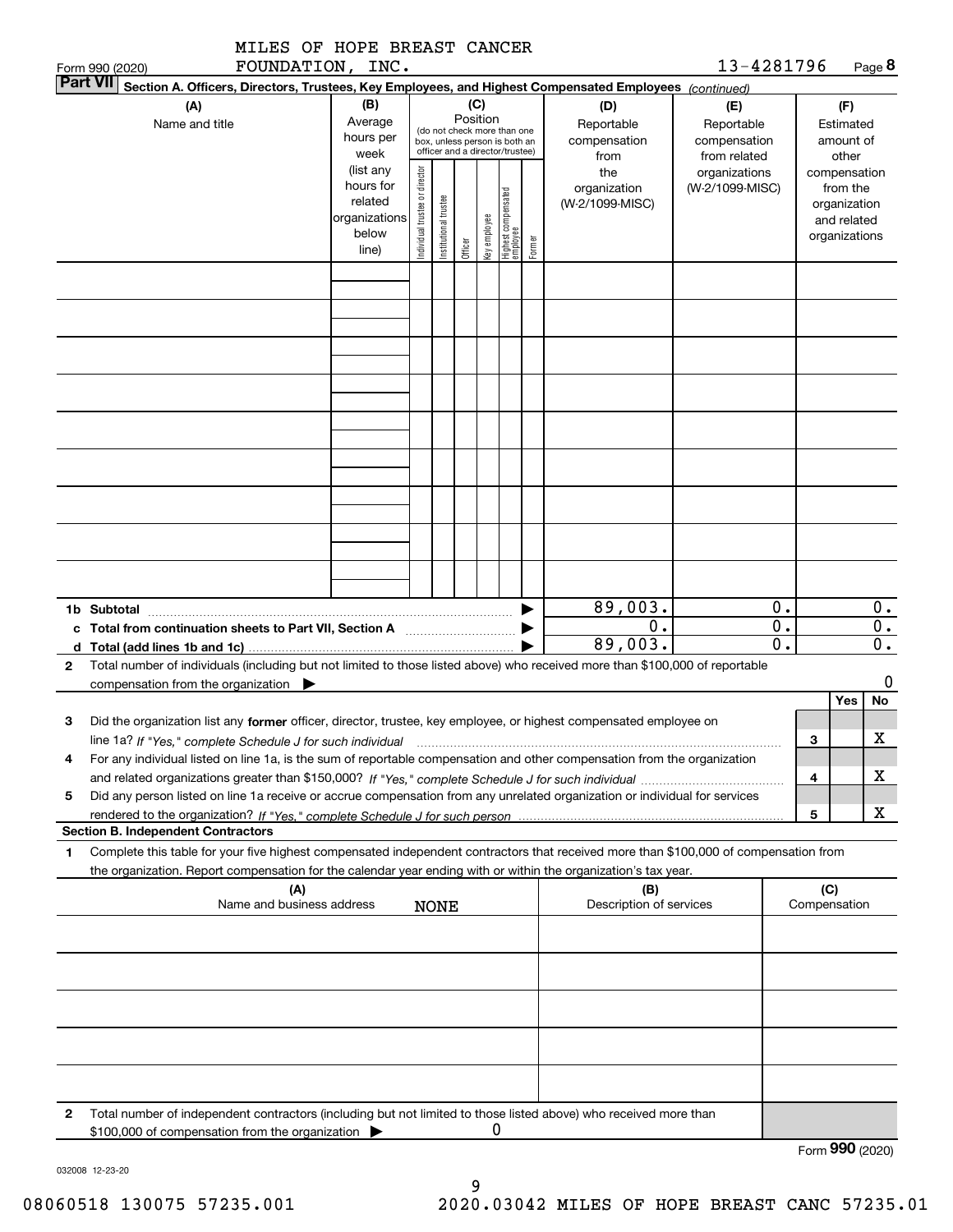|                                                           | <b>Part VIII</b><br><b>Statement of Revenue</b> |    |                                                                                                                       |                          |                |                             |               |                   |                  |                                    |  |
|-----------------------------------------------------------|-------------------------------------------------|----|-----------------------------------------------------------------------------------------------------------------------|--------------------------|----------------|-----------------------------|---------------|-------------------|------------------|------------------------------------|--|
|                                                           |                                                 |    | Check if Schedule O contains a response or note to any line in this Part VIII                                         |                          |                |                             |               |                   |                  |                                    |  |
|                                                           |                                                 |    |                                                                                                                       |                          |                |                             | (A)           | (B)               | $\overline{C}$   | (D)                                |  |
|                                                           |                                                 |    |                                                                                                                       |                          |                |                             | Total revenue | Related or exempt | Unrelated        | Revenue excluded<br>from tax under |  |
|                                                           |                                                 |    |                                                                                                                       |                          |                |                             |               | function revenue  | business revenue | sections 512 - 514                 |  |
|                                                           |                                                 |    | 1 a Federated campaigns                                                                                               |                          | 1a             |                             |               |                   |                  |                                    |  |
|                                                           |                                                 |    |                                                                                                                       |                          |                |                             |               |                   |                  |                                    |  |
|                                                           |                                                 | b  | Membership dues                                                                                                       |                          | 1b             |                             |               |                   |                  |                                    |  |
| Contributions, Gifts, Grants<br>and Other Similar Amounts |                                                 | с  | Fundraising events                                                                                                    |                          | 1 <sub>c</sub> |                             |               |                   |                  |                                    |  |
|                                                           |                                                 | d  | Related organizations                                                                                                 | $\overline{\phantom{a}}$ | 1 <sub>d</sub> |                             |               |                   |                  |                                    |  |
|                                                           |                                                 | е  | Government grants (contributions)                                                                                     |                          | 1e             | 33,531.                     |               |                   |                  |                                    |  |
|                                                           |                                                 | f  | All other contributions, gifts, grants, and                                                                           |                          |                |                             |               |                   |                  |                                    |  |
|                                                           |                                                 |    | similar amounts not included above                                                                                    |                          | 1f             | <u>165,643.</u>             |               |                   |                  |                                    |  |
|                                                           |                                                 | a  | Noncash contributions included in lines 1a-1f                                                                         |                          | $1g$ \$        |                             |               |                   |                  |                                    |  |
|                                                           |                                                 | h. |                                                                                                                       |                          |                |                             | 199,174.      |                   |                  |                                    |  |
|                                                           |                                                 |    |                                                                                                                       |                          |                | <b>Business Code</b>        |               |                   |                  |                                    |  |
|                                                           | 2a                                              |    | <u> 1989 - Johann Barn, amerikansk politiker (</u>                                                                    |                          |                |                             |               |                   |                  |                                    |  |
|                                                           |                                                 | b  | <u> 1989 - Johann Stein, marwolaethau a bhann an t-Amhainn an t-Amhainn an t-Amhainn an t-Amhainn an t-Amhainn an</u> |                          |                |                             |               |                   |                  |                                    |  |
|                                                           |                                                 | c  | the contract of the contract of the contract of the contract of the contract of                                       |                          |                |                             |               |                   |                  |                                    |  |
|                                                           |                                                 | d  | <u> 1989 - Johann Barn, mars ann an t-Amhain an t-Amhain an t-Amhain an t-Amhain an t-Amhain an t-Amhain an t-Amh</u> |                          |                |                             |               |                   |                  |                                    |  |
| Program Service<br>Revenue                                |                                                 | е  |                                                                                                                       |                          |                |                             |               |                   |                  |                                    |  |
|                                                           |                                                 | f  | All other program service revenue                                                                                     |                          |                |                             |               |                   |                  |                                    |  |
|                                                           |                                                 | a  |                                                                                                                       |                          |                |                             |               |                   |                  |                                    |  |
|                                                           | З                                               |    | Investment income (including dividends, interest, and                                                                 |                          |                |                             |               |                   |                  |                                    |  |
|                                                           |                                                 |    |                                                                                                                       |                          |                |                             | 50,849.       | 50, 849.          |                  |                                    |  |
|                                                           | 4                                               |    | Income from investment of tax-exempt bond proceeds                                                                    |                          |                |                             |               |                   |                  |                                    |  |
|                                                           |                                                 |    |                                                                                                                       |                          |                |                             |               |                   |                  |                                    |  |
|                                                           | 5                                               |    |                                                                                                                       |                          | (i) Real       | (ii) Personal               |               |                   |                  |                                    |  |
|                                                           |                                                 |    |                                                                                                                       |                          |                |                             |               |                   |                  |                                    |  |
|                                                           | 6а                                              |    | Gross rents<br>.                                                                                                      | 6a                       |                |                             |               |                   |                  |                                    |  |
|                                                           |                                                 | b  | Less: rental expenses                                                                                                 | 6b                       |                |                             |               |                   |                  |                                    |  |
|                                                           |                                                 |    | Rental income or (loss)                                                                                               | 6с                       |                |                             |               |                   |                  |                                    |  |
|                                                           |                                                 | d  | Net rental income or (loss)                                                                                           |                          |                |                             |               |                   |                  |                                    |  |
|                                                           |                                                 |    | 7 a Gross amount from sales of                                                                                        |                          | (i) Securities | (ii) Other                  |               |                   |                  |                                    |  |
|                                                           |                                                 |    | assets other than inventory                                                                                           | 7a                       |                |                             |               |                   |                  |                                    |  |
|                                                           |                                                 |    | <b>b</b> Less: cost or other basis                                                                                    |                          |                |                             |               |                   |                  |                                    |  |
|                                                           |                                                 |    | and sales expenses                                                                                                    | l 7b                     |                |                             |               |                   |                  |                                    |  |
| Revenue                                                   |                                                 |    |                                                                                                                       |                          |                |                             |               |                   |                  |                                    |  |
|                                                           |                                                 |    |                                                                                                                       |                          |                |                             |               |                   |                  |                                    |  |
| Other                                                     |                                                 |    | 8 a Gross income from fundraising events (not                                                                         |                          |                |                             |               |                   |                  |                                    |  |
|                                                           |                                                 |    | including \$<br><u>of</u> of                                                                                          |                          |                |                             |               |                   |                  |                                    |  |
|                                                           |                                                 |    | contributions reported on line 1c). See                                                                               |                          |                |                             |               |                   |                  |                                    |  |
|                                                           |                                                 |    |                                                                                                                       |                          |                | $ a_{\mathsf{a}} $ 233,089. |               |                   |                  |                                    |  |
|                                                           |                                                 |    | <b>b</b> Less: direct expenses                                                                                        |                          |                | 34,367.<br>8 <sub>b</sub>   |               |                   |                  |                                    |  |
|                                                           |                                                 |    | c Net income or (loss) from fundraising events                                                                        |                          |                | ▶                           | 198,722.      |                   |                  | 198,722.                           |  |
|                                                           |                                                 |    | 9 a Gross income from gaming activities. See                                                                          |                          |                |                             |               |                   |                  |                                    |  |
|                                                           |                                                 |    |                                                                                                                       |                          |                | 9a                          |               |                   |                  |                                    |  |
|                                                           |                                                 |    | <b>b</b> Less: direct expenses <b>manually</b>                                                                        |                          |                | 9 <sub>b</sub>              |               |                   |                  |                                    |  |
|                                                           |                                                 |    | c Net income or (loss) from gaming activities                                                                         |                          |                |                             |               |                   |                  |                                    |  |
|                                                           |                                                 |    | 10 a Gross sales of inventory, less returns                                                                           |                          |                |                             |               |                   |                  |                                    |  |
|                                                           |                                                 |    |                                                                                                                       |                          |                | 10a                         |               |                   |                  |                                    |  |
|                                                           |                                                 |    | <b>b</b> Less: cost of goods sold                                                                                     |                          |                | 10b                         |               |                   |                  |                                    |  |
|                                                           |                                                 |    | c Net income or (loss) from sales of inventory                                                                        |                          |                |                             |               |                   |                  |                                    |  |
|                                                           |                                                 |    |                                                                                                                       |                          |                | <b>Business Code</b>        |               |                   |                  |                                    |  |
|                                                           | 11a                                             |    |                                                                                                                       |                          |                |                             |               |                   |                  |                                    |  |
| Miscellaneous<br>Revenue                                  |                                                 |    | the contract of the contract of the contract of the contract of the contract of                                       |                          |                |                             |               |                   |                  |                                    |  |
|                                                           |                                                 | b  |                                                                                                                       |                          |                |                             |               |                   |                  |                                    |  |
|                                                           |                                                 | с  | the control of the control of the control of the control of the control of                                            |                          |                |                             |               |                   |                  |                                    |  |
|                                                           |                                                 |    |                                                                                                                       |                          |                |                             |               |                   |                  |                                    |  |
|                                                           |                                                 |    |                                                                                                                       |                          |                |                             |               |                   |                  |                                    |  |
|                                                           | 12                                              |    |                                                                                                                       |                          |                |                             | 448,745.      | 50,849.           |                  | $0.$   198,722.                    |  |

10

08060518 130075 57235.001 2020.03042 MILES OF HOPE BREAST CANC 57235.01

Form (2020) **990**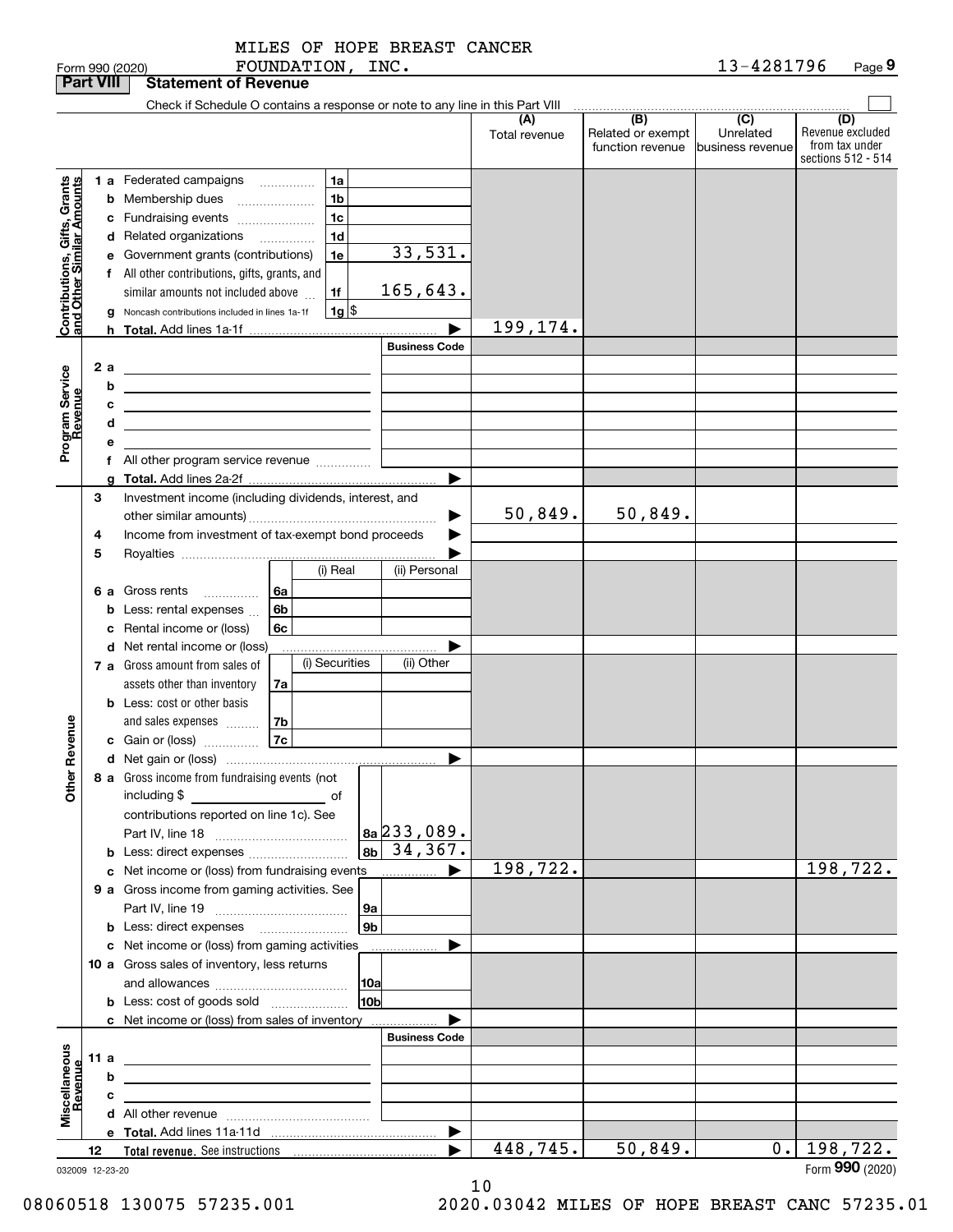#### FOUNDATION, INC. MILES OF HOPE BREAST CANCER

**Part IX Statement of Functional Expenses**

Form 990 (2020) **FOUNDATION, INC.** 1 3-4 2 8 1 7 9 6 <sub>Page</sub> 10

Check here  $\bullet$  if following SOP 98-2 (ASC 958-720) **Total functional expenses.**  Add lines 1 through 24e **Joint costs.** Complete this line only if the organization **(A)**<br>Total expenses **(C)** (C) (C)<br>
penses Program service Management and Fundrai<br>
expenses general expenses expen **1234567891011abcdefg12131415161718192021222324abcde2526***Section 501(c)(3) and 501(c)(4) organizations must complete all columns. All other organizations must complete column (A).* Grants and other assistance to domestic organizations and domestic governments. See Part IV, line 21 Compensation not included above to disqualified persons (as defined under section 4958(f)(1)) and persons described in section 4958(c)(3)(B)  $\quad \ldots \ldots \ldots$ Pension plan accruals and contributions (include section 401(k) and 403(b) employer contributions) Professional fundraising services. See Part IV, line 17 Other. (If line 11g amount exceeds 10% of line 25, column (A) amount, list line 11g expenses on Sch O.) Other expenses. Itemize expenses not covered above (List miscellaneous expenses on line 24e. If line 24e amount exceeds 10% of line 25, column (A) amount, list line 24e expenses on Schedule O.) reported in column (B) joint costs from a combined educational campaign and fundraising solicitation. Check if Schedule O contains a response or note to any line in this Part IX (C) (C) (C) (C) (C) (C) Program service expensesFundraising expensesGrants and other assistance to domestic  $individuals. See Part IV, line 22    
~~...  
~~...  
~~...$ Grants and other assistance to foreign organizations, foreign governments, and foreign individuals. See Part IV, lines 15 and 16  $\ldots$ Benefits paid to or for members ..................... Compensation of current officers, directors, trustees, and key employees  $\ldots$   $\ldots$   $\ldots$   $\ldots$   $\ldots$ Other salaries and wages ~~~~~~~~~~ Other employee benefits ~~~~~~~~~~ Payroll taxes ~~~~~~~~~~~~~~~~ Fees for services (nonemployees): Management ~~~~~~~~~~~~~~~~ Legal ~~~~~~~~~~~~~~~~~~~~Accounting ~~~~~~~~~~~~~~~~~ Lobbying ~~~~~~~~~~~~~~~~~~ lnvestment management fees ....................... Advertising and promotion www.communication Office expenses ~~~~~~~~~~~~~~~ Information technology ~~~~~~~~~~~ Royalties ~~~~~~~~~~~~~~~~~~ Occupancy ~~~~~~~~~~~~~~~~~ Travel ……………………………………………… Payments of travel or entertainment expenses for any federal, state, or local public officials ... Conferences, conventions, and meetings Interest Payments to affiliates ~~~~~~~~~~~~ Depreciation, depletion, and amortization  $\,\,\ldots\,\,$ Insurance~~~~~~~~~~~~~~~~~All other expenses Check here  $\blacktriangleright$ *Do not include amounts reported on lines 6b, 7b, 8b, 9b, and 10b of Part VIII.*  $\mathcal{L}^{\text{max}}$ 232,580. 27,500. 89,003. 74,605. 13,199. 6,500. 2,837. 1,763. 11,501. 7,150. 7,200. 670. 392. 12,750. 4,934. 511,039. 18,455. 232,580. 27,500. 28,481. 38,271. 22,251. 40,745. 33,860. 2,297. 6,375. 4,527. 6,500. 18,455. 2,777. 60. 882. 3,794. 2,876. 4,831. 2,145. 5,005. 2,400. 2,400. 2,400. 670. 392. 12,750.  $266.$  4,668. 318,926. 118,635. 73,478. OTHER EVENT EXPENSES

11

032010 12-23-20

Form (2020) **990**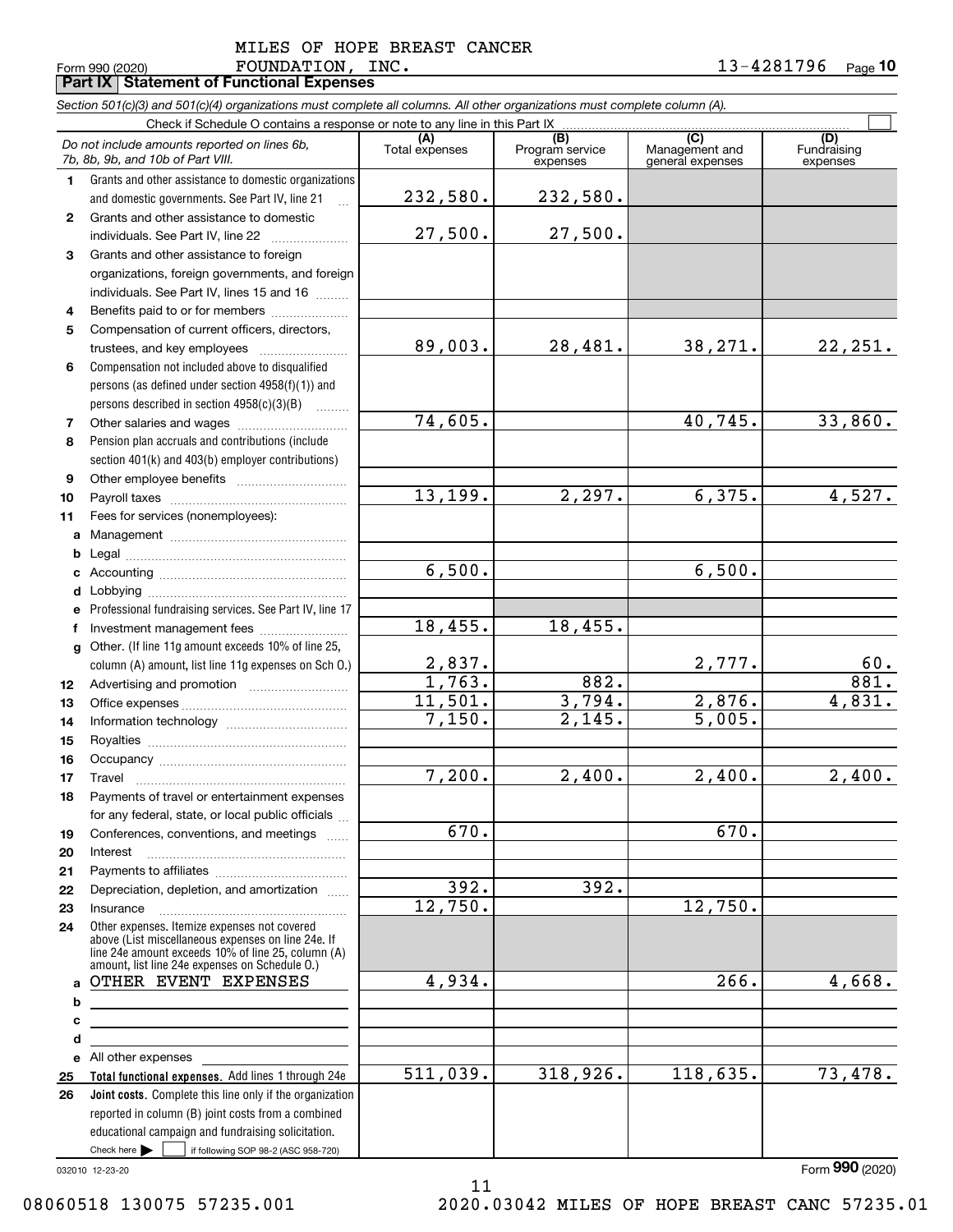|  | Form 990 (2020) |
|--|-----------------|
|  |                 |

# MILES OF HOPE BREAST CANCER

|                             | Part X | <b>Balance Sheet</b>                                                                                              |  |               |                          |                 |                         |
|-----------------------------|--------|-------------------------------------------------------------------------------------------------------------------|--|---------------|--------------------------|-----------------|-------------------------|
|                             |        |                                                                                                                   |  |               |                          |                 |                         |
|                             |        |                                                                                                                   |  |               | (A)<br>Beginning of year |                 | (B)<br>End of year      |
|                             | 1      |                                                                                                                   |  |               | 164, 296.                | $\mathbf{1}$    | 191, 190.               |
|                             | 2      |                                                                                                                   |  |               |                          | $\mathbf{2}$    |                         |
|                             | 3      |                                                                                                                   |  |               |                          | 3               |                         |
|                             | 4      |                                                                                                                   |  |               |                          | 4               |                         |
|                             | 5      | Loans and other receivables from any current or former officer, director,                                         |  |               |                          |                 |                         |
|                             |        | trustee, key employee, creator or founder, substantial contributor, or 35%                                        |  |               |                          |                 |                         |
|                             |        |                                                                                                                   |  |               |                          | 5               |                         |
|                             | 6      | Loans and other receivables from other disqualified persons (as defined                                           |  |               |                          |                 |                         |
|                             |        | under section $4958(f)(1)$ , and persons described in section $4958(c)(3)(B)$                                     |  | $\ldots$      |                          | 6               |                         |
|                             | 7      |                                                                                                                   |  |               |                          | $\overline{7}$  |                         |
| Assets                      | 8      |                                                                                                                   |  |               | 8                        |                 |                         |
|                             | 9      | Prepaid expenses and deferred charges [11] [11] prepaid expenses and deferred charges [11] [11] minimum materials |  |               | 1,238.                   | 9               | 1,842.                  |
|                             |        | <b>10a</b> Land, buildings, and equipment: cost or other                                                          |  |               |                          |                 |                         |
|                             |        | basis. Complete Part VI of Schedule D  10a                                                                        |  | <u>1,698.</u> |                          |                 |                         |
|                             |        |                                                                                                                   |  | 1,698.        | 392.                     | 10 <sub>c</sub> | $0$ .                   |
|                             | 11     |                                                                                                                   |  |               | 11                       |                 |                         |
|                             | 12     |                                                                                                                   |  | 12            |                          |                 |                         |
|                             | 13     |                                                                                                                   |  |               | 13                       |                 |                         |
|                             | 14     |                                                                                                                   |  |               |                          | 14              |                         |
|                             | 15     |                                                                                                                   |  |               | 2,012,608.               | 15              | 1,996,922.              |
|                             | 16     |                                                                                                                   |  |               | 2, 178, 534.             | 16              | <u>2,189,954.</u>       |
|                             | 17     |                                                                                                                   |  |               | 13, 157.                 | 17              | 2,272.                  |
|                             | 18     |                                                                                                                   |  | 18            |                          |                 |                         |
|                             | 19     | Deferred revenue manual contracts and contracts are all the contracts and contracts are contracted and contracts  |  |               | 3,300.                   | 19              | 2,500.                  |
|                             | 20     |                                                                                                                   |  |               | 20                       |                 |                         |
|                             | 21     | Escrow or custodial account liability. Complete Part IV of Schedule D                                             |  |               |                          | 21              |                         |
|                             | 22     | Loans and other payables to any current or former officer, director,                                              |  |               |                          |                 |                         |
|                             |        | trustee, key employee, creator or founder, substantial contributor, or 35%                                        |  |               |                          |                 |                         |
| Liabilities                 |        |                                                                                                                   |  |               |                          | 22              |                         |
|                             | 23     | Secured mortgages and notes payable to unrelated third parties                                                    |  |               |                          | 23              |                         |
|                             | 24     |                                                                                                                   |  |               |                          | 24              |                         |
|                             | 25     | Other liabilities (including federal income tax, payables to related third                                        |  |               |                          |                 |                         |
|                             |        | parties, and other liabilities not included on lines 17-24). Complete Part X                                      |  |               |                          |                 |                         |
|                             |        | of Schedule D                                                                                                     |  |               |                          | 25              |                         |
|                             | 26     | Total liabilities. Add lines 17 through 25                                                                        |  |               | 16,457.                  | 26              | 4,772.                  |
|                             |        | Organizations that follow FASB ASC 958, check here $\blacktriangleright \boxed{X}$                                |  |               |                          |                 |                         |
|                             |        | and complete lines 27, 28, 32, and 33.                                                                            |  |               |                          |                 |                         |
|                             | 27     |                                                                                                                   |  |               | 2,050,137.<br>111,940.   | 27              | 2,061,816.<br>123, 366. |
|                             | 28     |                                                                                                                   |  |               |                          | 28              |                         |
|                             |        | Organizations that do not follow FASB ASC 958, check here $\blacktriangleright$                                   |  |               |                          |                 |                         |
|                             |        | and complete lines 29 through 33.                                                                                 |  |               |                          |                 |                         |
| Net Assets or Fund Balances | 29     |                                                                                                                   |  |               |                          | 29              |                         |
|                             | 30     | Paid-in or capital surplus, or land, building, or equipment fund                                                  |  |               |                          | 30              |                         |
|                             | 31     | Retained earnings, endowment, accumulated income, or other funds                                                  |  |               | $\overline{2,162,077}$ . | 31              | 2,185,182.              |
|                             | 32     |                                                                                                                   |  |               | 2,178,534.               | 32              | 2,189,954.              |
|                             | 33     |                                                                                                                   |  |               |                          | 33              |                         |

Form (2020) **990**

032011 12-23-20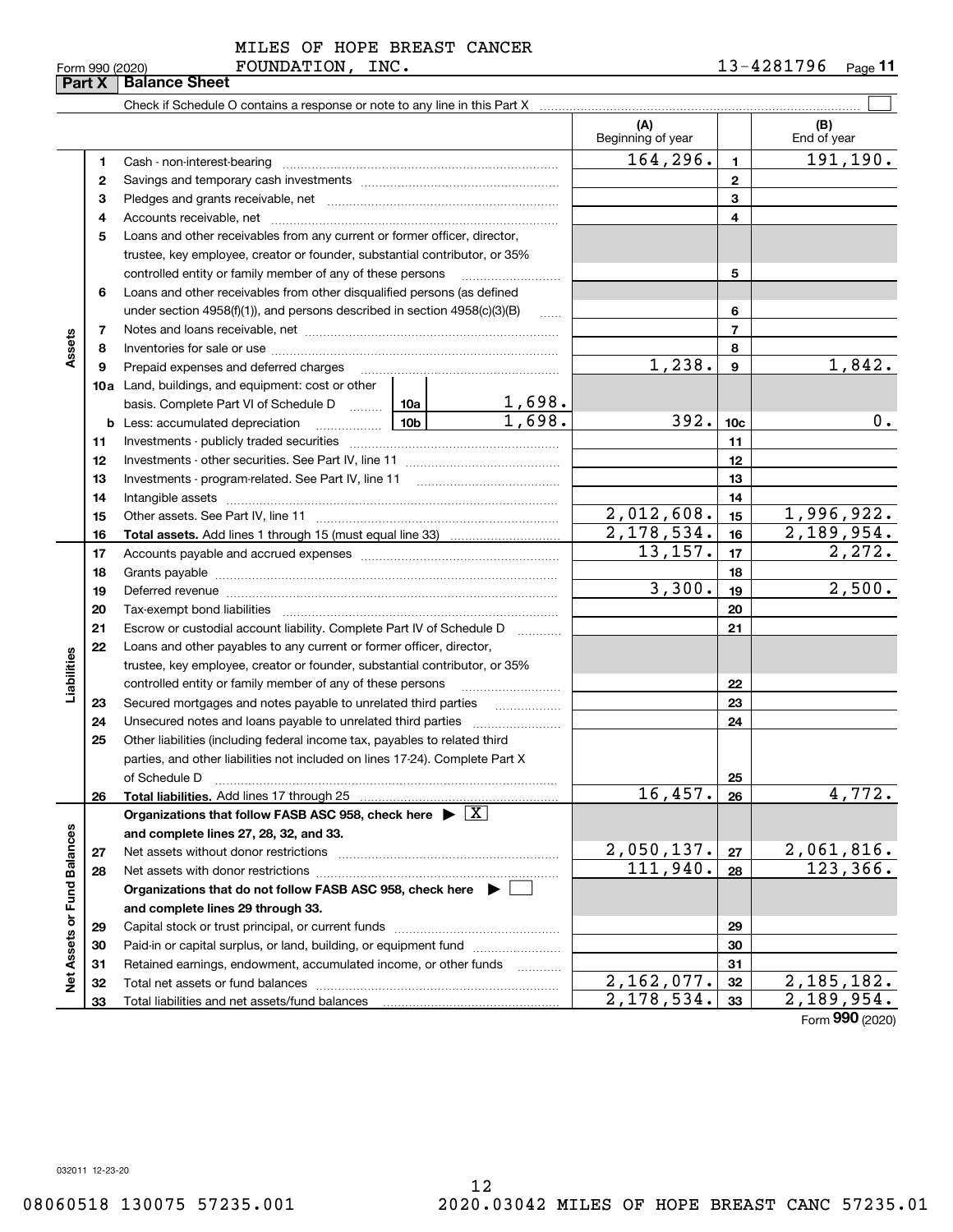|    | MILES OF HOPE BREAST CANCER                                                                                                     |                         |                |            |                         |  |  |
|----|---------------------------------------------------------------------------------------------------------------------------------|-------------------------|----------------|------------|-------------------------|--|--|
|    | FOUNDATION, INC.<br>Form 990 (2020)                                                                                             |                         | 13-4281796     |            | Page 12                 |  |  |
|    | Part XI   Reconciliation of Net Assets                                                                                          |                         |                |            |                         |  |  |
|    |                                                                                                                                 |                         |                |            | $\overline{\mathbf{X}}$ |  |  |
|    |                                                                                                                                 |                         |                |            |                         |  |  |
| 1  |                                                                                                                                 | $\mathbf{1}$            |                |            | 448,745.                |  |  |
| 2  |                                                                                                                                 | $\overline{2}$          |                |            | 511,039.<br>$-62, 294.$ |  |  |
| з  | 3<br>Revenue less expenses. Subtract line 2 from line 1                                                                         |                         |                |            |                         |  |  |
| 4  |                                                                                                                                 | $\overline{\mathbf{4}}$ | 2,162,077.     |            |                         |  |  |
| 5  |                                                                                                                                 | 5                       |                |            |                         |  |  |
| 6  |                                                                                                                                 | 6                       |                |            |                         |  |  |
| 7  | Investment expenses www.communication.com/www.communication.com/www.communication.com/www.com                                   | $\overline{7}$          |                |            |                         |  |  |
| 8  | Prior period adjustments                                                                                                        | 8                       |                |            |                         |  |  |
| 9  | Other changes in net assets or fund balances (explain on Schedule O)                                                            | $\mathbf{q}$            |                |            | 85,399.                 |  |  |
| 10 | Net assets or fund balances at end of year. Combine lines 3 through 9 (must equal Part X, line 32,                              |                         |                |            |                         |  |  |
|    | column (B))                                                                                                                     | 10                      | 2, 185, 182.   |            |                         |  |  |
|    | Part XII Financial Statements and Reporting                                                                                     |                         |                |            |                         |  |  |
|    |                                                                                                                                 |                         |                |            |                         |  |  |
|    |                                                                                                                                 |                         |                | <b>Yes</b> | <b>No</b>               |  |  |
| 1  | $X$ Accrual<br>Accounting method used to prepare the Form 990: <u>I</u> Cash<br>Other                                           |                         |                |            |                         |  |  |
|    | If the organization changed its method of accounting from a prior year or checked "Other," explain in Schedule O.               |                         |                |            |                         |  |  |
|    | 2a Were the organization's financial statements compiled or reviewed by an independent accountant?                              |                         | 2a             | X          |                         |  |  |
|    | If "Yes," check a box below to indicate whether the financial statements for the year were compiled or reviewed on a            |                         |                |            |                         |  |  |
|    | separate basis, consolidated basis, or both:                                                                                    |                         |                |            |                         |  |  |
|    | $ \mathbf{X} $ Separate basis<br>Consolidated basis<br>Both consolidated and separate basis                                     |                         |                |            |                         |  |  |
|    | <b>b</b> Were the organization's financial statements audited by an independent accountant?                                     |                         | 2 <sub>b</sub> |            | x                       |  |  |
|    | If "Yes," check a box below to indicate whether the financial statements for the year were audited on a separate basis,         |                         |                |            |                         |  |  |
|    | consolidated basis, or both:                                                                                                    |                         |                |            |                         |  |  |
|    | Both consolidated and separate basis<br>Separate basis<br><b>Consolidated basis</b>                                             |                         |                |            |                         |  |  |
|    | c If "Yes" to line 2a or 2b, does the organization have a committee that assumes responsibility for oversight of the audit,     |                         |                |            |                         |  |  |
|    |                                                                                                                                 |                         | 2c             | X          |                         |  |  |
|    | If the organization changed either its oversight process or selection process during the tax year, explain on Schedule O.       |                         |                |            |                         |  |  |
|    | 3a As a result of a federal award, was the organization required to undergo an audit or audits as set forth in the Single Audit |                         |                |            |                         |  |  |
|    |                                                                                                                                 |                         | За             |            | x                       |  |  |
|    | b If "Yes," did the organization undergo the required audit or audits? If the organization did not undergo the required audit   |                         |                |            |                         |  |  |
|    |                                                                                                                                 |                         | 3 <sub>b</sub> |            |                         |  |  |

Form (2020) **990**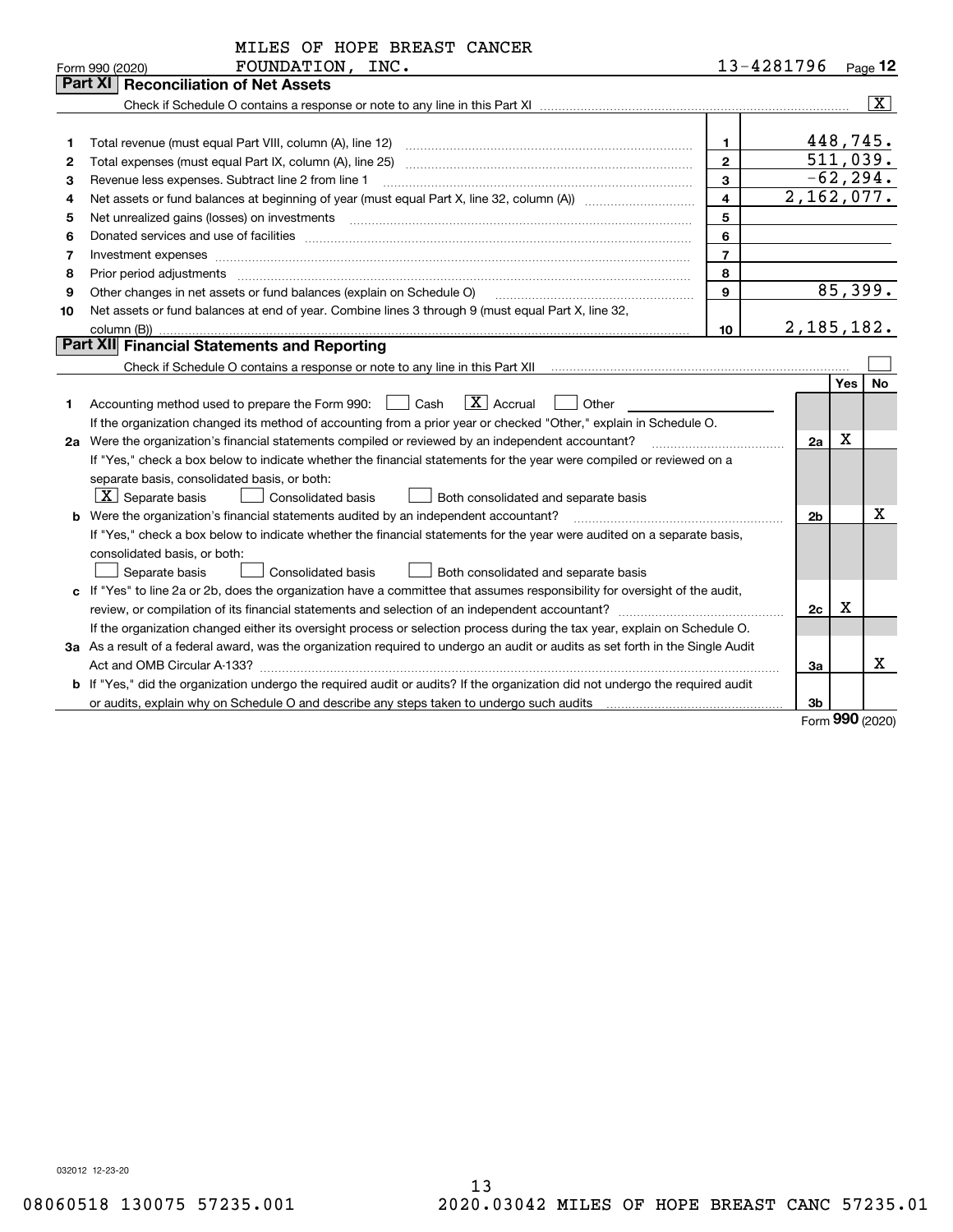| <b>SCHEDULE A</b>    |                                                      |                                               |                  |                                                                                                                                                                   |     |                                   |                            | OMB No. 1545-0047                     |
|----------------------|------------------------------------------------------|-----------------------------------------------|------------------|-------------------------------------------------------------------------------------------------------------------------------------------------------------------|-----|-----------------------------------|----------------------------|---------------------------------------|
| (Form 990 or 990-EZ) |                                                      |                                               |                  | <b>Public Charity Status and Public Support</b>                                                                                                                   |     |                                   |                            |                                       |
|                      |                                                      |                                               |                  | Complete if the organization is a section 501(c)(3) organization or a section<br>4947(a)(1) nonexempt charitable trust.                                           |     |                                   |                            |                                       |
|                      | Department of the Treasury                           |                                               |                  | Attach to Form 990 or Form 990-EZ.                                                                                                                                |     |                                   |                            | <b>Open to Public</b>                 |
|                      | Internal Revenue Service                             |                                               |                  | Go to www.irs.gov/Form990 for instructions and the latest information.                                                                                            |     |                                   |                            | Inspection                            |
|                      | Name of the organization                             |                                               |                  | MILES OF HOPE BREAST CANCER                                                                                                                                       |     |                                   |                            | <b>Employer identification number</b> |
|                      |                                                      |                                               | FOUNDATION, INC. |                                                                                                                                                                   |     |                                   |                            | 13-4281796                            |
| Part I               |                                                      |                                               |                  | Reason for Public Charity Status. (All organizations must complete this part.) See instructions.                                                                  |     |                                   |                            |                                       |
|                      |                                                      |                                               |                  | The organization is not a private foundation because it is: (For lines 1 through 12, check only one box.)                                                         |     |                                   |                            |                                       |
| 1                    |                                                      |                                               |                  | A church, convention of churches, or association of churches described in section 170(b)(1)(A)(i).                                                                |     |                                   |                            |                                       |
| 2                    |                                                      |                                               |                  | A school described in section 170(b)(1)(A)(ii). (Attach Schedule E (Form 990 or 990-EZ).)                                                                         |     |                                   |                            |                                       |
| 3                    |                                                      |                                               |                  | A hospital or a cooperative hospital service organization described in section 170(b)(1)(A)(iii).                                                                 |     |                                   |                            |                                       |
| 4                    |                                                      |                                               |                  | A medical research organization operated in conjunction with a hospital described in section 170(b)(1)(A)(iii). Enter the hospital's name,                        |     |                                   |                            |                                       |
|                      | city, and state:                                     |                                               |                  |                                                                                                                                                                   |     |                                   |                            |                                       |
| 5                    |                                                      |                                               |                  | An organization operated for the benefit of a college or university owned or operated by a governmental unit described in                                         |     |                                   |                            |                                       |
|                      |                                                      | section 170(b)(1)(A)(iv). (Complete Part II.) |                  |                                                                                                                                                                   |     |                                   |                            |                                       |
| 6                    |                                                      |                                               |                  | A federal, state, or local government or governmental unit described in section 170(b)(1)(A)(v).                                                                  |     |                                   |                            |                                       |
| 7                    |                                                      |                                               |                  | An organization that normally receives a substantial part of its support from a governmental unit or from the general public described in                         |     |                                   |                            |                                       |
|                      |                                                      | section 170(b)(1)(A)(vi). (Complete Part II.) |                  |                                                                                                                                                                   |     |                                   |                            |                                       |
| 8                    |                                                      |                                               |                  | A community trust described in section 170(b)(1)(A)(vi). (Complete Part II.)                                                                                      |     |                                   |                            |                                       |
| 9                    |                                                      |                                               |                  | An agricultural research organization described in section 170(b)(1)(A)(ix) operated in conjunction with a land-grant college                                     |     |                                   |                            |                                       |
|                      |                                                      |                                               |                  | or university or a non-land-grant college of agriculture (see instructions). Enter the name, city, and state of the college or                                    |     |                                   |                            |                                       |
| $10 \quad \boxed{X}$ | university:                                          |                                               |                  | An organization that normally receives (1) more than 33 1/3% of its support from contributions, membership fees, and gross receipts from                          |     |                                   |                            |                                       |
|                      |                                                      |                                               |                  | activities related to its exempt functions, subject to certain exceptions; and (2) no more than 33 1/3% of its support from gross investment                      |     |                                   |                            |                                       |
|                      |                                                      |                                               |                  | income and unrelated business taxable income (less section 511 tax) from businesses acquired by the organization after June 30, 1975.                             |     |                                   |                            |                                       |
|                      |                                                      | See section 509(a)(2). (Complete Part III.)   |                  |                                                                                                                                                                   |     |                                   |                            |                                       |
| 11                   |                                                      |                                               |                  | An organization organized and operated exclusively to test for public safety. See section 509(a)(4).                                                              |     |                                   |                            |                                       |
| 12                   |                                                      |                                               |                  | An organization organized and operated exclusively for the benefit of, to perform the functions of, or to carry out the purposes of one or                        |     |                                   |                            |                                       |
|                      |                                                      |                                               |                  | more publicly supported organizations described in section 509(a)(1) or section 509(a)(2). See section 509(a)(3). Check the box in                                |     |                                   |                            |                                       |
|                      |                                                      |                                               |                  | lines 12a through 12d that describes the type of supporting organization and complete lines 12e, 12f, and 12g.                                                    |     |                                   |                            |                                       |
| a                    |                                                      |                                               |                  | Type I. A supporting organization operated, supervised, or controlled by its supported organization(s), typically by giving                                       |     |                                   |                            |                                       |
|                      |                                                      |                                               |                  | the supported organization(s) the power to regularly appoint or elect a majority of the directors or trustees of the supporting                                   |     |                                   |                            |                                       |
|                      |                                                      |                                               |                  | organization. You must complete Part IV, Sections A and B.                                                                                                        |     |                                   |                            |                                       |
| b                    |                                                      |                                               |                  | Type II. A supporting organization supervised or controlled in connection with its supported organization(s), by having                                           |     |                                   |                            |                                       |
|                      |                                                      |                                               |                  | control or management of the supporting organization vested in the same persons that control or manage the supported                                              |     |                                   |                            |                                       |
|                      |                                                      |                                               |                  | organization(s). You must complete Part IV, Sections A and C.                                                                                                     |     |                                   |                            |                                       |
| с                    |                                                      |                                               |                  | Type III functionally integrated. A supporting organization operated in connection with, and functionally integrated with,                                        |     |                                   |                            |                                       |
|                      |                                                      |                                               |                  | its supported organization(s) (see instructions). You must complete Part IV, Sections A, D, and E.                                                                |     |                                   |                            |                                       |
| d                    |                                                      |                                               |                  | Type III non-functionally integrated. A supporting organization operated in connection with its supported organization(s)                                         |     |                                   |                            |                                       |
|                      |                                                      |                                               |                  | that is not functionally integrated. The organization generally must satisfy a distribution requirement and an attentiveness                                      |     |                                   |                            |                                       |
|                      |                                                      |                                               |                  | requirement (see instructions). You must complete Part IV, Sections A and D, and Part V.                                                                          |     |                                   |                            |                                       |
| е                    |                                                      |                                               |                  | Check this box if the organization received a written determination from the IRS that it is a Type I, Type II, Type III                                           |     |                                   |                            |                                       |
|                      |                                                      |                                               |                  | functionally integrated, or Type III non-functionally integrated supporting organization.                                                                         |     |                                   |                            |                                       |
|                      | <b>f</b> Enter the number of supported organizations |                                               |                  |                                                                                                                                                                   |     |                                   |                            |                                       |
|                      | (i) Name of supported                                |                                               | (ii) EIN         | Provide the following information about the supported organization(s).<br>(iii) Type of organization                                                              |     | (iv) Is the organization listed   | (v) Amount of monetary     | (vi) Amount of other                  |
|                      | organization                                         |                                               |                  | (described on lines 1-10<br>above (see instructions))                                                                                                             | Yes | in your governing document?<br>No | support (see instructions) | support (see instructions)            |
|                      |                                                      |                                               |                  |                                                                                                                                                                   |     |                                   |                            |                                       |
|                      |                                                      |                                               |                  |                                                                                                                                                                   |     |                                   |                            |                                       |
|                      |                                                      |                                               |                  |                                                                                                                                                                   |     |                                   |                            |                                       |
|                      |                                                      |                                               |                  |                                                                                                                                                                   |     |                                   |                            |                                       |
|                      |                                                      |                                               |                  |                                                                                                                                                                   |     |                                   |                            |                                       |
|                      |                                                      |                                               |                  |                                                                                                                                                                   |     |                                   |                            |                                       |
|                      |                                                      |                                               |                  |                                                                                                                                                                   |     |                                   |                            |                                       |
|                      |                                                      |                                               |                  |                                                                                                                                                                   |     |                                   |                            |                                       |
|                      |                                                      |                                               |                  |                                                                                                                                                                   |     |                                   |                            |                                       |
|                      |                                                      |                                               |                  |                                                                                                                                                                   |     |                                   |                            |                                       |
| Total                |                                                      |                                               |                  |                                                                                                                                                                   |     |                                   |                            |                                       |
|                      |                                                      |                                               |                  | $1 \mu\Lambda$ For Danorucrk Poduction Act Notice, see the Instructions for Form 000 or 000-F7 $\sim$ 00001 01.05.01 $\sim$ Schodule A (Form 000 or 000-F7) 2020. |     |                                   |                            |                                       |

or 990-EZ. 032021 01-25-21 Schedule A (Form 990 or 990-EZ) 2020 LHA For Paperwork Reduction Act Notice, see the Instructions for Form 990 or 990-EZ. <sub>032021</sub> o1-25-21 Schedule A (Form 990 or 990-EZ) 2020 14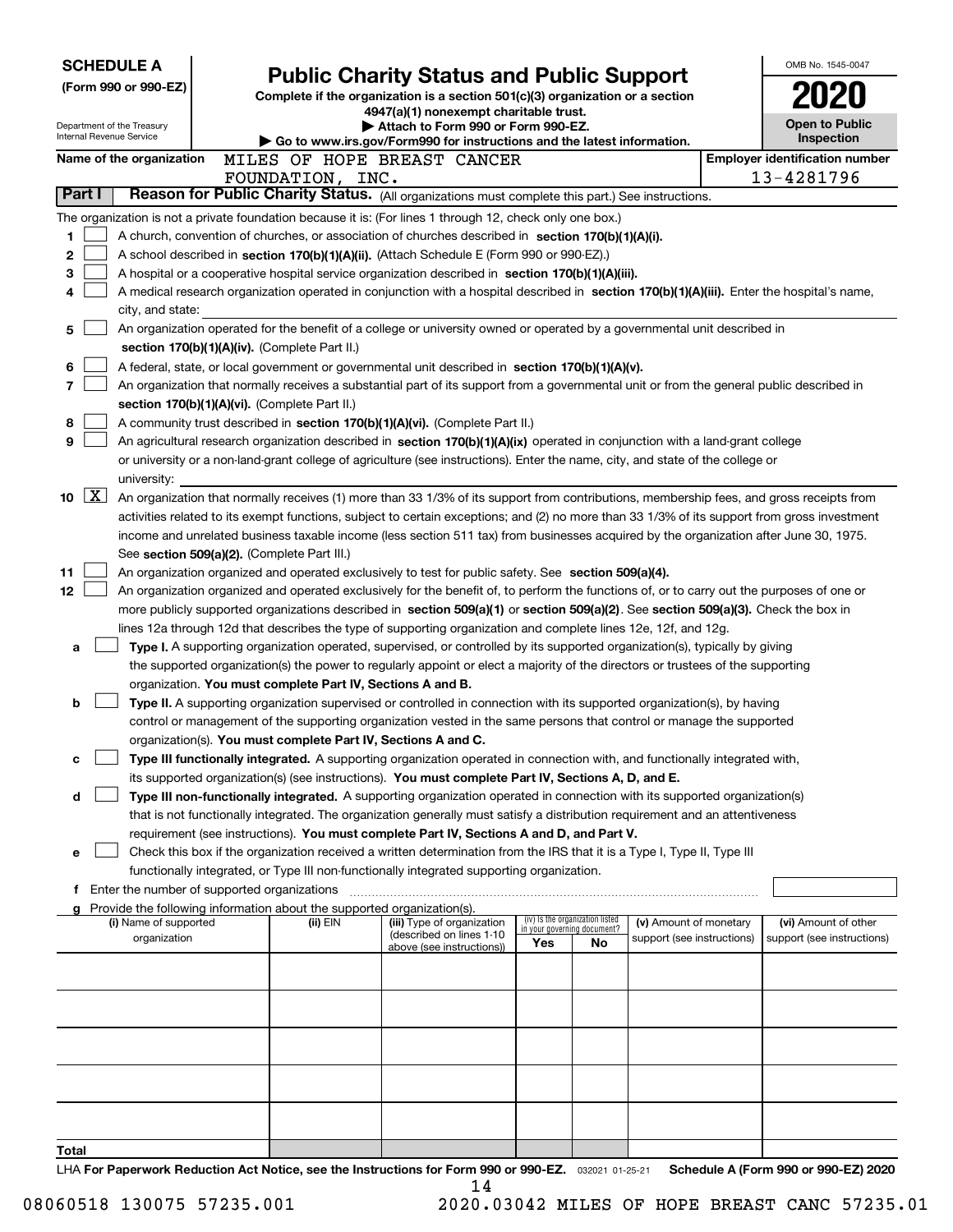#### Schedule A (Form 990 or 990-EZ) 2020 Page FOUNDATION, INC. 13-4281796

13-4281796 Page 2

(Complete only if you checked the box on line 5, 7, or 8 of Part I or if the organization failed to qualify under Part III. If the organization fails to qualify under the tests listed below, please complete Part III.) **Part II Support Schedule for Organizations Described in Sections 170(b)(1)(A)(iv) and 170(b)(1)(A)(vi)**

|   | <b>Section A. Public Support</b>                                                                                                               |          |          |            |            |                                      |           |
|---|------------------------------------------------------------------------------------------------------------------------------------------------|----------|----------|------------|------------|--------------------------------------|-----------|
|   | Calendar year (or fiscal year beginning in) $\blacktriangleright$                                                                              | (a) 2016 | (b) 2017 | $(c)$ 2018 | $(d)$ 2019 | (e) 2020                             | (f) Total |
|   | 1 Gifts, grants, contributions, and                                                                                                            |          |          |            |            |                                      |           |
|   | membership fees received. (Do not                                                                                                              |          |          |            |            |                                      |           |
|   | include any "unusual grants.")                                                                                                                 |          |          |            |            |                                      |           |
|   | 2 Tax revenues levied for the organ-                                                                                                           |          |          |            |            |                                      |           |
|   | ization's benefit and either paid to                                                                                                           |          |          |            |            |                                      |           |
|   | or expended on its behalf                                                                                                                      |          |          |            |            |                                      |           |
|   | 3 The value of services or facilities                                                                                                          |          |          |            |            |                                      |           |
|   | furnished by a governmental unit to                                                                                                            |          |          |            |            |                                      |           |
|   | the organization without charge                                                                                                                |          |          |            |            |                                      |           |
|   | <b>Total.</b> Add lines 1 through 3                                                                                                            |          |          |            |            |                                      |           |
| 5 | The portion of total contributions                                                                                                             |          |          |            |            |                                      |           |
|   | by each person (other than a                                                                                                                   |          |          |            |            |                                      |           |
|   | governmental unit or publicly                                                                                                                  |          |          |            |            |                                      |           |
|   | supported organization) included                                                                                                               |          |          |            |            |                                      |           |
|   | on line 1 that exceeds 2% of the                                                                                                               |          |          |            |            |                                      |           |
|   | amount shown on line 11,                                                                                                                       |          |          |            |            |                                      |           |
|   | column (f)                                                                                                                                     |          |          |            |            |                                      |           |
|   | 6 Public support. Subtract line 5 from line 4.                                                                                                 |          |          |            |            |                                      |           |
|   | <b>Section B. Total Support</b>                                                                                                                |          |          |            |            |                                      |           |
|   | Calendar year (or fiscal year beginning in)                                                                                                    | (a) 2016 | (b) 2017 | $(c)$ 2018 | $(d)$ 2019 | (e) 2020                             | (f) Total |
|   | 7 Amounts from line 4                                                                                                                          |          |          |            |            |                                      |           |
| 8 | Gross income from interest.                                                                                                                    |          |          |            |            |                                      |           |
|   | dividends, payments received on                                                                                                                |          |          |            |            |                                      |           |
|   | securities loans, rents, royalties,                                                                                                            |          |          |            |            |                                      |           |
|   | and income from similar sources                                                                                                                |          |          |            |            |                                      |           |
| 9 | Net income from unrelated business                                                                                                             |          |          |            |            |                                      |           |
|   | activities, whether or not the                                                                                                                 |          |          |            |            |                                      |           |
|   | business is regularly carried on                                                                                                               |          |          |            |            |                                      |           |
|   | <b>10</b> Other income. Do not include gain                                                                                                    |          |          |            |            |                                      |           |
|   | or loss from the sale of capital                                                                                                               |          |          |            |            |                                      |           |
|   | assets (Explain in Part VI.)                                                                                                                   |          |          |            |            |                                      |           |
|   | 11 Total support. Add lines 7 through 10                                                                                                       |          |          |            |            |                                      |           |
|   | <b>12</b> Gross receipts from related activities, etc. (see instructions)                                                                      |          |          |            |            | 12                                   |           |
|   | 13 First 5 years. If the Form 990 is for the organization's first, second, third, fourth, or fifth tax year as a section 501(c)(3)             |          |          |            |            |                                      |           |
|   |                                                                                                                                                |          |          |            |            |                                      |           |
|   | <b>Section C. Computation of Public Support Percentage</b>                                                                                     |          |          |            |            |                                      |           |
|   |                                                                                                                                                |          |          |            |            | 14                                   | %         |
|   |                                                                                                                                                |          |          |            |            | 15                                   | %         |
|   | 16a 33 1/3% support test - 2020. If the organization did not check the box on line 13, and line 14 is 33 1/3% or more, check this box and      |          |          |            |            |                                      |           |
|   | stop here. The organization qualifies as a publicly supported organization                                                                     |          |          |            |            |                                      |           |
|   | b 33 1/3% support test - 2019. If the organization did not check a box on line 13 or 16a, and line 15 is 33 1/3% or more, check this box       |          |          |            |            |                                      |           |
|   | and stop here. The organization qualifies as a publicly supported organization                                                                 |          |          |            |            |                                      |           |
|   | 17a 10% -facts-and-circumstances test - 2020. If the organization did not check a box on line 13, 16a, or 16b, and line 14 is 10% or more,     |          |          |            |            |                                      |           |
|   | and if the organization meets the facts-and-circumstances test, check this box and stop here. Explain in Part VI how the organization          |          |          |            |            |                                      |           |
|   | meets the facts-and-circumstances test. The organization qualifies as a publicly supported organization                                        |          |          |            |            |                                      |           |
|   | <b>b 10% -facts-and-circumstances test - 2019.</b> If the organization did not check a box on line 13, 16a, 16b, or 17a, and line 15 is 10% or |          |          |            |            |                                      |           |
|   | more, and if the organization meets the facts-and-circumstances test, check this box and stop here. Explain in Part VI how the                 |          |          |            |            |                                      |           |
|   | organization meets the facts-and-circumstances test. The organization qualifies as a publicly supported organization                           |          |          |            |            |                                      |           |
|   | 18 Private foundation. If the organization did not check a box on line 13, 16a, 16b, 17a, or 17b, check this box and see instructions          |          |          |            |            |                                      |           |
|   |                                                                                                                                                |          |          |            |            | Cahadula A (Faum 000 av 000 EZ) 0000 |           |

**Schedule A (Form 990 or 990-EZ) 2020**

032022 01-25-21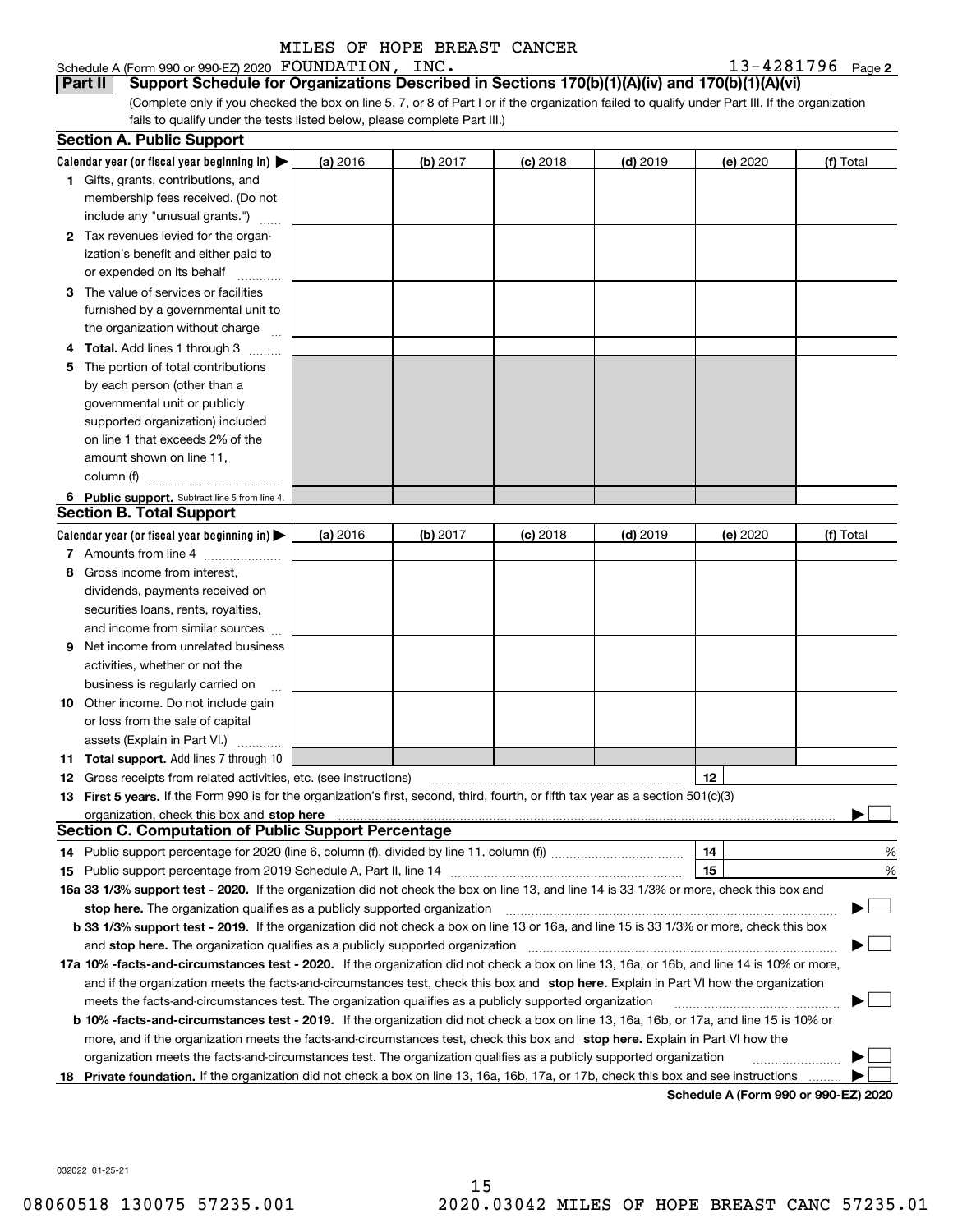# **Part III Support Schedule for Organizations Described in Section 509(a)(2)**

(Complete only if you checked the box on line 10 of Part I or if the organization failed to qualify under Part II. If the organization fails to qualify under the tests listed below, please complete Part II.)

| <b>Section A. Public Support</b>                                                                                                                                                                                              |                                    |                                    |            |                       |                                      |                                          |
|-------------------------------------------------------------------------------------------------------------------------------------------------------------------------------------------------------------------------------|------------------------------------|------------------------------------|------------|-----------------------|--------------------------------------|------------------------------------------|
| Calendar year (or fiscal year beginning in)                                                                                                                                                                                   | (a) 2016                           | (b) 2017                           | $(c)$ 2018 | $(d)$ 2019            | (e) 2020                             | (f) Total                                |
| 1 Gifts, grants, contributions, and                                                                                                                                                                                           |                                    |                                    |            |                       |                                      |                                          |
| membership fees received. (Do not                                                                                                                                                                                             |                                    |                                    |            |                       |                                      |                                          |
| include any "unusual grants.")                                                                                                                                                                                                | 598, 346.                          | 558, 947.                          | 547,930.   | 183,280.              | 165,643.                             | 2054146.                                 |
| 2 Gross receipts from admissions,<br>merchandise sold or services per-<br>formed, or facilities furnished in                                                                                                                  |                                    |                                    |            |                       |                                      |                                          |
| any activity that is related to the<br>organization's tax-exempt purpose                                                                                                                                                      |                                    |                                    |            | 396,028.              | 233,089.                             | 629, 117.                                |
| 3 Gross receipts from activities that<br>are not an unrelated trade or bus-                                                                                                                                                   |                                    |                                    |            |                       |                                      |                                          |
| iness under section 513                                                                                                                                                                                                       |                                    |                                    |            |                       |                                      |                                          |
| 4 Tax revenues levied for the organ-<br>ization's benefit and either paid to                                                                                                                                                  |                                    |                                    |            |                       |                                      |                                          |
| or expended on its behalf                                                                                                                                                                                                     |                                    |                                    |            |                       |                                      |                                          |
| 5 The value of services or facilities<br>furnished by a governmental unit to                                                                                                                                                  |                                    |                                    |            |                       |                                      |                                          |
| the organization without charge                                                                                                                                                                                               |                                    |                                    |            |                       |                                      |                                          |
| 6 Total. Add lines 1 through 5                                                                                                                                                                                                | 598, 346.                          | $\overline{558, 947.}$             | 547,930.   | 579,308.              | 398,732.                             | 2683263.                                 |
| 7a Amounts included on lines 1, 2, and                                                                                                                                                                                        |                                    |                                    |            |                       |                                      |                                          |
| 3 received from disqualified persons                                                                                                                                                                                          |                                    |                                    |            |                       |                                      | 0.                                       |
| <b>b</b> Amounts included on lines 2 and 3 received<br>from other than disqualified persons that                                                                                                                              |                                    |                                    |            |                       |                                      |                                          |
| exceed the greater of \$5,000 or 1% of the                                                                                                                                                                                    |                                    |                                    |            |                       |                                      |                                          |
| amount on line 13 for the year                                                                                                                                                                                                |                                    |                                    |            |                       |                                      | 0.                                       |
| c Add lines 7a and 7b                                                                                                                                                                                                         |                                    |                                    |            |                       |                                      | $\overline{0}$ .<br>2683263.             |
| 8 Public support. (Subtract line 7c from line 6.)<br><b>Section B. Total Support</b>                                                                                                                                          |                                    |                                    |            |                       |                                      |                                          |
| Calendar year (or fiscal year beginning in)                                                                                                                                                                                   |                                    |                                    | $(c)$ 2018 | $(d)$ 2019            | (e) 2020                             |                                          |
| <b>9</b> Amounts from line 6                                                                                                                                                                                                  | (a) 2016<br>$\overline{598,346}$ . | (b) 2017<br>$\overline{558,947}$ . | 547,930.   | 579,308.              | 398,732.                             | (f) Total<br>2683263.                    |
| 10a Gross income from interest,                                                                                                                                                                                               |                                    |                                    |            |                       |                                      |                                          |
| dividends, payments received on<br>securities loans, rents, royalties,<br>and income from similar sources                                                                                                                     | 36,406.                            | 39,627.                            | 39,247.    | 43,182.               | 50,849.                              | 209, 311.                                |
| <b>b</b> Unrelated business taxable income                                                                                                                                                                                    |                                    |                                    |            |                       |                                      |                                          |
| (less section 511 taxes) from businesses                                                                                                                                                                                      |                                    |                                    |            |                       |                                      |                                          |
| acquired after June 30, 1975                                                                                                                                                                                                  |                                    |                                    |            |                       |                                      |                                          |
| c Add lines 10a and 10b                                                                                                                                                                                                       | 36,406.                            | 39,627.                            | 39, 247.   | 43,182.               | 50,849.                              | 209,311.                                 |
| 11 Net income from unrelated business<br>activities not included in line 10b,<br>whether or not the business is<br>regularly carried on                                                                                       |                                    |                                    |            |                       |                                      |                                          |
| <b>12</b> Other income. Do not include gain<br>or loss from the sale of capital<br>assets (Explain in Part VI.)                                                                                                               |                                    |                                    |            |                       |                                      |                                          |
| 13 Total support. (Add lines 9, 10c, 11, and 12.)                                                                                                                                                                             | 634,752.                           | 598,574.                           |            | $587, 177.$ 622, 490. | 449,581.                             | 2892574.                                 |
| 14 First 5 years. If the Form 990 is for the organization's first, second, third, fourth, or fifth tax year as a section 501(c)(3) organization,                                                                              |                                    |                                    |            |                       |                                      |                                          |
| check this box and stop here measurements are all the contract of the state of the state of the state of the state of the state of the state of the state of the state of the state of the state of the state of the state of |                                    |                                    |            |                       |                                      |                                          |
| <b>Section C. Computation of Public Support Percentage</b>                                                                                                                                                                    |                                    |                                    |            |                       |                                      |                                          |
| 15 Public support percentage for 2020 (line 8, column (f), divided by line 13, column (f))                                                                                                                                    |                                    |                                    |            |                       | 15                                   | 92.76<br>$\%$                            |
| 16 Public support percentage from 2019 Schedule A, Part III, line 15                                                                                                                                                          |                                    |                                    |            |                       | 16                                   | 93.50<br>$\%$                            |
| <b>Section D. Computation of Investment Income Percentage</b>                                                                                                                                                                 |                                    |                                    |            |                       |                                      |                                          |
| 17 Investment income percentage for 2020 (line 10c, column (f), divided by line 13, column (f))                                                                                                                               |                                    |                                    |            |                       | 17                                   | 7.24<br>$\%$                             |
| 18 Investment income percentage from 2019 Schedule A, Part III, line 17                                                                                                                                                       |                                    |                                    |            |                       | 18                                   | 6.00<br>%                                |
| 19a 33 1/3% support tests - 2020. If the organization did not check the box on line 14, and line 15 is more than 33 1/3%, and line 17 is not                                                                                  |                                    |                                    |            |                       |                                      |                                          |
| more than 33 1/3%, check this box and stop here. The organization qualifies as a publicly supported organization                                                                                                              |                                    |                                    |            |                       |                                      | $\blacktriangleright$ $\boxed{\text{X}}$ |
| <b>b 33 1/3% support tests - 2019.</b> If the organization did not check a box on line 14 or line 19a, and line 16 is more than 33 1/3%, and                                                                                  |                                    |                                    |            |                       |                                      |                                          |
| line 18 is not more than 33 1/3%, check this box and stop here. The organization qualifies as a publicly supported organization                                                                                               |                                    |                                    |            |                       |                                      |                                          |
| 20 Private foundation. If the organization did not check a box on line 14, 19a, or 19b, check this box and see instructions                                                                                                   |                                    |                                    |            |                       |                                      |                                          |
| 032023 01-25-21                                                                                                                                                                                                               |                                    |                                    |            |                       | Schedule A (Form 990 or 990-EZ) 2020 |                                          |

16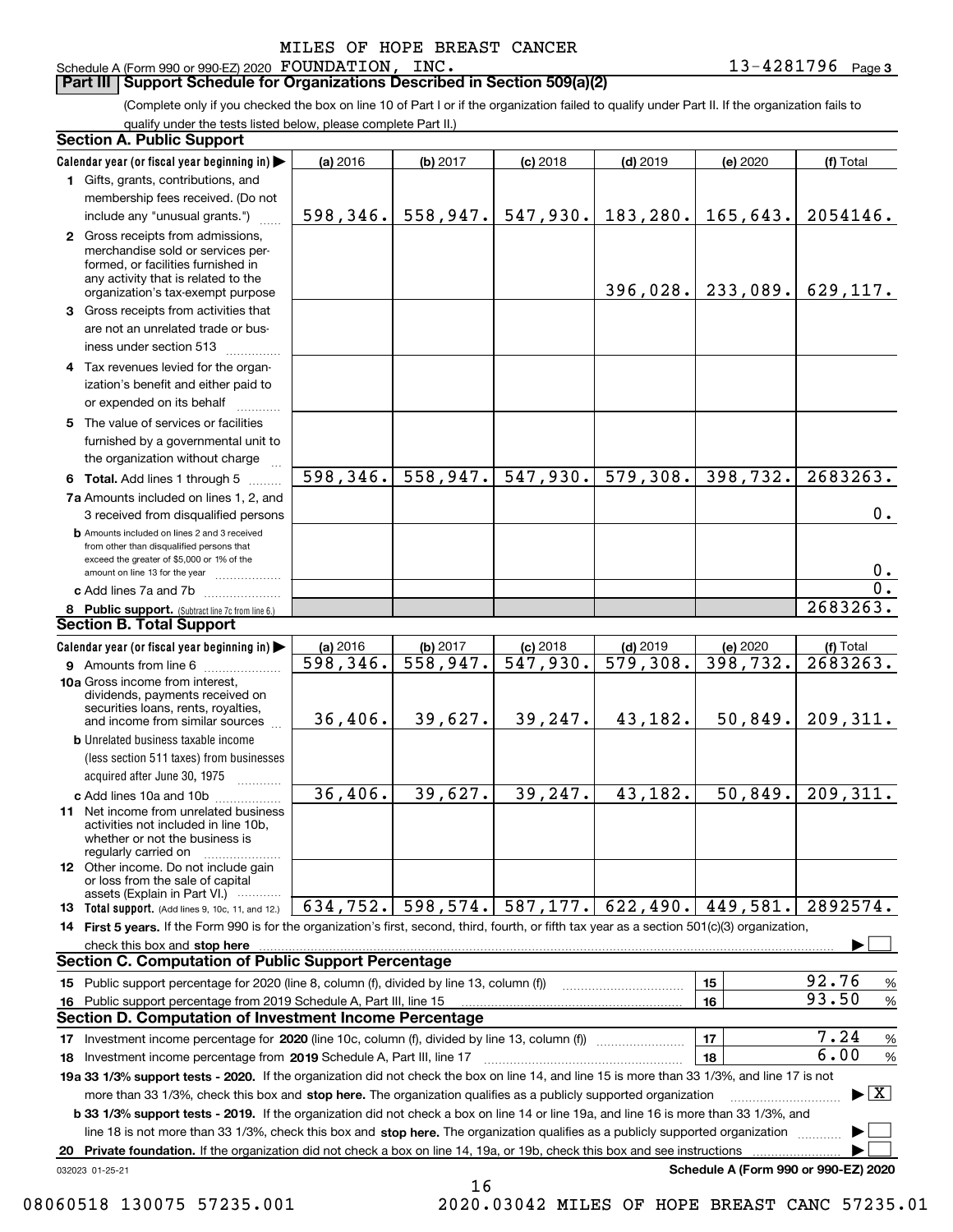**1**

**2**

**3a**

**3b**

**3c**

**4a**

**4b**

**4c**

**5a**

**5b5c**

**6**

**7**

**8**

**9a**

**9b**

**9c**

**10a**

**10b**

**YesNo**

# **Part IV Supporting Organizations**

(Complete only if you checked a box in line 12 on Part I. If you checked box 12a, Part I, complete Sections A and B. If you checked box 12b, Part I, complete Sections A and C. If you checked box 12c, Part I, complete Sections A, D, and E. If you checked box 12d, Part I, complete Sections A and D, and complete Part V.)

## **Section A. All Supporting Organizations**

- **1** Are all of the organization's supported organizations listed by name in the organization's governing documents? If "No," describe in **Part VI** how the supported organizations are designated. If designated by *class or purpose, describe the designation. If historic and continuing relationship, explain.*
- **2** Did the organization have any supported organization that does not have an IRS determination of status under section 509(a)(1) or (2)? If "Yes," explain in Part VI how the organization determined that the supported *organization was described in section 509(a)(1) or (2).*
- **3a** Did the organization have a supported organization described in section 501(c)(4), (5), or (6)? If "Yes," answer *lines 3b and 3c below.*
- **b** Did the organization confirm that each supported organization qualified under section 501(c)(4), (5), or (6) and satisfied the public support tests under section 509(a)(2)? If "Yes," describe in **Part VI** when and how the *organization made the determination.*
- **c**Did the organization ensure that all support to such organizations was used exclusively for section 170(c)(2)(B) purposes? If "Yes," explain in **Part VI** what controls the organization put in place to ensure such use.
- **4a***If* Was any supported organization not organized in the United States ("foreign supported organization")? *"Yes," and if you checked box 12a or 12b in Part I, answer lines 4b and 4c below.*
- **b** Did the organization have ultimate control and discretion in deciding whether to make grants to the foreign supported organization? If "Yes," describe in **Part VI** how the organization had such control and discretion *despite being controlled or supervised by or in connection with its supported organizations.*
- **c** Did the organization support any foreign supported organization that does not have an IRS determination under sections 501(c)(3) and 509(a)(1) or (2)? If "Yes," explain in **Part VI** what controls the organization used *to ensure that all support to the foreign supported organization was used exclusively for section 170(c)(2)(B) purposes.*
- **5a** Did the organization add, substitute, or remove any supported organizations during the tax year? If "Yes," answer lines 5b and 5c below (if applicable). Also, provide detail in **Part VI,** including (i) the names and EIN *numbers of the supported organizations added, substituted, or removed; (ii) the reasons for each such action; (iii) the authority under the organization's organizing document authorizing such action; and (iv) how the action was accomplished (such as by amendment to the organizing document).*
- **b** Type I or Type II only. Was any added or substituted supported organization part of a class already designated in the organization's organizing document?
- **cSubstitutions only.**  Was the substitution the result of an event beyond the organization's control?
- **6** Did the organization provide support (whether in the form of grants or the provision of services or facilities) to **Part VI.** *If "Yes," provide detail in* support or benefit one or more of the filing organization's supported organizations? anyone other than (i) its supported organizations, (ii) individuals that are part of the charitable class benefited by one or more of its supported organizations, or (iii) other supporting organizations that also
- **7**Did the organization provide a grant, loan, compensation, or other similar payment to a substantial contributor *If "Yes," complete Part I of Schedule L (Form 990 or 990-EZ).* regard to a substantial contributor? (as defined in section 4958(c)(3)(C)), a family member of a substantial contributor, or a 35% controlled entity with
- **8** Did the organization make a loan to a disqualified person (as defined in section 4958) not described in line 7? *If "Yes," complete Part I of Schedule L (Form 990 or 990-EZ).*
- **9a** Was the organization controlled directly or indirectly at any time during the tax year by one or more in section 509(a)(1) or (2))? If "Yes," *provide detail in* <code>Part VI.</code> disqualified persons, as defined in section 4946 (other than foundation managers and organizations described
- **b** Did one or more disqualified persons (as defined in line 9a) hold a controlling interest in any entity in which the supporting organization had an interest? If "Yes," provide detail in P**art VI**.
- **c**Did a disqualified person (as defined in line 9a) have an ownership interest in, or derive any personal benefit from, assets in which the supporting organization also had an interest? If "Yes," provide detail in P**art VI.**
- **10a** Was the organization subject to the excess business holdings rules of section 4943 because of section supporting organizations)? If "Yes," answer line 10b below. 4943(f) (regarding certain Type II supporting organizations, and all Type III non-functionally integrated
- **b** Did the organization have any excess business holdings in the tax year? (Use Schedule C, Form 4720, to *determine whether the organization had excess business holdings.)*

17

032024 01-25-21

**Schedule A (Form 990 or 990-EZ) 2020**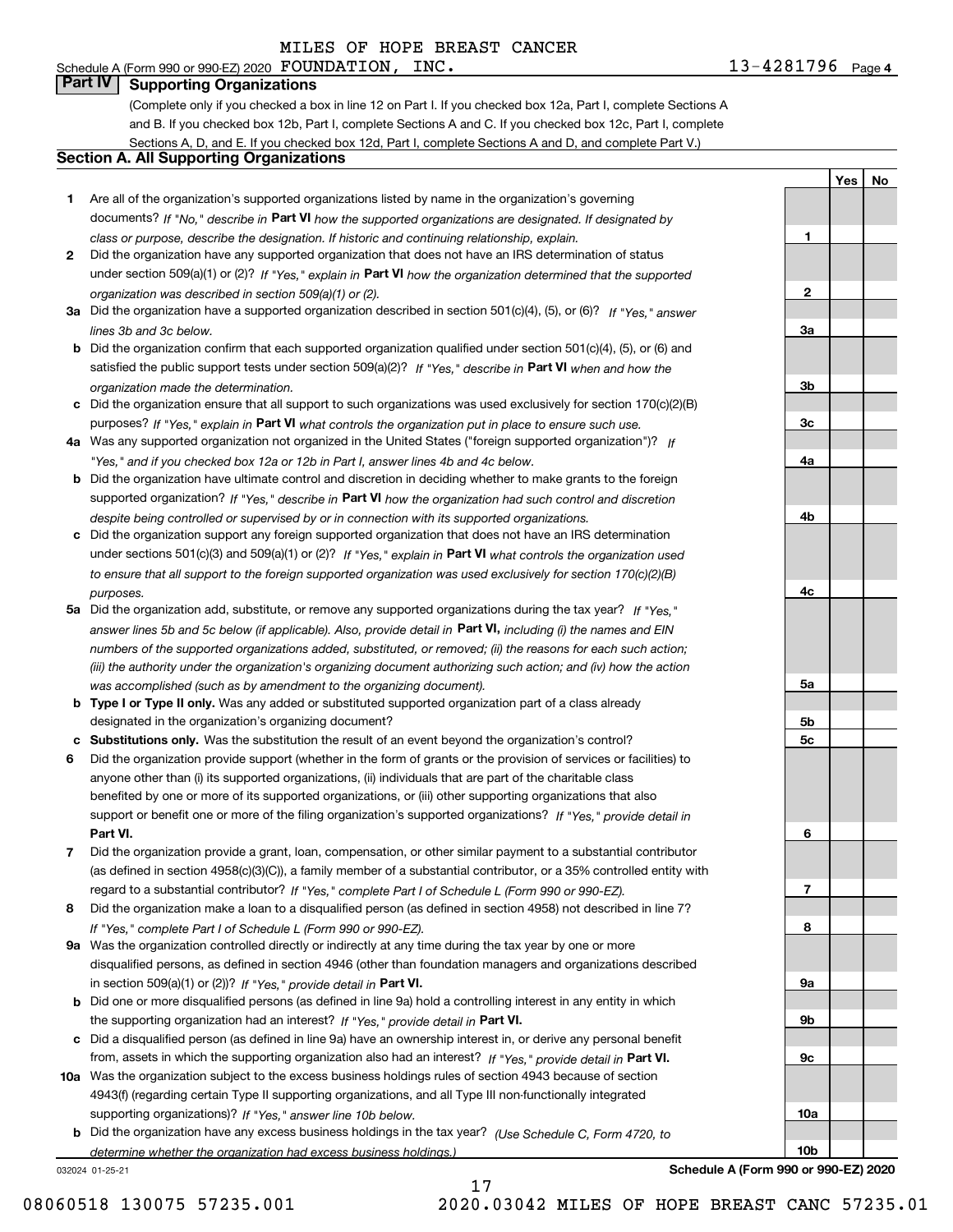**Part IV Supporting Organizations** *(continued)*

| Schedule A (Form 990 or 990-EZ) 2020 $\,$ $\rm \,FOUNDATION$ , | INC. | 13-4281796<br>Page 5 |
|----------------------------------------------------------------|------|----------------------|
|----------------------------------------------------------------|------|----------------------|

|    |                                                                                                                                   |                 | Yes | No |
|----|-----------------------------------------------------------------------------------------------------------------------------------|-----------------|-----|----|
| 11 | Has the organization accepted a gift or contribution from any of the following persons?                                           |                 |     |    |
|    | a A person who directly or indirectly controls, either alone or together with persons described in lines 11b and                  |                 |     |    |
|    | 11c below, the governing body of a supported organization?                                                                        | 11a             |     |    |
|    | <b>b</b> A family member of a person described in line 11a above?                                                                 | 11 <sub>b</sub> |     |    |
|    | c A 35% controlled entity of a person described in line 11a or 11b above? If "Yes" to line 11a, 11b, or 11c, provide              |                 |     |    |
|    | detail in Part VI.                                                                                                                | 11c             |     |    |
|    | <b>Section B. Type I Supporting Organizations</b>                                                                                 |                 |     |    |
|    |                                                                                                                                   |                 | Yes | No |
| 1  | Did the governing body, members of the governing body, officers acting in their official capacity, or membership of one or        |                 |     |    |
|    | more supported organizations have the power to regularly appoint or elect at least a majority of the organization's officers,     |                 |     |    |
|    | directors, or trustees at all times during the tax year? If "No," describe in Part VI how the supported organization(s)           |                 |     |    |
|    | effectively operated, supervised, or controlled the organization's activities. If the organization had more than one supported    |                 |     |    |
|    | organization, describe how the powers to appoint and/or remove officers, directors, or trustees were allocated among the          | 1               |     |    |
|    | supported organizations and what conditions or restrictions, if any, applied to such powers during the tax year.                  |                 |     |    |
| 2  | Did the organization operate for the benefit of any supported organization other than the supported                               |                 |     |    |
|    | organization(s) that operated, supervised, or controlled the supporting organization? If "Yes," explain in                        |                 |     |    |
|    | <b>Part VI</b> how providing such benefit carried out the purposes of the supported organization(s) that operated,                |                 |     |    |
|    | supervised, or controlled the supporting organization.                                                                            | $\mathbf{2}$    |     |    |
|    | <b>Section C. Type II Supporting Organizations</b>                                                                                |                 |     |    |
|    |                                                                                                                                   |                 | Yes | No |
| 1  | Were a majority of the organization's directors or trustees during the tax year also a majority of the directors                  |                 |     |    |
|    | or trustees of each of the organization's supported organization(s)? If "No," describe in Part VI how control                     |                 |     |    |
|    | or management of the supporting organization was vested in the same persons that controlled or managed                            |                 |     |    |
|    | the supported organization(s).                                                                                                    | 1               |     |    |
|    | <b>Section D. All Type III Supporting Organizations</b>                                                                           |                 |     |    |
|    |                                                                                                                                   |                 | Yes | No |
| 1  | Did the organization provide to each of its supported organizations, by the last day of the fifth month of the                    |                 |     |    |
|    | organization's tax year, (i) a written notice describing the type and amount of support provided during the prior tax             |                 |     |    |
|    | year, (ii) a copy of the Form 990 that was most recently filed as of the date of notification, and (iii) copies of the            |                 |     |    |
|    | organization's governing documents in effect on the date of notification, to the extent not previously provided?                  | 1               |     |    |
| 2  | Were any of the organization's officers, directors, or trustees either (i) appointed or elected by the supported                  |                 |     |    |
|    | organization(s) or (ii) serving on the governing body of a supported organization? If "No," explain in Part VI how                |                 |     |    |
|    | the organization maintained a close and continuous working relationship with the supported organization(s).                       | $\mathbf{2}$    |     |    |
| 3  | By reason of the relationship described in line 2, above, did the organization's supported organizations have a                   |                 |     |    |
|    | significant voice in the organization's investment policies and in directing the use of the organization's                        |                 |     |    |
|    | income or assets at all times during the tax year? If "Yes," describe in Part VI the role the organization's                      |                 |     |    |
|    |                                                                                                                                   | 3               |     |    |
|    | supported organizations played in this regard.<br>Section E. Type III Functionally Integrated Supporting Organizations            |                 |     |    |
|    |                                                                                                                                   |                 |     |    |
| 1  | Check the box next to the method that the organization used to satisfy the Integral Part Test during the year (see instructions). |                 |     |    |
| a  | The organization satisfied the Activities Test. Complete line 2 below.                                                            |                 |     |    |
| b  | The organization is the parent of each of its supported organizations. Complete line 3 below.                                     |                 |     |    |
| c  | The organization supported a governmental entity. Describe in Part VI how you supported a governmental entity (see instructions). |                 |     |    |
| 2  | Activities Test. Answer lines 2a and 2b below.                                                                                    |                 | Yes | No |
| a  | Did substantially all of the organization's activities during the tax year directly further the exempt purposes of                |                 |     |    |
|    | the supported organization(s) to which the organization was responsive? If "Yes," then in Part VI identify                        |                 |     |    |
|    | those supported organizations and explain how these activities directly furthered their exempt purposes,                          |                 |     |    |
|    | how the organization was responsive to those supported organizations, and how the organization determined                         |                 |     |    |
|    | that these activities constituted substantially all of its activities.                                                            | 2a              |     |    |
| b  | Did the activities described in line 2a, above, constitute activities that, but for the organization's involvement,               |                 |     |    |
|    | one or more of the organization's supported organization(s) would have been engaged in? If "Yes," explain in                      |                 |     |    |
|    | Part VI the reasons for the organization's position that its supported organization(s) would have engaged in                      |                 |     |    |
|    | these activities but for the organization's involvement.                                                                          | 2 <sub>b</sub>  |     |    |
| з  | Parent of Supported Organizations. Answer lines 3a and 3b below.                                                                  |                 |     |    |
| а  | Did the organization have the power to regularly appoint or elect a majority of the officers, directors, or                       |                 |     |    |
|    | trustees of each of the supported organizations? If "Yes" or "No" provide details in Part VI.                                     | 3a              |     |    |
| b  | Did the organization exercise a substantial degree of direction over the policies, programs, and activities of each               |                 |     |    |
|    | of its supported organizations? If "Yes." describe in Part VI the role played by the organization in this regard.                 | 3 <sub>b</sub>  |     |    |

18

032025 01-25-21

**Schedule A (Form 990 or 990-EZ) 2020**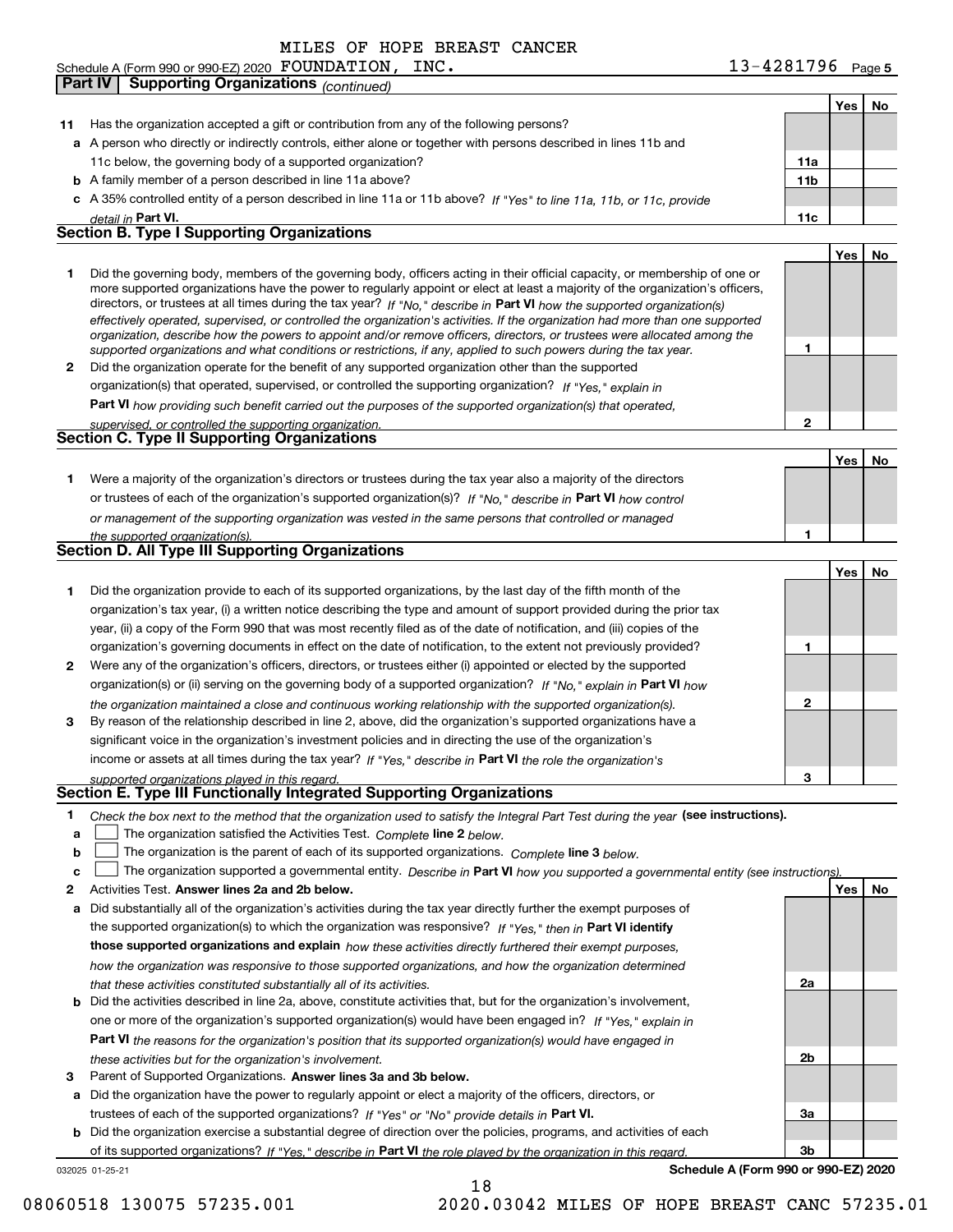#### **1Part VI** Check here if the organization satisfied the Integral Part Test as a qualifying trust on Nov. 20, 1970 ( explain in Part **VI**). See instructions. **Section A - Adjusted Net Income 123** Other gross income (see instructions) **456** Portion of operating expenses paid or incurred for production or **7** Other expenses (see instructions) **8** Adjusted Net Income (subtract lines 5, 6, and 7 from line 4) **8 8 1234567Section B - Minimum Asset Amount 1**Aggregate fair market value of all non-exempt-use assets (see **2**Acquisition indebtedness applicable to non-exempt-use assets **3** Subtract line 2 from line 1d. **4**Cash deemed held for exempt use. Enter 0.015 of line 3 (for greater amount, **5** Net value of non-exempt-use assets (subtract line 4 from line 3) **678a** Average monthly value of securities **b** Average monthly cash balances **c**Fair market value of other non-exempt-use assets **dTotal**  (add lines 1a, 1b, and 1c) **eDiscount** claimed for blockage or other factors **1a1b1c1d2345678**(explain in detail in Part VI): **Minimum Asset Amount**  (add line 7 to line 6) **Section C - Distributable Amount 12**Enter 0.85 of line 1. **345612345Distributable Amount.** Subtract line 5 from line 4, unless subject to Schedule A (Form 990 or 990-EZ) 2020 Page FOUNDATION, INC. 13-4281796 All other Type III non-functionally integrated supporting organizations must complete Sections A through E. (B) Current Year (optional)(A) Prior Year Net short-term capital gain Recoveries of prior-year distributions Add lines 1 through 3. Depreciation and depletion collection of gross income or for management, conservation, or maintenance of property held for production of income (see instructions) (B) Current Year (optional)(A) Prior Year instructions for short tax year or assets held for part of year): see instructions). Multiply line 5 by 0.035. Recoveries of prior-year distributions Current Year Adjusted net income for prior year (from Section A, line 8, column A) Minimum asset amount for prior year (from Section B, line 8, column A) Enter greater of line 2 or line 3. Income tax imposed in prior year **Part V Type III Non-Functionally Integrated 509(a)(3) Supporting Organizations**   $\mathcal{L}^{\text{max}}$

emergency temporary reduction (see instructions).

**7**Check here if the current year is the organization's first as a non-functionally integrated Type III supporting organization (see instructions). $\mathcal{L}^{\text{max}}$ 

**6**

**Schedule A (Form 990 or 990-EZ) 2020**

032026 01-25-21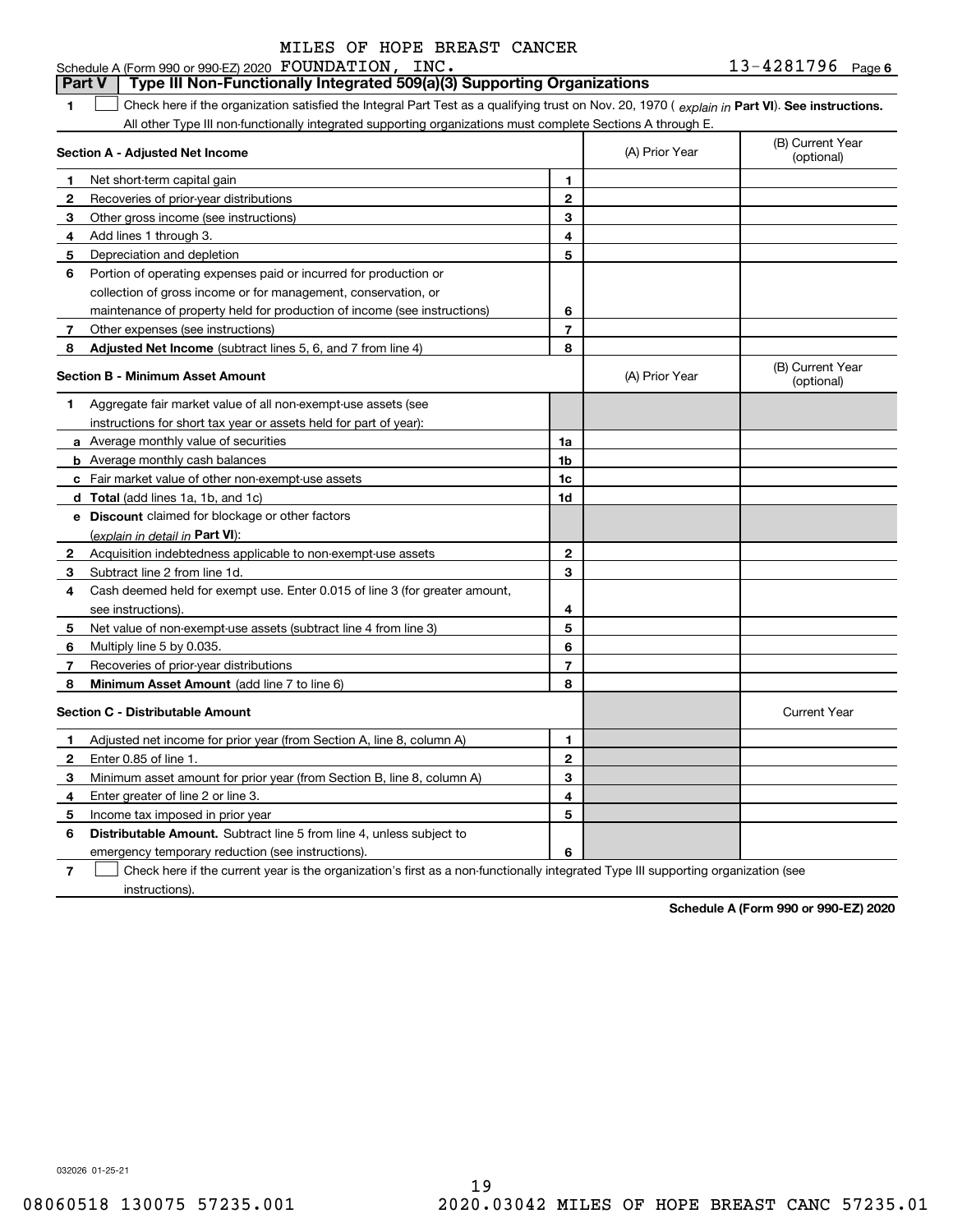|               | Schedule A (Form 990 or 990-EZ) 2020 FOUNDATION, INC.                                      |                                               |             |                                                  | $13 - 4281796$ Page 7 |  |
|---------------|--------------------------------------------------------------------------------------------|-----------------------------------------------|-------------|--------------------------------------------------|-----------------------|--|
| <b>Part V</b> | Type III Non-Functionally Integrated 509(a)(3) Supporting Organizations                    |                                               | (continued) |                                                  |                       |  |
|               | <b>Section D - Distributions</b>                                                           |                                               |             |                                                  | <b>Current Year</b>   |  |
| 1.            | Amounts paid to supported organizations to accomplish exempt purposes                      |                                               |             | 1                                                |                       |  |
| 2             | Amounts paid to perform activity that directly furthers exempt purposes of supported       |                                               |             |                                                  |                       |  |
|               | organizations, in excess of income from activity                                           |                                               |             | $\mathbf{2}$                                     |                       |  |
| 3             | Administrative expenses paid to accomplish exempt purposes of supported organizations      |                                               |             | 3                                                |                       |  |
| 4             | Amounts paid to acquire exempt-use assets                                                  |                                               |             | 4                                                |                       |  |
| 5             | Qualified set-aside amounts (prior IRS approval required - provide details in Part VI)     |                                               |             | 5                                                |                       |  |
| 6             | Other distributions ( <i>describe in</i> Part VI). See instructions.                       |                                               |             | 6                                                |                       |  |
| 7             | Total annual distributions. Add lines 1 through 6.                                         |                                               |             | 7                                                |                       |  |
| 8             | Distributions to attentive supported organizations to which the organization is responsive |                                               |             |                                                  |                       |  |
|               | (provide details in Part VI). See instructions.                                            |                                               |             | 8                                                |                       |  |
| 9             | Distributable amount for 2020 from Section C, line 6                                       |                                               |             | 9                                                |                       |  |
| 10            | Line 8 amount divided by line 9 amount                                                     |                                               |             | 10                                               |                       |  |
|               | <b>Section E - Distribution Allocations</b> (see instructions)                             | (ii)<br><b>Underdistributions</b><br>Pre-2020 |             | (iii)<br><b>Distributable</b><br>Amount for 2020 |                       |  |
| 1             | Distributable amount for 2020 from Section C, line 6                                       |                                               |             |                                                  |                       |  |
| 2             | Underdistributions, if any, for years prior to 2020 (reason-                               |                                               |             |                                                  |                       |  |
|               | able cause required - explain in Part VI). See instructions.                               |                                               |             |                                                  |                       |  |
| 3             | Excess distributions carryover, if any, to 2020                                            |                                               |             |                                                  |                       |  |
|               | <b>a</b> From 2015                                                                         |                                               |             |                                                  |                       |  |
|               | <b>b</b> From 2016                                                                         |                                               |             |                                                  |                       |  |
|               | <b>c</b> From 2017                                                                         |                                               |             |                                                  |                       |  |
|               | d From 2018                                                                                |                                               |             |                                                  |                       |  |
|               | e From 2019                                                                                |                                               |             |                                                  |                       |  |
|               | f Total of lines 3a through 3e                                                             |                                               |             |                                                  |                       |  |
|               | g Applied to underdistributions of prior years                                             |                                               |             |                                                  |                       |  |
|               | <b>h</b> Applied to 2020 distributable amount                                              |                                               |             |                                                  |                       |  |
| Ť.            | Carryover from 2015 not applied (see instructions)                                         |                                               |             |                                                  |                       |  |
|               | Remainder. Subtract lines 3g, 3h, and 3i from line 3f.                                     |                                               |             |                                                  |                       |  |
| 4             | Distributions for 2020 from Section D,                                                     |                                               |             |                                                  |                       |  |
|               | \$<br>line $7:$                                                                            |                                               |             |                                                  |                       |  |
|               | a Applied to underdistributions of prior years                                             |                                               |             |                                                  |                       |  |
|               | <b>b</b> Applied to 2020 distributable amount                                              |                                               |             |                                                  |                       |  |
|               | <b>c</b> Remainder. Subtract lines 4a and 4b from line 4.                                  |                                               |             |                                                  |                       |  |
|               | Remaining underdistributions for years prior to 2020, if                                   |                                               |             |                                                  |                       |  |
|               | any. Subtract lines 3g and 4a from line 2. For result greater                              |                                               |             |                                                  |                       |  |
|               | than zero, explain in Part VI. See instructions.                                           |                                               |             |                                                  |                       |  |
| 6             | Remaining underdistributions for 2020. Subtract lines 3h                                   |                                               |             |                                                  |                       |  |
|               | and 4b from line 1. For result greater than zero, explain in                               |                                               |             |                                                  |                       |  |
|               | Part VI. See instructions.                                                                 |                                               |             |                                                  |                       |  |
| 7             | Excess distributions carryover to 2021. Add lines 3j                                       |                                               |             |                                                  |                       |  |
|               | and 4c.                                                                                    |                                               |             |                                                  |                       |  |
| 8             | Breakdown of line 7:                                                                       |                                               |             |                                                  |                       |  |
|               | a Excess from 2016                                                                         |                                               |             |                                                  |                       |  |
|               | <b>b</b> Excess from 2017                                                                  |                                               |             |                                                  |                       |  |
|               | c Excess from 2018                                                                         |                                               |             |                                                  |                       |  |
|               | d Excess from 2019                                                                         |                                               |             |                                                  |                       |  |
|               | e Excess from 2020                                                                         |                                               |             |                                                  |                       |  |
|               |                                                                                            |                                               |             |                                                  | .000E20000            |  |

**Schedule A (Form 990 or 990-EZ) 2020**

032027 01-25-21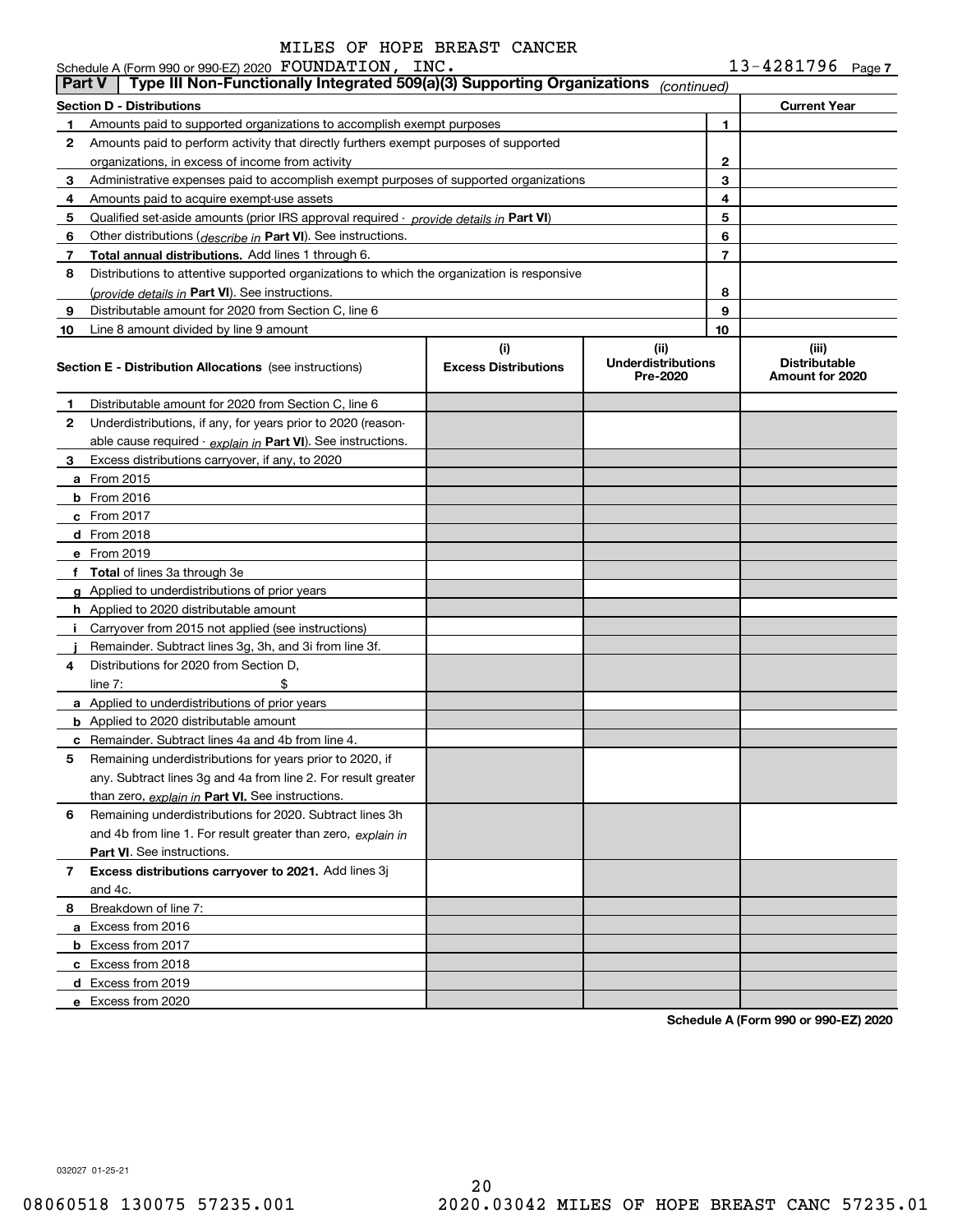|                 | Schedule A (Form 990 or 990-EZ) 2020 FOUNDATION, INC.                                                                                                                                                                                                                                                                                                                                                                                   | MILES OF HOPE BREAST CANCER |  |  |  | 13-4281796 Page 8                                                                                                                                |
|-----------------|-----------------------------------------------------------------------------------------------------------------------------------------------------------------------------------------------------------------------------------------------------------------------------------------------------------------------------------------------------------------------------------------------------------------------------------------|-----------------------------|--|--|--|--------------------------------------------------------------------------------------------------------------------------------------------------|
| <b>Part VI</b>  | Supplemental Information. Provide the explanations required by Part II, line 10; Part II, line 17a or 17b; Part III, line 12;<br>Part IV, Section A, lines 1, 2, 3b, 3c, 4b, 4c, 5a, 6, 9a, 9b, 9c, 11a, 11b, and 11c; Part IV, Section B, lines 1 and 2; Part IV, Section C,<br>Section D, lines 5, 6, and 8; and Part V, Section E, lines 2, 5, and 6. Also complete this part for any additional information.<br>(See instructions.) |                             |  |  |  | line 1; Part IV, Section D, lines 2 and 3; Part IV, Section E, lines 1c, 2a, 2b, 3a, and 3b; Part V, line 1; Part V, Section B, line 1e; Part V, |
|                 |                                                                                                                                                                                                                                                                                                                                                                                                                                         |                             |  |  |  |                                                                                                                                                  |
|                 |                                                                                                                                                                                                                                                                                                                                                                                                                                         |                             |  |  |  |                                                                                                                                                  |
|                 |                                                                                                                                                                                                                                                                                                                                                                                                                                         |                             |  |  |  |                                                                                                                                                  |
|                 |                                                                                                                                                                                                                                                                                                                                                                                                                                         |                             |  |  |  |                                                                                                                                                  |
|                 |                                                                                                                                                                                                                                                                                                                                                                                                                                         |                             |  |  |  |                                                                                                                                                  |
|                 |                                                                                                                                                                                                                                                                                                                                                                                                                                         |                             |  |  |  |                                                                                                                                                  |
|                 |                                                                                                                                                                                                                                                                                                                                                                                                                                         |                             |  |  |  |                                                                                                                                                  |
|                 |                                                                                                                                                                                                                                                                                                                                                                                                                                         |                             |  |  |  |                                                                                                                                                  |
|                 |                                                                                                                                                                                                                                                                                                                                                                                                                                         |                             |  |  |  |                                                                                                                                                  |
|                 |                                                                                                                                                                                                                                                                                                                                                                                                                                         |                             |  |  |  |                                                                                                                                                  |
|                 |                                                                                                                                                                                                                                                                                                                                                                                                                                         |                             |  |  |  |                                                                                                                                                  |
|                 |                                                                                                                                                                                                                                                                                                                                                                                                                                         |                             |  |  |  |                                                                                                                                                  |
|                 |                                                                                                                                                                                                                                                                                                                                                                                                                                         |                             |  |  |  |                                                                                                                                                  |
|                 |                                                                                                                                                                                                                                                                                                                                                                                                                                         |                             |  |  |  |                                                                                                                                                  |
|                 |                                                                                                                                                                                                                                                                                                                                                                                                                                         |                             |  |  |  |                                                                                                                                                  |
|                 |                                                                                                                                                                                                                                                                                                                                                                                                                                         |                             |  |  |  |                                                                                                                                                  |
|                 |                                                                                                                                                                                                                                                                                                                                                                                                                                         |                             |  |  |  |                                                                                                                                                  |
|                 |                                                                                                                                                                                                                                                                                                                                                                                                                                         |                             |  |  |  |                                                                                                                                                  |
|                 |                                                                                                                                                                                                                                                                                                                                                                                                                                         |                             |  |  |  |                                                                                                                                                  |
|                 |                                                                                                                                                                                                                                                                                                                                                                                                                                         |                             |  |  |  |                                                                                                                                                  |
|                 |                                                                                                                                                                                                                                                                                                                                                                                                                                         |                             |  |  |  |                                                                                                                                                  |
|                 |                                                                                                                                                                                                                                                                                                                                                                                                                                         |                             |  |  |  |                                                                                                                                                  |
|                 |                                                                                                                                                                                                                                                                                                                                                                                                                                         |                             |  |  |  |                                                                                                                                                  |
|                 |                                                                                                                                                                                                                                                                                                                                                                                                                                         |                             |  |  |  |                                                                                                                                                  |
|                 |                                                                                                                                                                                                                                                                                                                                                                                                                                         |                             |  |  |  |                                                                                                                                                  |
| 032028 01-25-21 |                                                                                                                                                                                                                                                                                                                                                                                                                                         |                             |  |  |  | Schedule A (Form 990 or 990-EZ) 2020                                                                                                             |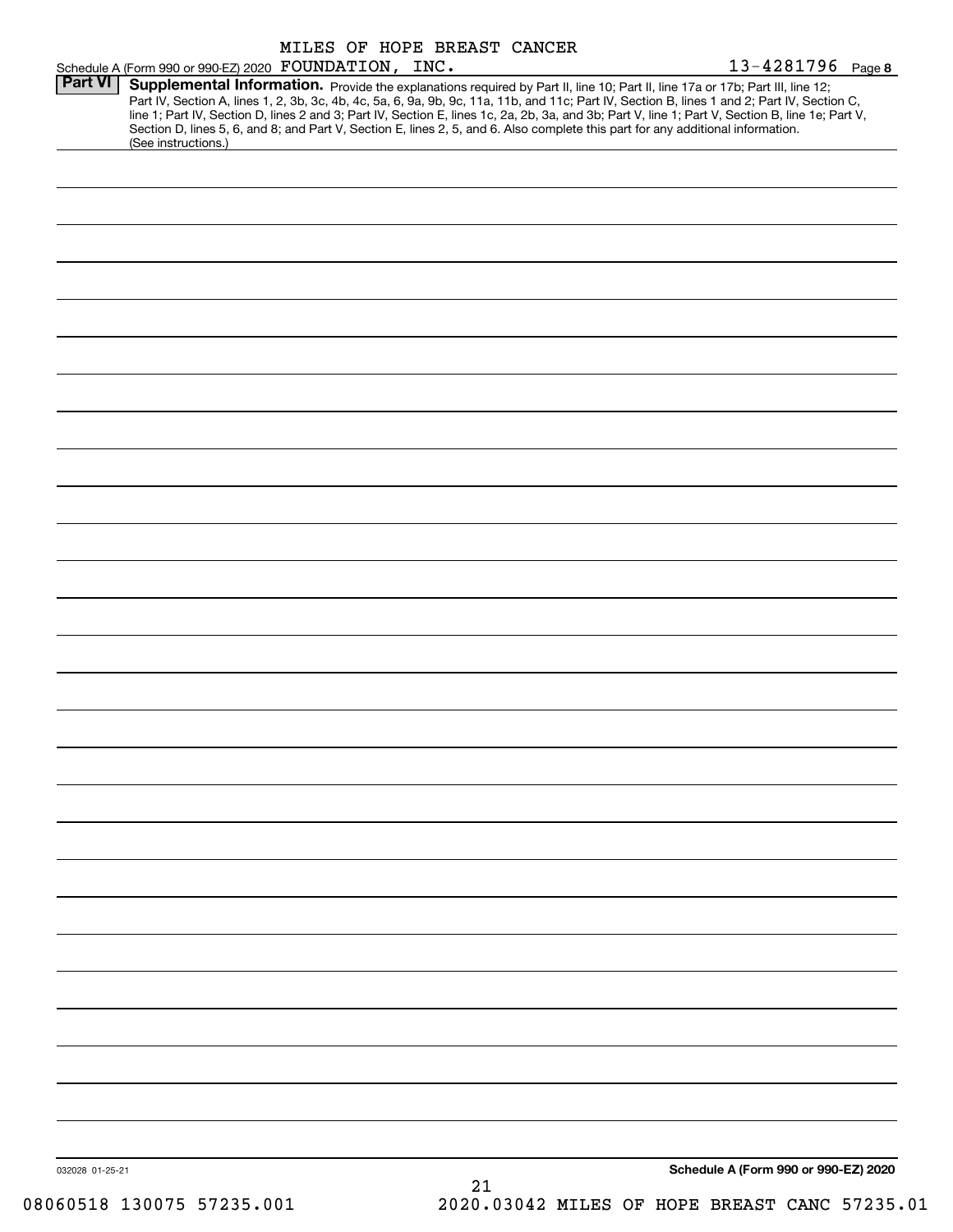|         | <b>SCHEDULE D</b>                                                                                                                       |                                                                                                        | <b>Supplemental Financial Statements</b>                                                                                                       |                          | OMB No. 1545-0047                                   |  |  |  |
|---------|-----------------------------------------------------------------------------------------------------------------------------------------|--------------------------------------------------------------------------------------------------------|------------------------------------------------------------------------------------------------------------------------------------------------|--------------------------|-----------------------------------------------------|--|--|--|
|         | (Form 990)                                                                                                                              |                                                                                                        | Complete if the organization answered "Yes" on Form 990,                                                                                       |                          |                                                     |  |  |  |
|         | Department of the Treasury                                                                                                              |                                                                                                        | Part IV, line 6, 7, 8, 9, 10, 11a, 11b, 11c, 11d, 11e, 11f, 12a, or 12b.<br>Attach to Form 990.                                                |                          | <b>Open to Public</b>                               |  |  |  |
|         | Internal Revenue Service                                                                                                                | MILES OF HOPE BREAST CANCER                                                                            | Go to www.irs.gov/Form990 for instructions and the latest information.                                                                         |                          | Inspection                                          |  |  |  |
|         | Name of the organization                                                                                                                | FOUNDATION, INC.                                                                                       |                                                                                                                                                |                          | <b>Employer identification number</b><br>13-4281796 |  |  |  |
| Part I  |                                                                                                                                         |                                                                                                        | Organizations Maintaining Donor Advised Funds or Other Similar Funds or Accounts. Complete if the                                              |                          |                                                     |  |  |  |
|         |                                                                                                                                         | organization answered "Yes" on Form 990, Part IV, line 6.                                              |                                                                                                                                                |                          |                                                     |  |  |  |
|         |                                                                                                                                         |                                                                                                        | (a) Donor advised funds                                                                                                                        |                          | (b) Funds and other accounts                        |  |  |  |
| 1       |                                                                                                                                         |                                                                                                        |                                                                                                                                                |                          |                                                     |  |  |  |
| 2       |                                                                                                                                         | Aggregate value of contributions to (during year)                                                      |                                                                                                                                                |                          |                                                     |  |  |  |
| з       |                                                                                                                                         |                                                                                                        |                                                                                                                                                |                          |                                                     |  |  |  |
| 4       |                                                                                                                                         |                                                                                                        |                                                                                                                                                |                          |                                                     |  |  |  |
| 5       |                                                                                                                                         |                                                                                                        | Did the organization inform all donors and donor advisors in writing that the assets held in donor advised funds                               |                          |                                                     |  |  |  |
|         |                                                                                                                                         |                                                                                                        |                                                                                                                                                |                          | Yes<br>No                                           |  |  |  |
| 6       |                                                                                                                                         |                                                                                                        | Did the organization inform all grantees, donors, and donor advisors in writing that grant funds can be used only                              |                          |                                                     |  |  |  |
|         |                                                                                                                                         |                                                                                                        | for charitable purposes and not for the benefit of the donor or donor advisor, or for any other purpose conferring                             |                          | Yes<br>No                                           |  |  |  |
| Part II |                                                                                                                                         |                                                                                                        | Conservation Easements. Complete if the organization answered "Yes" on Form 990, Part IV, line 7.                                              |                          |                                                     |  |  |  |
| 1.      |                                                                                                                                         | Purpose(s) of conservation easements held by the organization (check all that apply).                  |                                                                                                                                                |                          |                                                     |  |  |  |
|         |                                                                                                                                         | Preservation of land for public use (for example, recreation or education)                             | Preservation of a historically important land area                                                                                             |                          |                                                     |  |  |  |
|         |                                                                                                                                         | Protection of natural habitat                                                                          | Preservation of a certified historic structure                                                                                                 |                          |                                                     |  |  |  |
|         |                                                                                                                                         | Preservation of open space                                                                             |                                                                                                                                                |                          |                                                     |  |  |  |
| 2       |                                                                                                                                         |                                                                                                        | Complete lines 2a through 2d if the organization held a qualified conservation contribution in the form of a conservation easement on the last |                          |                                                     |  |  |  |
|         | day of the tax year.                                                                                                                    |                                                                                                        |                                                                                                                                                |                          | Held at the End of the Tax Year                     |  |  |  |
| а       |                                                                                                                                         |                                                                                                        |                                                                                                                                                | 2a                       |                                                     |  |  |  |
| b       |                                                                                                                                         |                                                                                                        |                                                                                                                                                | 2 <sub>b</sub>           |                                                     |  |  |  |
| с       |                                                                                                                                         |                                                                                                        |                                                                                                                                                | 2c                       |                                                     |  |  |  |
|         |                                                                                                                                         |                                                                                                        | d Number of conservation easements included in (c) acquired after 7/25/06, and not on a historic structure                                     |                          |                                                     |  |  |  |
|         |                                                                                                                                         |                                                                                                        |                                                                                                                                                | 2d                       |                                                     |  |  |  |
| 3       |                                                                                                                                         |                                                                                                        | Number of conservation easements modified, transferred, released, extinguished, or terminated by the organization during the tax               |                          |                                                     |  |  |  |
| 4       | $year \blacktriangleright$                                                                                                              | Number of states where property subject to conservation easement is located $\blacktriangleright$      |                                                                                                                                                |                          |                                                     |  |  |  |
| 5       |                                                                                                                                         | Does the organization have a written policy regarding the periodic monitoring, inspection, handling of |                                                                                                                                                |                          |                                                     |  |  |  |
|         |                                                                                                                                         | violations, and enforcement of the conservation easements it holds?                                    |                                                                                                                                                |                          | Yes<br>No                                           |  |  |  |
| 6       |                                                                                                                                         |                                                                                                        | Staff and volunteer hours devoted to monitoring, inspecting, handling of violations, and enforcing conservation easements during the year      |                          |                                                     |  |  |  |
|         |                                                                                                                                         |                                                                                                        |                                                                                                                                                |                          |                                                     |  |  |  |
| 7       |                                                                                                                                         |                                                                                                        | Amount of expenses incurred in monitoring, inspecting, handling of violations, and enforcing conservation easements during the year            |                          |                                                     |  |  |  |
|         | ▶ \$                                                                                                                                    |                                                                                                        |                                                                                                                                                |                          |                                                     |  |  |  |
| 8       |                                                                                                                                         |                                                                                                        | Does each conservation easement reported on line 2(d) above satisfy the requirements of section 170(h)(4)(B)(i)                                |                          |                                                     |  |  |  |
|         |                                                                                                                                         |                                                                                                        |                                                                                                                                                |                          | Yes<br>No                                           |  |  |  |
| 9       |                                                                                                                                         |                                                                                                        | In Part XIII, describe how the organization reports conservation easements in its revenue and expense statement and                            |                          |                                                     |  |  |  |
|         |                                                                                                                                         |                                                                                                        | balance sheet, and include, if applicable, the text of the footnote to the organization's financial statements that describes the              |                          |                                                     |  |  |  |
|         | Part III                                                                                                                                | organization's accounting for conservation easements.                                                  | Organizations Maintaining Collections of Art, Historical Treasures, or Other Similar Assets.                                                   |                          |                                                     |  |  |  |
|         |                                                                                                                                         | Complete if the organization answered "Yes" on Form 990, Part IV, line 8.                              |                                                                                                                                                |                          |                                                     |  |  |  |
|         |                                                                                                                                         |                                                                                                        | 1a If the organization elected, as permitted under FASB ASC 958, not to report in its revenue statement and balance sheet works                |                          |                                                     |  |  |  |
|         |                                                                                                                                         |                                                                                                        | of art, historical treasures, or other similar assets held for public exhibition, education, or research in furtherance of public              |                          |                                                     |  |  |  |
|         |                                                                                                                                         |                                                                                                        | service, provide in Part XIII the text of the footnote to its financial statements that describes these items.                                 |                          |                                                     |  |  |  |
|         |                                                                                                                                         |                                                                                                        | <b>b</b> If the organization elected, as permitted under FASB ASC 958, to report in its revenue statement and balance sheet works of           |                          |                                                     |  |  |  |
|         | art, historical treasures, or other similar assets held for public exhibition, education, or research in furtherance of public service, |                                                                                                        |                                                                                                                                                |                          |                                                     |  |  |  |
|         | provide the following amounts relating to these items:                                                                                  |                                                                                                        |                                                                                                                                                |                          |                                                     |  |  |  |
|         |                                                                                                                                         |                                                                                                        |                                                                                                                                                | $\blacktriangleright$ \$ |                                                     |  |  |  |
|         | (ii) Assets included in Form 990, Part X                                                                                                | $\blacktriangleright$ \$                                                                               |                                                                                                                                                |                          |                                                     |  |  |  |
| 2       | If the organization received or held works of art, historical treasures, or other similar assets for financial gain, provide            |                                                                                                        |                                                                                                                                                |                          |                                                     |  |  |  |
|         |                                                                                                                                         | the following amounts required to be reported under FASB ASC 958 relating to these items:              |                                                                                                                                                |                          |                                                     |  |  |  |
|         |                                                                                                                                         |                                                                                                        |                                                                                                                                                | - \$                     |                                                     |  |  |  |
|         |                                                                                                                                         |                                                                                                        |                                                                                                                                                | $\blacktriangleright$ \$ |                                                     |  |  |  |
|         |                                                                                                                                         | LHA For Paperwork Reduction Act Notice, see the Instructions for Form 990.                             |                                                                                                                                                |                          | Schedule D (Form 990) 2020                          |  |  |  |
|         | 032051 12-01-20                                                                                                                         |                                                                                                        | 28                                                                                                                                             |                          |                                                     |  |  |  |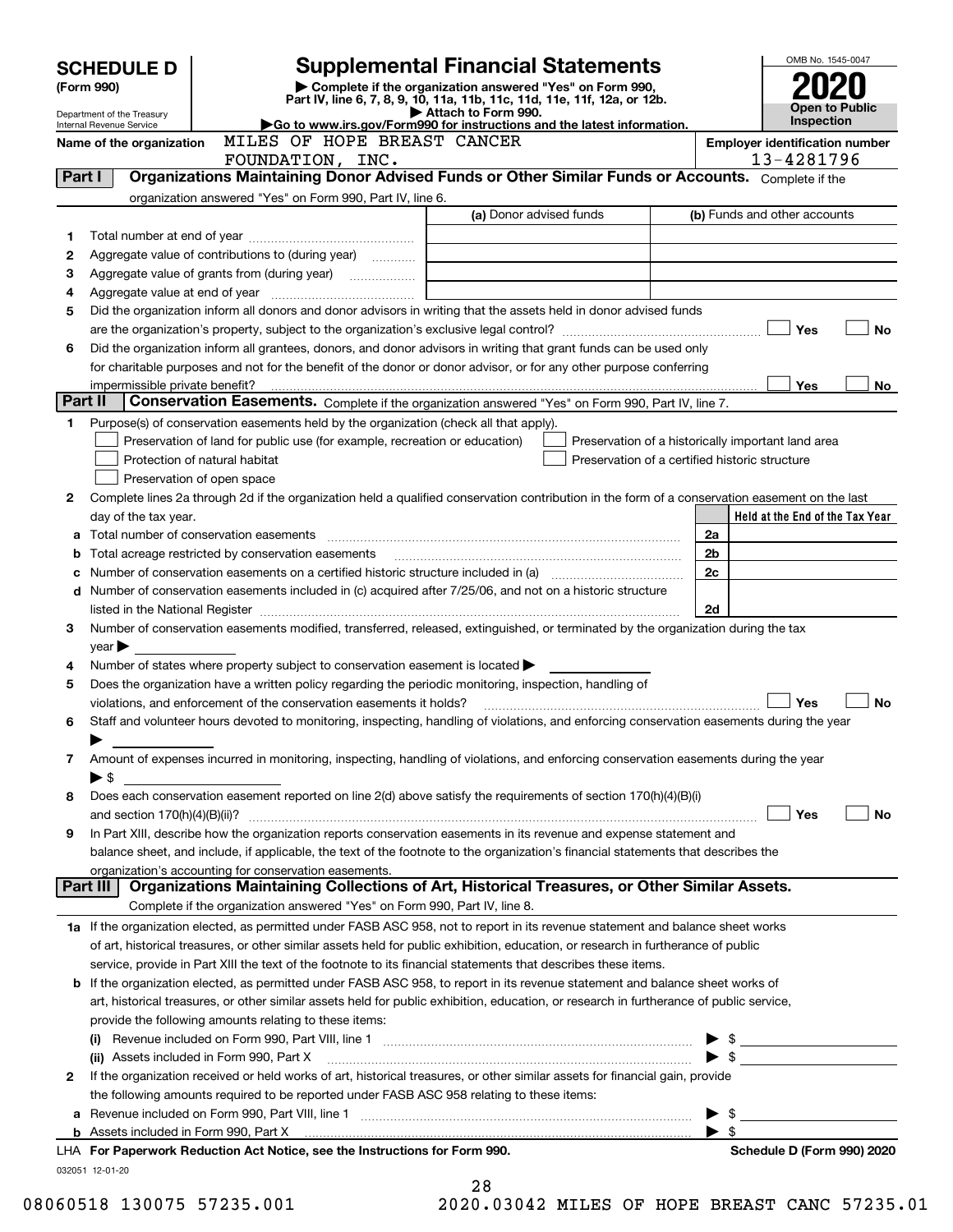|               |                                                                                                                                                                                                                                | MILES OF HOPE BREAST CANCER             |                |                                                                                                                                                                                                                               |              |                 |                      |                |                              |
|---------------|--------------------------------------------------------------------------------------------------------------------------------------------------------------------------------------------------------------------------------|-----------------------------------------|----------------|-------------------------------------------------------------------------------------------------------------------------------------------------------------------------------------------------------------------------------|--------------|-----------------|----------------------|----------------|------------------------------|
|               | Schedule D (Form 990) 2020                                                                                                                                                                                                     | FOUNDATION, INC.                        |                |                                                                                                                                                                                                                               |              |                 |                      |                | 13-4281796 <sub>Page</sub> 2 |
|               | Part III<br>Organizations Maintaining Collections of Art, Historical Treasures, or Other Similar Assets (continued)                                                                                                            |                                         |                |                                                                                                                                                                                                                               |              |                 |                      |                |                              |
| 3             | Using the organization's acquisition, accession, and other records, check any of the following that make significant use of its                                                                                                |                                         |                |                                                                                                                                                                                                                               |              |                 |                      |                |                              |
|               | collection items (check all that apply):                                                                                                                                                                                       |                                         |                |                                                                                                                                                                                                                               |              |                 |                      |                |                              |
| a             | Public exhibition                                                                                                                                                                                                              |                                         |                | Loan or exchange program                                                                                                                                                                                                      |              |                 |                      |                |                              |
| b             | Scholarly research                                                                                                                                                                                                             |                                         |                | Other and the contract of the contract of the contract of the contract of the contract of the contract of the contract of the contract of the contract of the contract of the contract of the contract of the contract of the |              |                 |                      |                |                              |
| c             | Preservation for future generations                                                                                                                                                                                            |                                         |                |                                                                                                                                                                                                                               |              |                 |                      |                |                              |
|               | Provide a description of the organization's collections and explain how they further the organization's exempt purpose in Part XIII.                                                                                           |                                         |                |                                                                                                                                                                                                                               |              |                 |                      |                |                              |
| 5             | During the year, did the organization solicit or receive donations of art, historical treasures, or other similar assets                                                                                                       |                                         |                |                                                                                                                                                                                                                               |              |                 |                      |                |                              |
|               | to be sold to raise funds rather than to be maintained as part of the organization's collection?                                                                                                                               |                                         |                |                                                                                                                                                                                                                               |              |                 |                      | Yes            | No                           |
|               | <b>Part IV</b><br>Escrow and Custodial Arrangements. Complete if the organization answered "Yes" on Form 990, Part IV, line 9, or                                                                                              |                                         |                |                                                                                                                                                                                                                               |              |                 |                      |                |                              |
|               | reported an amount on Form 990, Part X, line 21.                                                                                                                                                                               |                                         |                |                                                                                                                                                                                                                               |              |                 |                      |                |                              |
|               | 1a Is the organization an agent, trustee, custodian or other intermediary for contributions or other assets not included                                                                                                       |                                         |                |                                                                                                                                                                                                                               |              |                 |                      |                |                              |
|               |                                                                                                                                                                                                                                |                                         |                |                                                                                                                                                                                                                               |              |                 |                      | Yes            | <b>No</b>                    |
|               | b If "Yes," explain the arrangement in Part XIII and complete the following table:                                                                                                                                             |                                         |                |                                                                                                                                                                                                                               |              |                 |                      |                |                              |
|               |                                                                                                                                                                                                                                |                                         |                |                                                                                                                                                                                                                               |              |                 |                      | Amount         |                              |
|               | c Beginning balance entrance and contain the set of the set of the set of the set of the set of the set of the set of the set of the set of the set of the set of the set of the set of the set of the set of the set of the s |                                         |                |                                                                                                                                                                                                                               |              | 1c              |                      |                |                              |
|               |                                                                                                                                                                                                                                |                                         |                |                                                                                                                                                                                                                               |              | 1d              |                      |                |                              |
|               | e Distributions during the year manufactured and contained and contained and contained and contained and contained and contained and contained and contained and contained and contained and contained and contained and conta |                                         |                |                                                                                                                                                                                                                               |              | 1e              |                      |                |                              |
| Ť.            | Ending balance manufactured and contract and contract of the contract of the contract of the contract of the contract of the contract of the contract of the contract of the contract of the contract of the contract of the c |                                         |                |                                                                                                                                                                                                                               |              | 1f              |                      |                |                              |
|               | 2a Did the organization include an amount on Form 990, Part X, line 21, for escrow or custodial account liability?                                                                                                             |                                         |                |                                                                                                                                                                                                                               |              |                 |                      | Yes            | No                           |
|               | <b>b</b> If "Yes," explain the arrangement in Part XIII. Check here if the explanation has been provided on Part XIII                                                                                                          |                                         |                |                                                                                                                                                                                                                               |              |                 |                      |                |                              |
| <b>Part V</b> | Endowment Funds. Complete if the organization answered "Yes" on Form 990, Part IV, line 10.                                                                                                                                    |                                         |                |                                                                                                                                                                                                                               |              |                 |                      |                |                              |
|               |                                                                                                                                                                                                                                | (a) Current year                        | (b) Prior year | (c) Two years back                                                                                                                                                                                                            |              |                 | (d) Three years back |                | (e) Four years back          |
|               | 1a Beginning of year balance                                                                                                                                                                                                   | 1,855,761.                              | 1,724,894.     | 1,889,054.                                                                                                                                                                                                                    |              |                 | 1,688,313.           |                | 1,480,895.                   |
|               |                                                                                                                                                                                                                                | 500.                                    | 110,000.       | 260,500.                                                                                                                                                                                                                      |              |                 | 245,050.             |                | 293,500.                     |
|               | c Net investment earnings, gains, and losses                                                                                                                                                                                   | 126,527.                                | 266,916.       | $-141,308$ .                                                                                                                                                                                                                  |              |                 | 229,017.             |                | 152,647.                     |
|               |                                                                                                                                                                                                                                | $-64,006$ .                             | $-62,048$ .    | $-218, 725.$                                                                                                                                                                                                                  |              |                 | $-215, 125.$         |                | $-225,699.$                  |
|               | e Other expenditures for facilities                                                                                                                                                                                            |                                         |                |                                                                                                                                                                                                                               |              |                 |                      |                |                              |
|               | and programs                                                                                                                                                                                                                   | $-64, 294.$                             | $-170,527.$    | $-49,293.$                                                                                                                                                                                                                    |              |                 | $-43,983.$           |                |                              |
|               | f Administrative expenses <i></i>                                                                                                                                                                                              | $-16,394.$                              | $-13,474.$     | $-15,334.$                                                                                                                                                                                                                    |              |                 | $-14, 218.$          |                | $-13,030.$                   |
|               | g End of year balance                                                                                                                                                                                                          | 1,838,094.                              | 1,855,761.     | 1,724,894.                                                                                                                                                                                                                    |              |                 | 1,889,054.           |                | 1,688,313.                   |
| 2             | Provide the estimated percentage of the current year end balance (line 1g, column (a)) held as:                                                                                                                                |                                         |                |                                                                                                                                                                                                                               |              |                 |                      |                |                              |
|               | a Board designated or quasi-endowment >                                                                                                                                                                                        | 100                                     | %              |                                                                                                                                                                                                                               |              |                 |                      |                |                              |
|               | Permanent endowment >                                                                                                                                                                                                          | %                                       |                |                                                                                                                                                                                                                               |              |                 |                      |                |                              |
|               | $\mathbf c$ Term endowment $\blacktriangleright$                                                                                                                                                                               | %                                       |                |                                                                                                                                                                                                                               |              |                 |                      |                |                              |
|               | The percentages on lines 2a, 2b, and 2c should equal 100%.                                                                                                                                                                     |                                         |                |                                                                                                                                                                                                                               |              |                 |                      |                |                              |
|               | 3a Are there endowment funds not in the possession of the organization that are held and administered for the organization                                                                                                     |                                         |                |                                                                                                                                                                                                                               |              |                 |                      |                |                              |
|               | by:                                                                                                                                                                                                                            |                                         |                |                                                                                                                                                                                                                               |              |                 |                      |                | Yes<br>No                    |
|               | (i)                                                                                                                                                                                                                            |                                         |                |                                                                                                                                                                                                                               |              |                 |                      | 3a(i)          | X                            |
|               |                                                                                                                                                                                                                                |                                         |                |                                                                                                                                                                                                                               |              |                 |                      | 3a(ii)         | x                            |
|               |                                                                                                                                                                                                                                |                                         |                |                                                                                                                                                                                                                               |              |                 |                      | 3b             |                              |
|               | Describe in Part XIII the intended uses of the organization's endowment funds.                                                                                                                                                 |                                         |                |                                                                                                                                                                                                                               |              |                 |                      |                |                              |
|               | <b>Part VI</b><br>Land, Buildings, and Equipment.                                                                                                                                                                              |                                         |                |                                                                                                                                                                                                                               |              |                 |                      |                |                              |
|               | Complete if the organization answered "Yes" on Form 990, Part IV, line 11a. See Form 990, Part X, line 10.                                                                                                                     |                                         |                |                                                                                                                                                                                                                               |              |                 |                      |                |                              |
|               | Description of property                                                                                                                                                                                                        | (a) Cost or other<br>basis (investment) |                | (b) Cost or other<br>basis (other)                                                                                                                                                                                            | depreciation | (c) Accumulated |                      | (d) Book value |                              |
|               |                                                                                                                                                                                                                                |                                         |                |                                                                                                                                                                                                                               |              |                 |                      |                |                              |
|               |                                                                                                                                                                                                                                |                                         |                |                                                                                                                                                                                                                               |              |                 |                      |                |                              |
|               |                                                                                                                                                                                                                                |                                         |                |                                                                                                                                                                                                                               |              |                 |                      |                |                              |
|               |                                                                                                                                                                                                                                |                                         |                |                                                                                                                                                                                                                               |              |                 |                      |                |                              |
|               |                                                                                                                                                                                                                                |                                         |                | 1,698.                                                                                                                                                                                                                        |              | 1,698.          |                      |                | $0$ .                        |
|               | Total. Add lines 1a through 1e. (Column (d) must equal Form 990. Part X, column (B), line 10c.)                                                                                                                                |                                         |                |                                                                                                                                                                                                                               |              |                 |                      |                | $0$ .                        |

**Schedule D (Form 990) 2020**

032052 12-01-20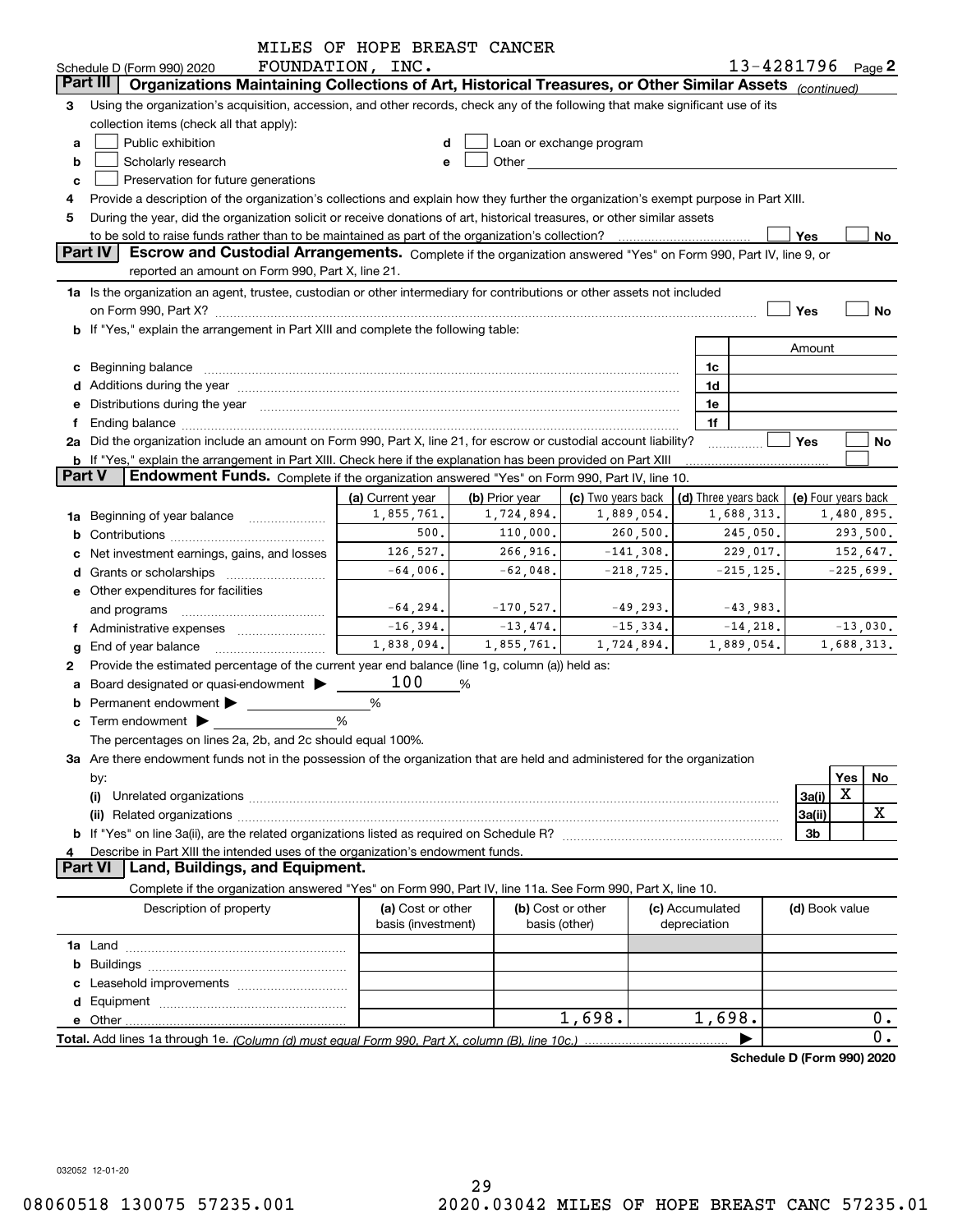|  | MILES OF HOPE BREAST CANCER |  |
|--|-----------------------------|--|
|  |                             |  |

#### (a) Description of security or category (including name of security)  $\vert$  (b) Book value  $\vert$  (c) Total. (Col. (b) must equal Form 990, Part X, col. (B) line 12.) Total. (Col. (b) must equal Form 990, Part X, col. (B) line 13.) **(1)** Financial derivatives ~~~~~~~~~~~~~~~ **(2)** Closely held equity interests ~~~~~~~~~~~ **(3)** Other (a) Description of investment **b (b)** Book value **(1)(2) (3)(4) (5)(6)(7) (8)(9)** Schedule D (Form 990) 2020  ${\bf F}$ OUNDATION , INC  $\bullet$  1 3  $4\,2\,8\,1\,7\,9\,6$  Page Complete if the organization answered "Yes" on Form 990, Part IV, line 11b. See Form 990, Part X, line 12.  $(b)$  Book value  $\vert$  (c) Method of valuation: Cost or end-of-year market value (A)(B)(C)(D)(E)(F)(G)(H)Complete if the organization answered "Yes" on Form 990, Part IV, line 11c. See Form 990, Part X, line 13. (c) Method of valuation: Cost or end-of-year market value Complete if the organization answered "Yes" on Form 990, Part IV, line 11d. See Form 990, Part X, line 15. Schedule D (Form 990) 2020 FOUNDATION, INC<br>**Part VII Investments - Other Securities. Part VIII Investments - Program Related. Part IX Other Assets.** FOUNDATION

| (a) Description                                                                                                   | (b) Book value |
|-------------------------------------------------------------------------------------------------------------------|----------------|
| OTHER RECEIVABLES<br>(1)                                                                                          | 3,000.         |
| BENEFICIAL INTEREST<br>IN ASSETS AT CF<br>(2)                                                                     | 1,993,922.     |
| (3)                                                                                                               |                |
| (4)                                                                                                               |                |
| (5)                                                                                                               |                |
| (6)                                                                                                               |                |
| (7)                                                                                                               |                |
| (8)                                                                                                               |                |
| (9)                                                                                                               |                |
|                                                                                                                   | 1,996,922.     |
| <b>Other Liabilities.</b><br>Part X                                                                               |                |
| Complete if the organization answered "Yes" on Form 990, Part IV, line 11e or 11f. See Form 990, Part X, line 25. |                |
| (a) Description of liability<br>1.                                                                                | (b) Book value |
| (1)<br>Federal income taxes                                                                                       |                |
| (2)                                                                                                               |                |
| (3)                                                                                                               |                |
| (4)                                                                                                               |                |
| (5)                                                                                                               |                |
| (6)                                                                                                               |                |
| (7)                                                                                                               |                |
| (8)                                                                                                               |                |
|                                                                                                                   |                |
| (9)                                                                                                               |                |

**2.** Liability for uncertain tax positions. In Part XIII, provide the text of the footnote to the organization's financial statements that reports the organization's liability for uncertain tax positions under FASB ASC 740. Check here if the text of the footnote has been provided in Part XIII

**Schedule D (Form 990) 2020**

 $\mathcal{L}^{\text{max}}$ 

032053 12-01-20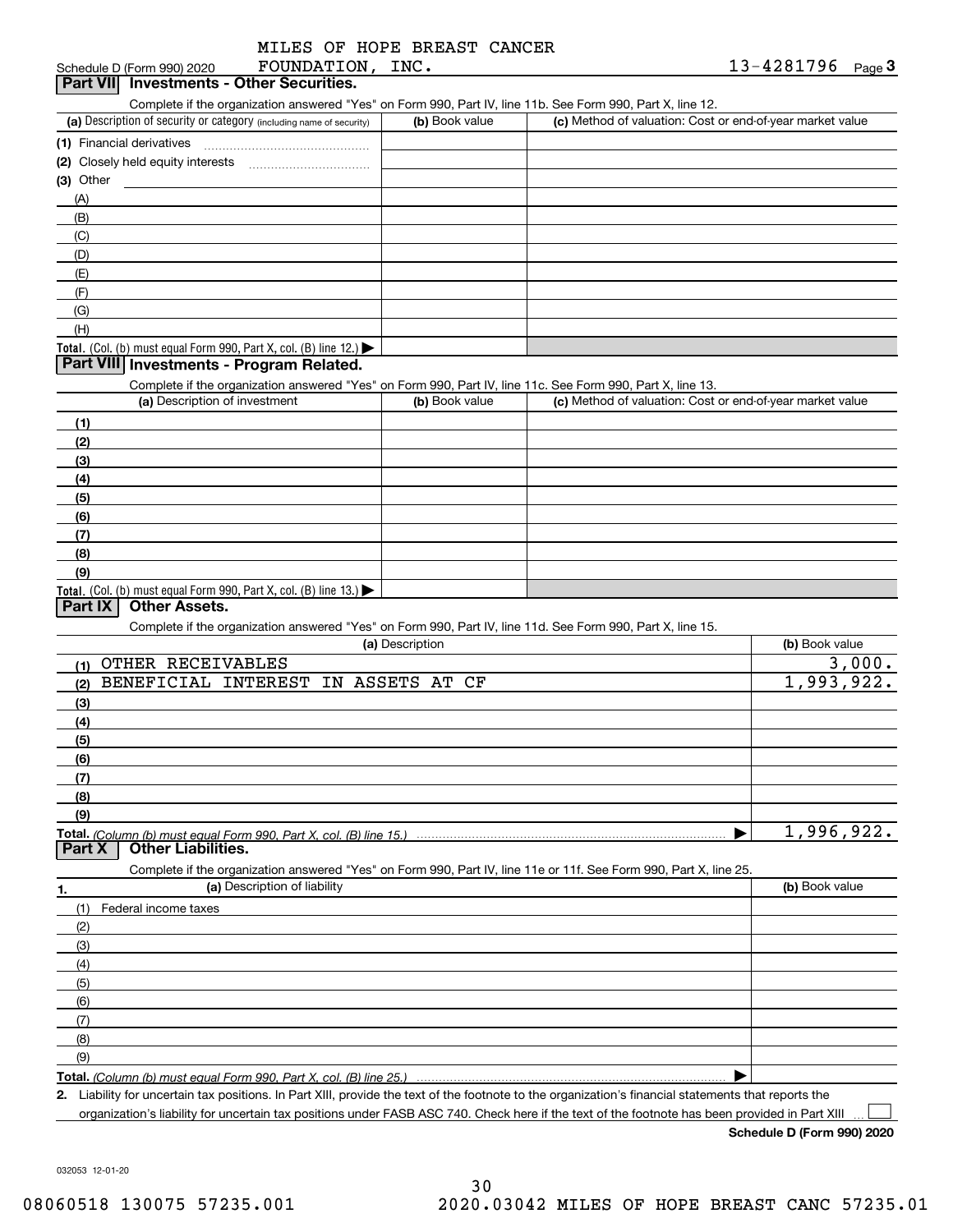|   | MILES OF HOPE BREAST CANCER                                                                                           |                |                   |
|---|-----------------------------------------------------------------------------------------------------------------------|----------------|-------------------|
|   | FOUNDATION, INC.<br>Schedule D (Form 990) 2020                                                                        |                | 13-4281796 Page 4 |
|   | Reconciliation of Revenue per Audited Financial Statements With Revenue per Return.<br>Part XI                        |                |                   |
|   | Complete if the organization answered "Yes" on Form 990, Part IV, line 12a.                                           |                |                   |
| 1 | Total revenue, gains, and other support per audited financial statements                                              |                | 1.                |
| 2 | Amounts included on line 1 but not on Form 990, Part VIII, line 12:                                                   |                |                   |
| a |                                                                                                                       | 2a             |                   |
| b |                                                                                                                       | 2 <sub>b</sub> |                   |
|   |                                                                                                                       | 2c             |                   |
| d | Other (Describe in Part XIII.) <b>Construction Contract Construction</b> Chern Construction Construction Construction | 2d             |                   |
| е | Add lines 2a through 2d                                                                                               |                | 2e                |
| З |                                                                                                                       |                | 3                 |
| 4 | Amounts included on Form 990, Part VIII, line 12, but not on line 1:                                                  |                |                   |
| a |                                                                                                                       | 4a             |                   |
| b |                                                                                                                       | 4h             |                   |
|   | Add lines 4a and 4b                                                                                                   |                | 4с                |
| 5 |                                                                                                                       |                | 5                 |
|   | Part XII   Reconciliation of Expenses per Audited Financial Statements With Expenses per Return.                      |                |                   |
|   | Complete if the organization answered "Yes" on Form 990, Part IV, line 12a.                                           |                |                   |
| 1 |                                                                                                                       |                | $\mathbf{1}$      |
| 2 | Amounts included on line 1 but not on Form 990, Part IX, line 25:                                                     |                |                   |
| a |                                                                                                                       | 2a             |                   |
|   |                                                                                                                       | 2 <sub>b</sub> |                   |
|   |                                                                                                                       | 2c             |                   |
| d |                                                                                                                       | 2d             |                   |
| е | Add lines 2a through 2d <b>[10]</b> [10] <b>Adding the Second Lines</b> 2a through 2d <b>[10] html</b>                |                | 2e                |
| 3 | Subtract line 2e from line 1                                                                                          |                | 3                 |
| 4 | Amounts included on Form 990, Part IX, line 25, but not on line 1:                                                    |                |                   |
| a |                                                                                                                       | 4a             |                   |
|   |                                                                                                                       | 4 <sub>b</sub> |                   |
|   | Add lines 4a and 4b                                                                                                   |                | 4c                |
| 5 |                                                                                                                       |                | 5                 |
|   | Part XIII Supplemental Information.                                                                                   |                |                   |

Provide the descriptions required for Part II, lines 3, 5, and 9; Part III, lines 1a and 4; Part IV, lines 1b and 2b; Part V, line 4; Part X, line 2; Part XI, lines 2d and 4b; and Part XII, lines 2d and 4b. Also complete this part to provide any additional information.

PART V, LINE 4:

|  |  | THE FOUNDATION IS THE BENEFICIARY OF AN AGENCY BOARD DESIGNATED ENDOWMENT |  |  |  |
|--|--|---------------------------------------------------------------------------|--|--|--|
|  |  |                                                                           |  |  |  |

HELD AT THE COMMUNITY FOUNDATIONS OF THE HUDSON VALLEY FROM WHICH IT

RECEIVES AN ANNUAL DISTRIBUTION USED TO SUPPORT ITS OPERATIONS. IN

ADDITION, THE COMMUNITY FOUNDATIONS OF THE HUDSON VALLEY HOLDS AN AGENCY

31

BOARD DESIGNATED ENDOWMENT FOR THE ORGANIZATION TO PROVIDE GRANTS FROM.

032054 12-01-20

**Schedule D (Form 990) 2020**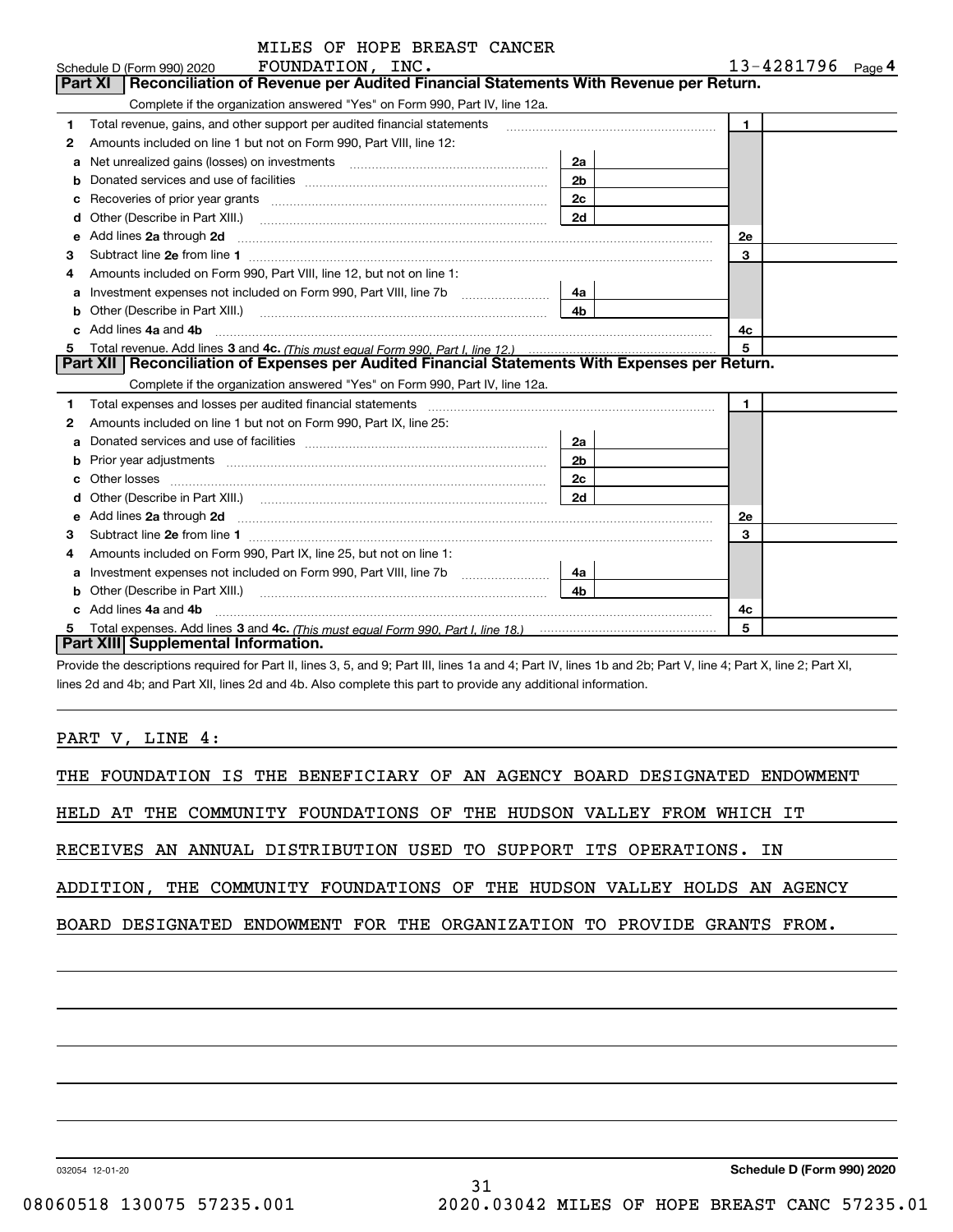| <b>SCHEDULE G</b>                                            |                                  | <b>Supplemental Information Regarding Fundraising or Gaming Activities</b>                                                                                          |                               |    |                                       |                                   | OMB No. 1545-0047                     |
|--------------------------------------------------------------|----------------------------------|---------------------------------------------------------------------------------------------------------------------------------------------------------------------|-------------------------------|----|---------------------------------------|-----------------------------------|---------------------------------------|
| (Form 990 or 990-EZ)                                         |                                  | Complete if the organization answered "Yes" on Form 990, Part IV, line 17, 18, or 19, or if the<br>organization entered more than \$15,000 on Form 990-EZ, line 6a. |                               |    |                                       |                                   |                                       |
|                                                              |                                  | Attach to Form 990 or Form 990-EZ.                                                                                                                                  |                               |    |                                       |                                   | <b>Open to Public</b>                 |
| Department of the Treasury<br>Internal Revenue Service       |                                  | Go to www.irs.gov/Form990 for instructions and the latest information.                                                                                              |                               |    |                                       |                                   | Inspection                            |
| Name of the organization                                     |                                  | MILES OF HOPE BREAST CANCER<br>FOUNDATION, INC.                                                                                                                     |                               |    |                                       | 13-4281796                        | <b>Employer identification number</b> |
| Part I                                                       |                                  | Fundraising Activities. Complete if the organization answered "Yes" on Form 990, Part IV, line 17. Form 990-EZ filers are not                                       |                               |    |                                       |                                   |                                       |
|                                                              | required to complete this part.  | 1 Indicate whether the organization raised funds through any of the following activities. Check all that apply.                                                     |                               |    |                                       |                                   |                                       |
| Mail solicitations<br>a                                      |                                  | e                                                                                                                                                                   |                               |    | Solicitation of non-government grants |                                   |                                       |
| b                                                            | Internet and email solicitations | f                                                                                                                                                                   |                               |    | Solicitation of government grants     |                                   |                                       |
| Phone solicitations<br>с                                     |                                  | Special fundraising events<br>g                                                                                                                                     |                               |    |                                       |                                   |                                       |
| In-person solicitations<br>d                                 |                                  | 2 a Did the organization have a written or oral agreement with any individual (including officers, directors, trustees, or                                          |                               |    |                                       |                                   |                                       |
|                                                              |                                  | key employees listed in Form 990, Part VII) or entity in connection with professional fundraising services?                                                         |                               |    |                                       | Yes                               | <b>No</b>                             |
|                                                              |                                  | b If "Yes," list the 10 highest paid individuals or entities (fundraisers) pursuant to agreements under which the fundraiser is to be                               |                               |    |                                       |                                   |                                       |
| compensated at least \$5,000 by the organization.            |                                  |                                                                                                                                                                     |                               |    |                                       |                                   |                                       |
|                                                              |                                  |                                                                                                                                                                     | (iii) Did<br>fundraiser       |    |                                       | (v) Amount paid                   | (vi) Amount paid                      |
| (i) Name and address of individual<br>or entity (fundraiser) |                                  | (ii) Activity                                                                                                                                                       | have custody<br>or control of |    | (iv) Gross receipts<br>from activity  | to (or retained by)<br>fundraiser | to (or retained by)                   |
|                                                              |                                  |                                                                                                                                                                     | contributions?                |    |                                       | listed in col. (i)                | organization                          |
|                                                              |                                  |                                                                                                                                                                     | Yes                           | No |                                       |                                   |                                       |
|                                                              |                                  |                                                                                                                                                                     |                               |    |                                       |                                   |                                       |
|                                                              |                                  |                                                                                                                                                                     |                               |    |                                       |                                   |                                       |
|                                                              |                                  |                                                                                                                                                                     |                               |    |                                       |                                   |                                       |
|                                                              |                                  |                                                                                                                                                                     |                               |    |                                       |                                   |                                       |
|                                                              |                                  |                                                                                                                                                                     |                               |    |                                       |                                   |                                       |
|                                                              |                                  |                                                                                                                                                                     |                               |    |                                       |                                   |                                       |
|                                                              |                                  |                                                                                                                                                                     |                               |    |                                       |                                   |                                       |
|                                                              |                                  |                                                                                                                                                                     |                               |    |                                       |                                   |                                       |
|                                                              |                                  |                                                                                                                                                                     |                               |    |                                       |                                   |                                       |
|                                                              |                                  |                                                                                                                                                                     |                               |    |                                       |                                   |                                       |
|                                                              |                                  |                                                                                                                                                                     |                               |    |                                       |                                   |                                       |
|                                                              |                                  |                                                                                                                                                                     |                               |    |                                       |                                   |                                       |
| Total                                                        |                                  | 3 List all states in which the organization is registered or licensed to solicit contributions or has been notified it is exempt from registration                  |                               |    |                                       |                                   |                                       |
| or licensing.                                                |                                  |                                                                                                                                                                     |                               |    |                                       |                                   |                                       |
|                                                              |                                  |                                                                                                                                                                     |                               |    |                                       |                                   |                                       |
|                                                              |                                  |                                                                                                                                                                     |                               |    |                                       |                                   |                                       |
|                                                              |                                  |                                                                                                                                                                     |                               |    |                                       |                                   |                                       |
|                                                              |                                  |                                                                                                                                                                     |                               |    |                                       |                                   |                                       |
|                                                              |                                  |                                                                                                                                                                     |                               |    |                                       |                                   |                                       |
|                                                              |                                  |                                                                                                                                                                     |                               |    |                                       |                                   |                                       |
|                                                              |                                  |                                                                                                                                                                     |                               |    |                                       |                                   |                                       |
|                                                              |                                  |                                                                                                                                                                     |                               |    |                                       |                                   |                                       |
|                                                              |                                  | LHA For Paperwork Reduction Act Notice, see the Instructions for Form 990 or 990-EZ.                                                                                |                               |    |                                       |                                   | Schedule G (Form 990 or 990-EZ) 2020  |
|                                                              |                                  |                                                                                                                                                                     |                               |    |                                       |                                   |                                       |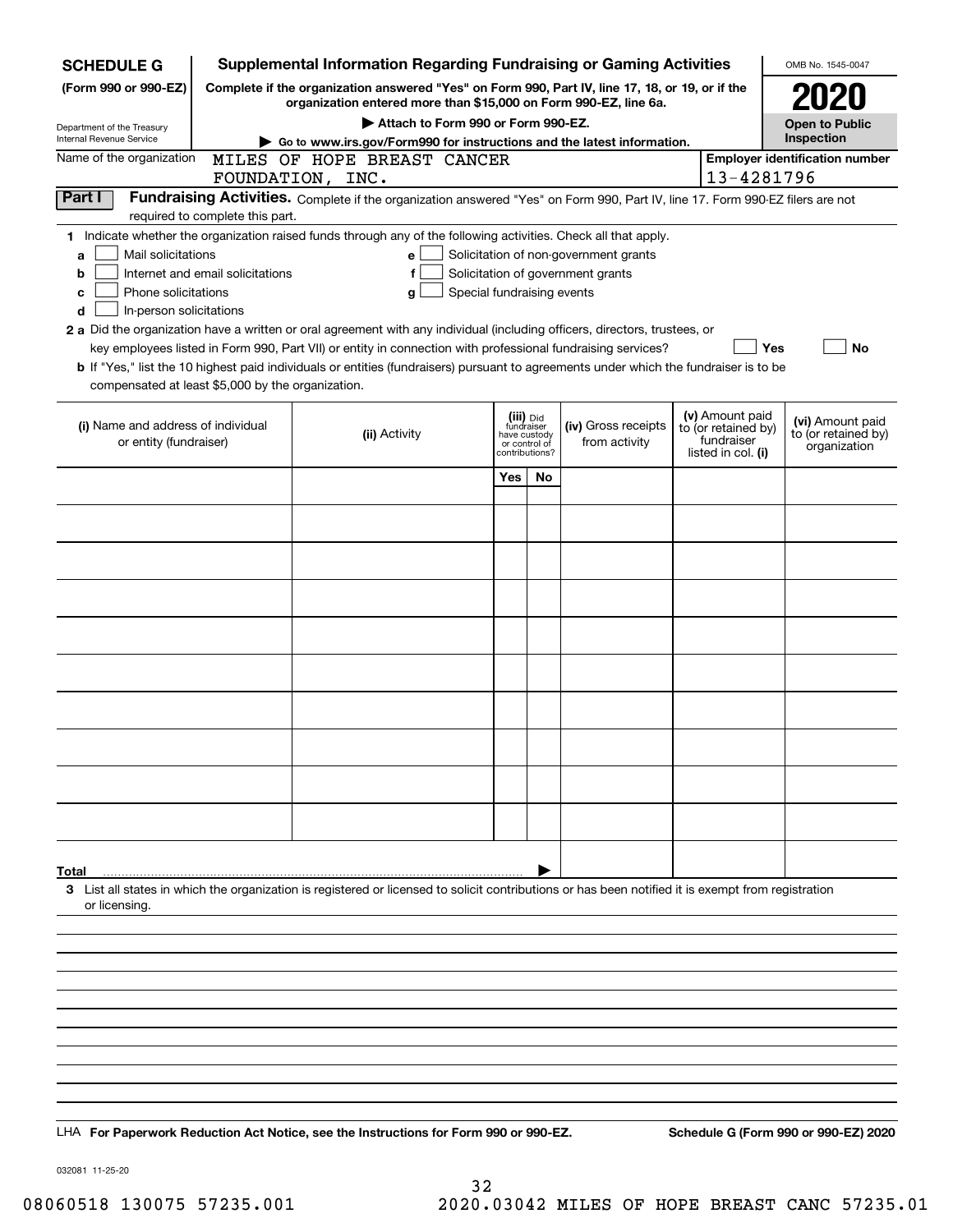|                 | Part II  | Schedule G (Form 990 or 990-EZ) 2020 FOUNDATION, INC.<br>Fundraising Events. Complete if the organization answered "Yes" on Form 990, Part IV, line 18, or reported more than \$15,000                                                   | MILES OF HOPE BREAST CANCER                               |                                                  |                                                      | $13 - 4281796$ Page 2                                 |
|-----------------|----------|------------------------------------------------------------------------------------------------------------------------------------------------------------------------------------------------------------------------------------------|-----------------------------------------------------------|--------------------------------------------------|------------------------------------------------------|-------------------------------------------------------|
|                 |          | of fundraising event contributions and gross income on Form 990-EZ, lines 1 and 6b. List events with gross receipts greater than \$5,000.                                                                                                |                                                           |                                                  |                                                      |                                                       |
|                 |          |                                                                                                                                                                                                                                          | (a) Event $#1$<br><b>BRUNCH EVENTWALK</b><br>(event type) | $(b)$ Event #2<br>(event type)                   | (c) Other events<br>$\overline{a}$<br>(total number) | (d) Total events<br>(add col. (a) through<br>col. (c) |
|                 |          |                                                                                                                                                                                                                                          |                                                           |                                                  |                                                      |                                                       |
| Revenue         |          |                                                                                                                                                                                                                                          | 125,969.                                                  | 58,191.                                          | 37,672.                                              | 221,832.                                              |
|                 |          |                                                                                                                                                                                                                                          |                                                           |                                                  |                                                      |                                                       |
|                 |          |                                                                                                                                                                                                                                          |                                                           |                                                  |                                                      |                                                       |
|                 | 3        | Gross income (line 1 minus line 2)                                                                                                                                                                                                       | 125,969.                                                  | 58,191.                                          | 37,672.                                              | 221,832.                                              |
|                 |          |                                                                                                                                                                                                                                          |                                                           |                                                  |                                                      |                                                       |
|                 | 5        |                                                                                                                                                                                                                                          |                                                           |                                                  |                                                      |                                                       |
|                 | 6        |                                                                                                                                                                                                                                          |                                                           |                                                  |                                                      |                                                       |
| Direct Expenses |          | 7 Food and beverages                                                                                                                                                                                                                     |                                                           |                                                  |                                                      |                                                       |
|                 | 8        |                                                                                                                                                                                                                                          |                                                           |                                                  |                                                      |                                                       |
|                 | 9        |                                                                                                                                                                                                                                          | 19,613.                                                   | 700.                                             | 8,377.                                               | 28,690.                                               |
|                 |          | 10 Direct expense summary. Add lines 4 through 9 in column (d)                                                                                                                                                                           |                                                           |                                                  | ▶                                                    | 28,690.                                               |
|                 | Part III | 11 Net income summary. Subtract line 10 from line 3, column (d)                                                                                                                                                                          |                                                           |                                                  |                                                      | 193,142.                                              |
|                 |          | <b>Gaming.</b> Complete if the organization answered "Yes" on Form 990, Part IV, line 19, or reported more than<br>\$15,000 on Form 990-EZ, line 6a.                                                                                     |                                                           |                                                  |                                                      |                                                       |
| Revenue         |          |                                                                                                                                                                                                                                          | (a) Bingo                                                 | (b) Pull tabs/instant<br>bingo/progressive bingo | (c) Other gaming                                     | (d) Total gaming (add<br>col. (a) through col. (c))   |
|                 |          |                                                                                                                                                                                                                                          |                                                           |                                                  |                                                      |                                                       |
| ses             |          |                                                                                                                                                                                                                                          |                                                           |                                                  |                                                      |                                                       |
|                 | 3        |                                                                                                                                                                                                                                          |                                                           |                                                  |                                                      |                                                       |
| Direct Exper    | 4        |                                                                                                                                                                                                                                          |                                                           |                                                  |                                                      |                                                       |
|                 | 5        |                                                                                                                                                                                                                                          |                                                           |                                                  |                                                      |                                                       |
|                 |          | 6 Volunteer labor                                                                                                                                                                                                                        | Yes<br>%<br>No                                            | Yes %<br>No                                      | Yes<br>%<br>No.                                      |                                                       |
|                 | 7        | Direct expense summary. Add lines 2 through 5 in column (d)                                                                                                                                                                              |                                                           |                                                  | ▶                                                    |                                                       |
|                 |          |                                                                                                                                                                                                                                          |                                                           |                                                  |                                                      |                                                       |
|                 |          |                                                                                                                                                                                                                                          |                                                           |                                                  |                                                      |                                                       |
| 9               |          |                                                                                                                                                                                                                                          |                                                           |                                                  |                                                      | Yes<br>No                                             |
|                 |          | <b>b</b> If "No," explain: <u>example</u> and the set of the set of the set of the set of the set of the set of the set of the set of the set of the set of the set of the set of the set of the set of the set of the set of the set of |                                                           |                                                  |                                                      |                                                       |
|                 |          |                                                                                                                                                                                                                                          |                                                           |                                                  |                                                      | Yes<br>No                                             |
|                 |          |                                                                                                                                                                                                                                          |                                                           |                                                  |                                                      |                                                       |
|                 |          | 032082 11-25-20                                                                                                                                                                                                                          |                                                           |                                                  |                                                      | Schedule G (Form 990 or 990-EZ) 2020                  |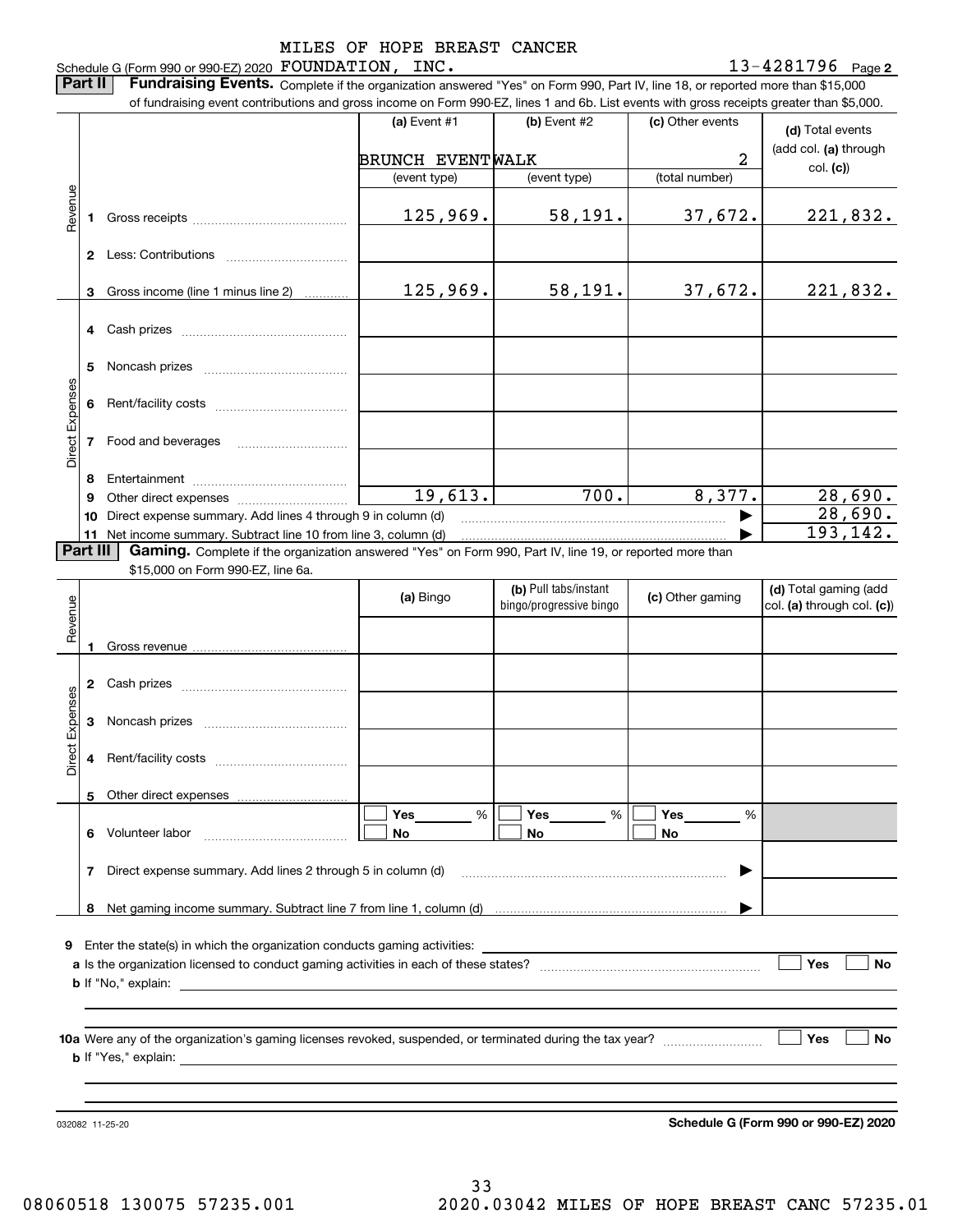|                                                                                                                                                                                                                                           | MILES OF HOPE BREAST CANCER                                                                                                            |                                      |                 |        |
|-------------------------------------------------------------------------------------------------------------------------------------------------------------------------------------------------------------------------------------------|----------------------------------------------------------------------------------------------------------------------------------------|--------------------------------------|-----------------|--------|
| Schedule G (Form 990 or 990-EZ) 2020 FOUNDATION, INC.                                                                                                                                                                                     |                                                                                                                                        |                                      | 13-4281796      | Page 3 |
| 11                                                                                                                                                                                                                                        |                                                                                                                                        |                                      | Yes             | No     |
| 12 Is the organization a grantor, beneficiary or trustee of a trust, or a member of a partnership or other entity formed                                                                                                                  |                                                                                                                                        |                                      |                 |        |
| 13 Indicate the percentage of gaming activity conducted in:                                                                                                                                                                               |                                                                                                                                        |                                      | Yes             | No     |
|                                                                                                                                                                                                                                           |                                                                                                                                        |                                      | <b>13a</b>      | %      |
| <b>b</b> An outside facility <b>contract and the contract of the contract of the contract of the contract of the contract of the contract of the contract of the contract of the contract of the contract of the contract of the cont</b> |                                                                                                                                        |                                      | 13 <sub>b</sub> | %      |
| 14 Enter the name and address of the person who prepares the organization's gaming/special events books and records:                                                                                                                      |                                                                                                                                        |                                      |                 |        |
|                                                                                                                                                                                                                                           |                                                                                                                                        |                                      |                 |        |
|                                                                                                                                                                                                                                           |                                                                                                                                        |                                      |                 |        |
|                                                                                                                                                                                                                                           |                                                                                                                                        |                                      | Yes             | No     |
| of gaming revenue retained by the third party $\triangleright$ \$                                                                                                                                                                         |                                                                                                                                        |                                      |                 |        |
| c If "Yes," enter name and address of the third party:                                                                                                                                                                                    |                                                                                                                                        |                                      |                 |        |
| Name $\blacktriangleright$ $\lrcorner$                                                                                                                                                                                                    |                                                                                                                                        |                                      |                 |        |
|                                                                                                                                                                                                                                           |                                                                                                                                        |                                      |                 |        |
| Gaming manager information:<br>16                                                                                                                                                                                                         |                                                                                                                                        |                                      |                 |        |
| Name $\blacktriangleright$ $\lrcorner$                                                                                                                                                                                                    |                                                                                                                                        |                                      |                 |        |
| Gaming manager compensation > \$                                                                                                                                                                                                          |                                                                                                                                        |                                      |                 |        |
|                                                                                                                                                                                                                                           |                                                                                                                                        |                                      |                 |        |
|                                                                                                                                                                                                                                           |                                                                                                                                        |                                      |                 |        |
|                                                                                                                                                                                                                                           |                                                                                                                                        |                                      |                 |        |
| Director/officer<br>Employee                                                                                                                                                                                                              | Independent contractor                                                                                                                 |                                      |                 |        |
| <b>17</b> Mandatory distributions:                                                                                                                                                                                                        |                                                                                                                                        |                                      |                 |        |
| a Is the organization required under state law to make charitable distributions from the gaming proceeds to                                                                                                                               |                                                                                                                                        |                                      |                 |        |
| retain the state gaming license?                                                                                                                                                                                                          |                                                                                                                                        |                                      | Yes             | No     |
| <b>b</b> Enter the amount of distributions required under state law to be distributed to other exempt organizations or spent in the<br>organization's own exempt activities during the tax year $\triangleright$ \$                       |                                                                                                                                        |                                      |                 |        |
| Part IV                                                                                                                                                                                                                                   | Supplemental Information. Provide the explanations required by Part I, line 2b, columns (iii) and (v); and Part III, lines 9, 9b, 10b, |                                      |                 |        |
| 15b, 15c, 16, and 17b, as applicable. Also provide any additional information. See instructions.                                                                                                                                          |                                                                                                                                        |                                      |                 |        |
|                                                                                                                                                                                                                                           |                                                                                                                                        |                                      |                 |        |
|                                                                                                                                                                                                                                           |                                                                                                                                        |                                      |                 |        |
|                                                                                                                                                                                                                                           |                                                                                                                                        |                                      |                 |        |
|                                                                                                                                                                                                                                           |                                                                                                                                        |                                      |                 |        |
|                                                                                                                                                                                                                                           |                                                                                                                                        |                                      |                 |        |
|                                                                                                                                                                                                                                           |                                                                                                                                        |                                      |                 |        |
|                                                                                                                                                                                                                                           |                                                                                                                                        |                                      |                 |        |
|                                                                                                                                                                                                                                           |                                                                                                                                        |                                      |                 |        |
|                                                                                                                                                                                                                                           |                                                                                                                                        |                                      |                 |        |
| 032083 11-25-20                                                                                                                                                                                                                           |                                                                                                                                        | Schedule G (Form 990 or 990-EZ) 2020 |                 |        |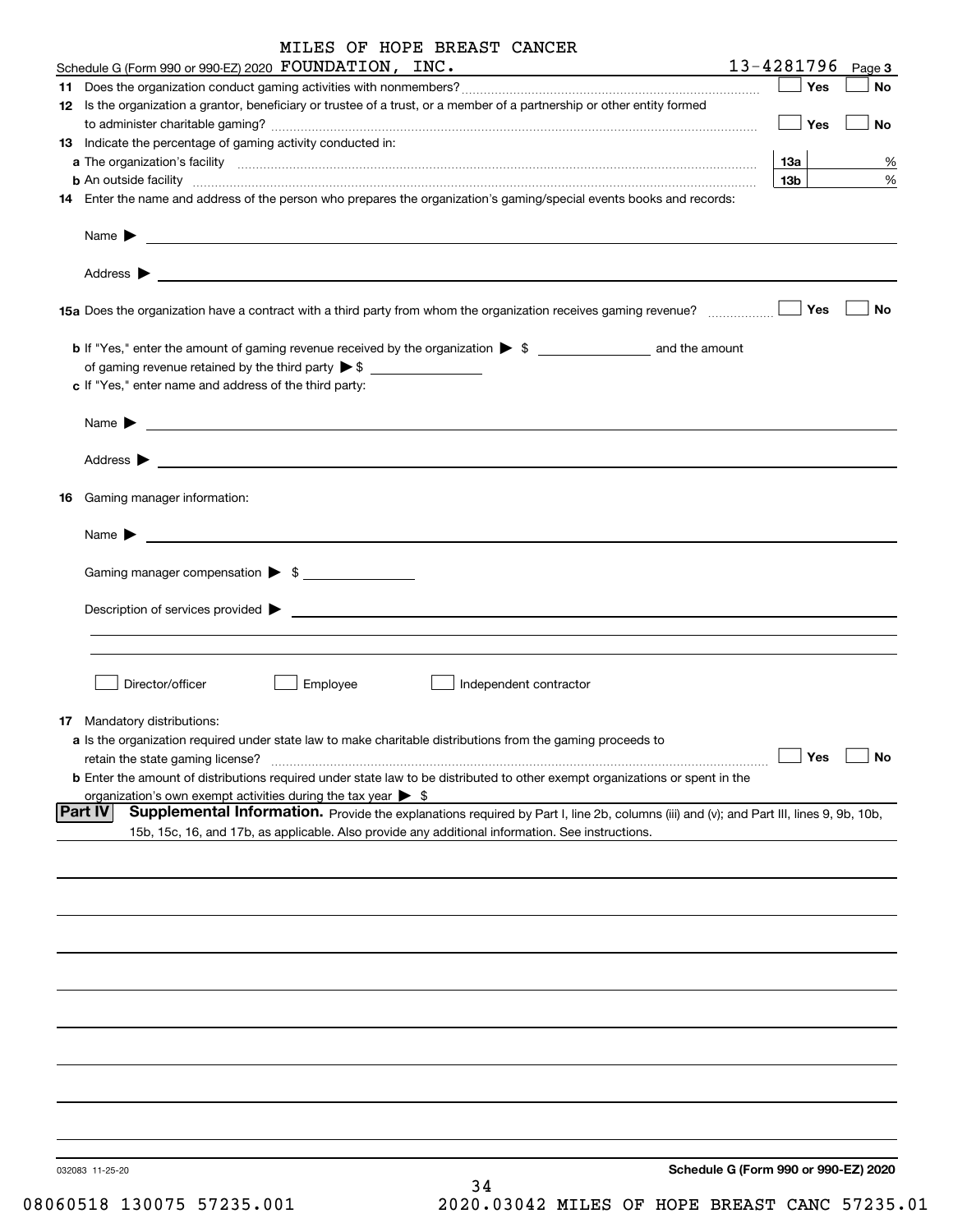|                                       | MILES OF HOPE BREAST CANCER |                       |
|---------------------------------------|-----------------------------|-----------------------|
| Schedule G (Form 990 or 990-EZ)       | FOUNDATION, INC.            | $13 - 4281796$ Page 4 |
| $Part IV$ $C$ unplamontol Information |                             |                       |

| Part IV | Supplemental Information (continued) |
|---------|--------------------------------------|
|         |                                      |
|         |                                      |
|         |                                      |
|         |                                      |
|         |                                      |
|         |                                      |
|         |                                      |
|         |                                      |
|         |                                      |
|         |                                      |
|         |                                      |
|         |                                      |
|         |                                      |
|         |                                      |
|         |                                      |
|         |                                      |
|         |                                      |
|         |                                      |
|         |                                      |
|         |                                      |
|         |                                      |
|         |                                      |
|         |                                      |
|         |                                      |
|         |                                      |
|         |                                      |
|         |                                      |
|         |                                      |
|         |                                      |
|         |                                      |
|         | Schedule G (Form 990 or 990-EZ)      |

032084 04-01-20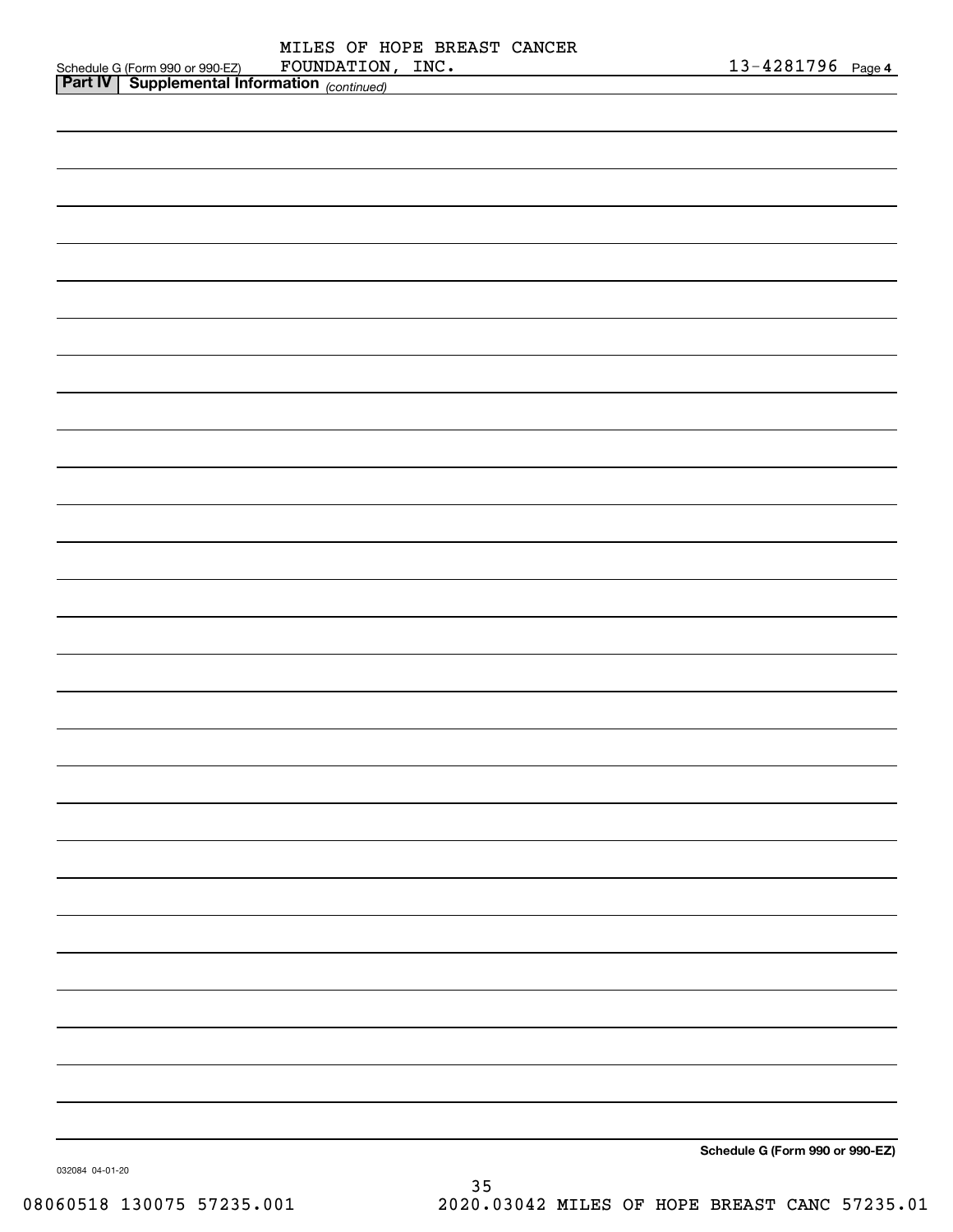| <b>SCHEDULE I</b>                 |                                                                                                                                                                          |                  | <b>Grants and Other Assistance to Organizations,</b>                                                                                  |                                                       |                        |                                               |                    |                     | OMB No. 1545-0047                                   |      |
|-----------------------------------|--------------------------------------------------------------------------------------------------------------------------------------------------------------------------|------------------|---------------------------------------------------------------------------------------------------------------------------------------|-------------------------------------------------------|------------------------|-----------------------------------------------|--------------------|---------------------|-----------------------------------------------------|------|
| (Form 990)                        |                                                                                                                                                                          |                  | Governments, and Individuals in the United States<br>Complete if the organization answered "Yes" on Form 990, Part IV, line 21 or 22. |                                                       |                        |                                               |                    |                     |                                                     |      |
| Department of the Treasury        |                                                                                                                                                                          |                  |                                                                                                                                       | Attach to Form 990.                                   |                        |                                               |                    |                     | <b>Open to Public</b>                               |      |
| Internal Revenue Service          |                                                                                                                                                                          |                  |                                                                                                                                       | Go to www.irs.gov/Form990 for the latest information. |                        |                                               |                    |                     | Inspection                                          |      |
| Name of the organization          | MILES OF HOPE BREAST CANCER<br>FOUNDATION, INC.                                                                                                                          |                  |                                                                                                                                       |                                                       |                        |                                               |                    |                     | <b>Employer identification number</b><br>13-4281796 |      |
| Part I                            | <b>General Information on Grants and Assistance</b>                                                                                                                      |                  |                                                                                                                                       |                                                       |                        |                                               |                    |                     |                                                     |      |
| 1.                                | Does the organization maintain records to substantiate the amount of the grants or assistance, the grantees' eligibility for the grants or assistance, and the selection |                  |                                                                                                                                       |                                                       |                        |                                               |                    |                     | $\boxed{\text{X}}$ Yes                              | l No |
| $\mathbf{2}$                      | Describe in Part IV the organization's procedures for monitoring the use of grant funds in the United States.                                                            |                  |                                                                                                                                       |                                                       |                        |                                               |                    |                     |                                                     |      |
| Part II                           | Grants and Other Assistance to Domestic Organizations and Domestic Governments. Complete if the organization answered "Yes" on Form 990, Part IV, line 21, for any       |                  |                                                                                                                                       |                                                       |                        |                                               |                    |                     |                                                     |      |
|                                   | recipient that received more than \$5,000. Part II can be duplicated if additional space is needed.<br>1 (a) Name and address of organization                            | $(b)$ EIN        | (c) IRC section                                                                                                                       | (d) Amount of                                         | (e) Amount of          | (f) Method of                                 | (g) Description of |                     | (h) Purpose of grant                                |      |
|                                   | or government                                                                                                                                                            |                  | (if applicable)                                                                                                                       | cash grant                                            | non-cash<br>assistance | valuation (book,<br>FMV, appraisal,<br>other) | noncash assistance |                     | or assistance                                       |      |
| COMMUNITY ACTION PARTNERSHIP OF   |                                                                                                                                                                          |                  |                                                                                                                                       |                                                       |                        |                                               |                    |                     |                                                     |      |
| DUTCHESS COUNTY, INC. - 84 CANNON |                                                                                                                                                                          |                  |                                                                                                                                       |                                                       |                        |                                               |                    |                     |                                                     |      |
| ST - POUGHKEEPSIE, NY 12601       |                                                                                                                                                                          | 14-1611857 501C3 |                                                                                                                                       | 75,000.                                               | $\mathbf{0}$ .         |                                               |                    | MEDICAL GAP CARE    |                                                     |      |
|                                   |                                                                                                                                                                          |                  |                                                                                                                                       |                                                       |                        |                                               |                    |                     |                                                     |      |
| FAMILY OF WOODSTOCK, INC.         |                                                                                                                                                                          |                  |                                                                                                                                       |                                                       |                        |                                               |                    |                     |                                                     |      |
| PO BOX 3516                       |                                                                                                                                                                          |                  |                                                                                                                                       |                                                       |                        |                                               |                    |                     |                                                     |      |
| KINGSTON, NY 12401                |                                                                                                                                                                          | 14-1537663 501C3 |                                                                                                                                       | 55,000.                                               | 0.                     |                                               |                    | MEDICAL GAP CARE    |                                                     |      |
| CORNERSTONE FAMILY HEALTHCARE     |                                                                                                                                                                          |                  |                                                                                                                                       |                                                       |                        |                                               |                    |                     |                                                     |      |
| 2570 US HIGHWAY 9W, #1            |                                                                                                                                                                          |                  |                                                                                                                                       |                                                       |                        |                                               |                    |                     |                                                     |      |
| CORNWALL, NY 12518                |                                                                                                                                                                          | 06-1036715 501C3 |                                                                                                                                       | 50,000.                                               | 0.                     |                                               |                    | MEDICAL GAP CARE    |                                                     |      |
|                                   |                                                                                                                                                                          |                  |                                                                                                                                       |                                                       |                        |                                               |                    |                     |                                                     |      |
| CANCER SUPPORT TEAM, INC.         |                                                                                                                                                                          |                  |                                                                                                                                       |                                                       |                        |                                               |                    |                     |                                                     |      |
| 2900 WESTCHESTER AVE              |                                                                                                                                                                          |                  |                                                                                                                                       |                                                       |                        |                                               |                    |                     |                                                     |      |
| MAMARONECK, NY 10577              |                                                                                                                                                                          | 13-2938964 501C3 |                                                                                                                                       | 20,000                                                | 0.                     |                                               |                    | MEDICAL GAP CARE    |                                                     |      |
| SUPPORT CONNECTION, INC.          |                                                                                                                                                                          |                  |                                                                                                                                       |                                                       |                        |                                               |                    |                     |                                                     |      |
| 40 TRIANGLE CENTER                |                                                                                                                                                                          |                  |                                                                                                                                       |                                                       |                        |                                               |                    |                     |                                                     |      |
| YORKTOWN HEIGHTS, NY 10598        |                                                                                                                                                                          | 13-3900612 501C3 |                                                                                                                                       | 15,000.                                               | 0.                     |                                               |                    | <b>PEER TO PEER</b> |                                                     |      |
|                                   |                                                                                                                                                                          |                  |                                                                                                                                       |                                                       |                        |                                               |                    |                     |                                                     |      |
| FOUNDATION FOR VASSAR BROTHERS    |                                                                                                                                                                          |                  |                                                                                                                                       |                                                       |                        |                                               |                    |                     |                                                     |      |
| MEDICAL CENTER - 45 READE PLACE - |                                                                                                                                                                          |                  |                                                                                                                                       |                                                       |                        |                                               |                    |                     |                                                     |      |
| POUGHKEEPSIE, NY 12601            |                                                                                                                                                                          | 14-1736429 501C3 |                                                                                                                                       | 10,080.                                               | 0.                     |                                               |                    |                     | COMPLIMENTARY MEDICINE                              |      |
|                                   | 2 Enter total number of section 501(c)(3) and government organizations listed in the line 1 table                                                                        |                  |                                                                                                                                       |                                                       |                        |                                               |                    |                     |                                                     | 7.   |
| 3                                 | Enter total number of other organizations listed in the line 1 table                                                                                                     |                  |                                                                                                                                       |                                                       |                        |                                               |                    |                     |                                                     |      |

**For Paperwork Reduction Act Notice, see the Instructions for Form 990. Schedule I (Form 990) 2020** LHA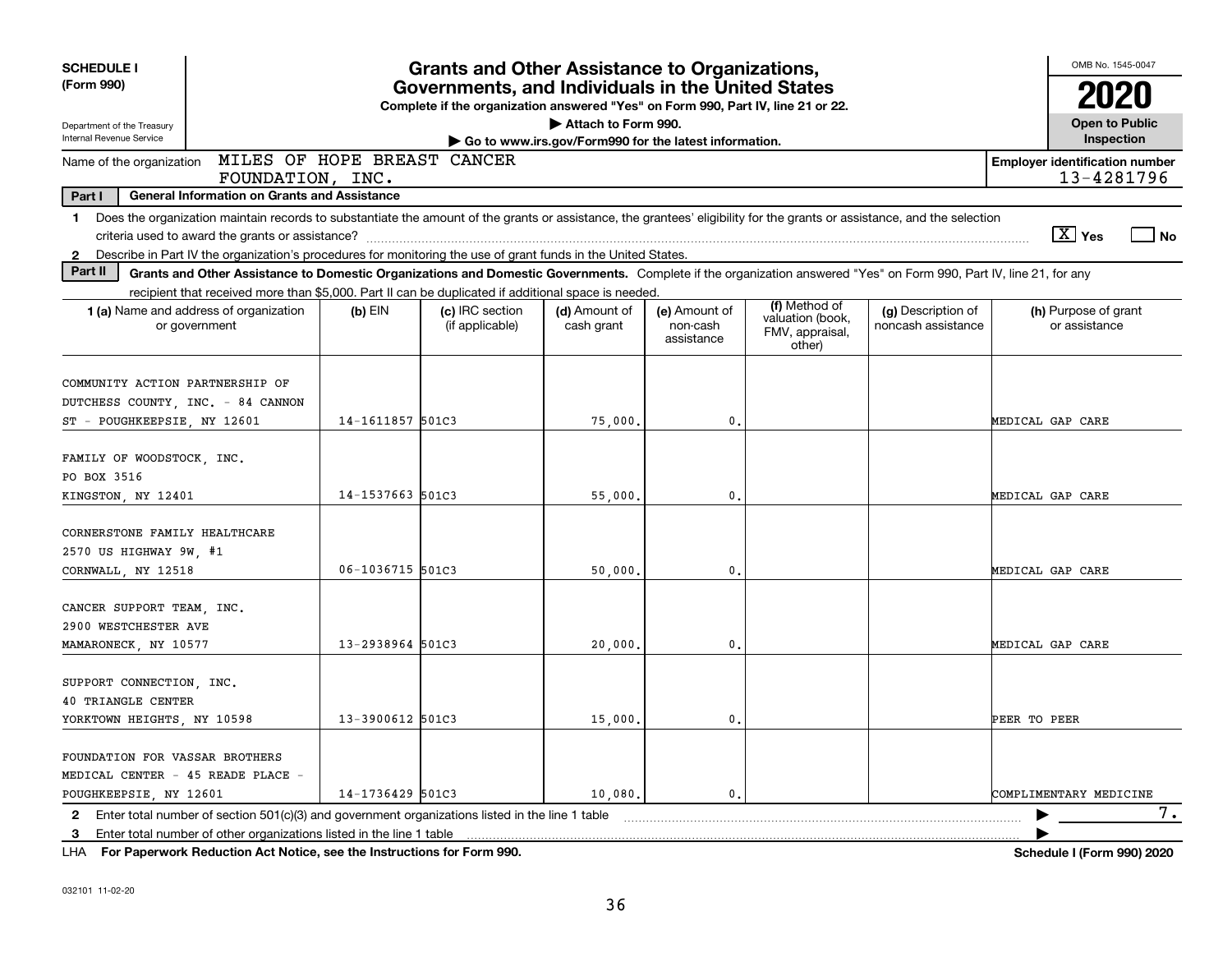| MILES OF HOPE BREAST CANCER |  |  |  |  |  |
|-----------------------------|--|--|--|--|--|
|-----------------------------|--|--|--|--|--|

Schedule I (Form 990) Page 1 FOUNDATION, INC.

| Continuation of Grants and Other Assistance to Domestic Organizations and Domestic Governments (Schedule I (Form 990), Part II.)<br>Part II |                  |                                  |                             |                                         |                                                                |                                           |                                       |  |  |  |  |
|---------------------------------------------------------------------------------------------------------------------------------------------|------------------|----------------------------------|-----------------------------|-----------------------------------------|----------------------------------------------------------------|-------------------------------------------|---------------------------------------|--|--|--|--|
| (a) Name and address of<br>organization or government                                                                                       | $(b)$ EIN        | (c) IRC section<br>if applicable | (d) Amount of<br>cash grant | (e) Amount of<br>non-cash<br>assistance | (f) Method of<br>valuation<br>(book, FMV,<br>appraisal, other) | (g) Description of<br>non-cash assistance | (h) Purpose of grant<br>or assistance |  |  |  |  |
| WESTCHESTER COMMUNITY OPPORTUNITY<br>PROGRAM, INC. - 2 WESTCHESTER                                                                          |                  |                                  |                             |                                         |                                                                |                                           |                                       |  |  |  |  |
| PLAZA - ELMSFORD, NY 10523                                                                                                                  | 13-2547122 501C3 |                                  | 7,500.                      | $\mathfrak o$ .                         |                                                                |                                           | MEDICAL GAP CARE                      |  |  |  |  |
|                                                                                                                                             |                  |                                  |                             |                                         |                                                                |                                           |                                       |  |  |  |  |
|                                                                                                                                             |                  |                                  |                             |                                         |                                                                |                                           |                                       |  |  |  |  |
|                                                                                                                                             |                  |                                  |                             |                                         |                                                                |                                           |                                       |  |  |  |  |
|                                                                                                                                             |                  |                                  |                             |                                         |                                                                |                                           |                                       |  |  |  |  |
|                                                                                                                                             |                  |                                  |                             |                                         |                                                                |                                           |                                       |  |  |  |  |
|                                                                                                                                             |                  |                                  |                             |                                         |                                                                |                                           |                                       |  |  |  |  |
|                                                                                                                                             |                  |                                  |                             |                                         |                                                                |                                           |                                       |  |  |  |  |

**Schedule I (Form 990)**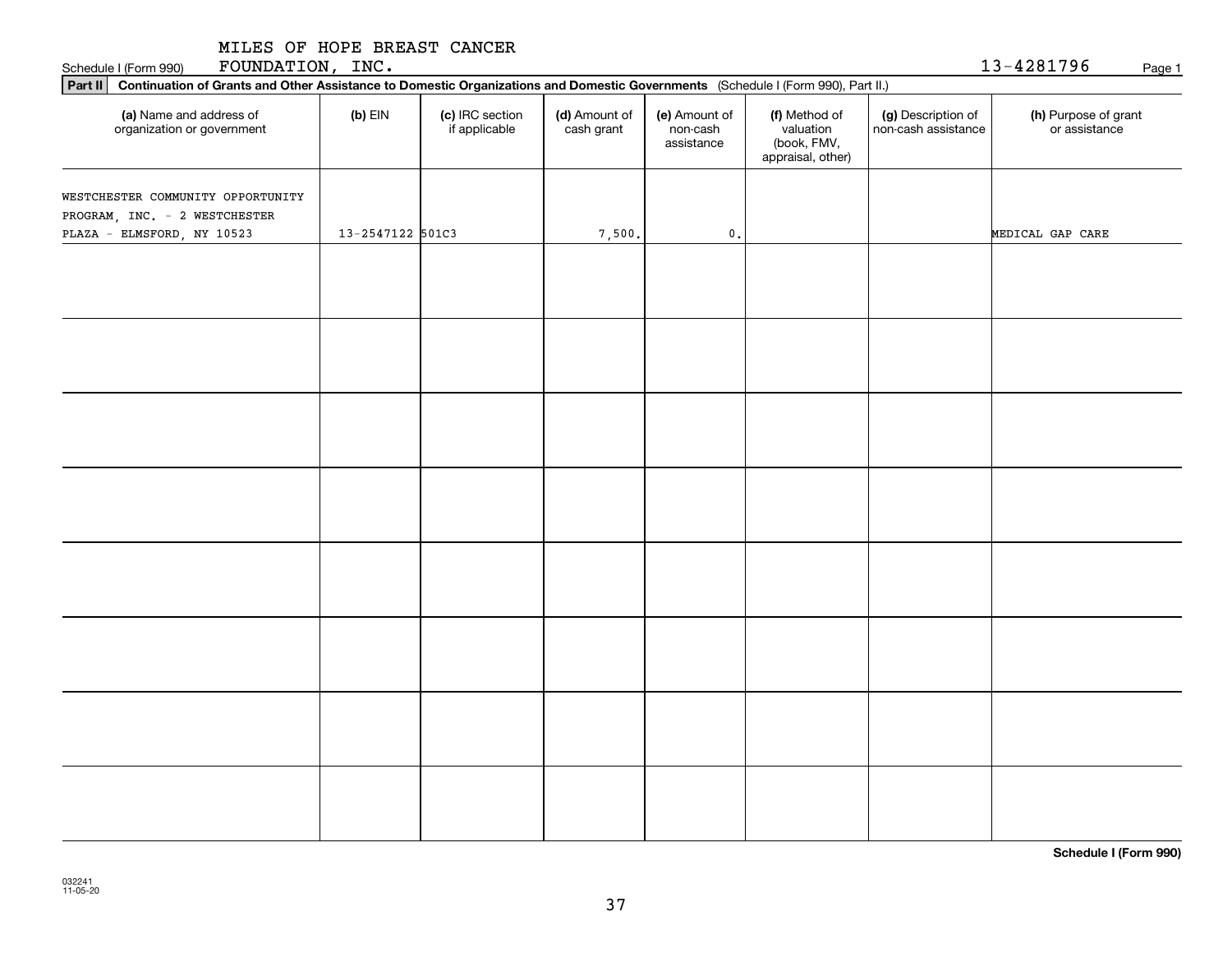Schedule I (Form 990) 2020  ${\bf F}$ OUNDATION,  ${\bf inc.}$ 

**2**

**Part III** | Grants and Other Assistance to Domestic Individuals. Complete if the organization answered "Yes" on Form 990, Part IV, line 22. Part III can be duplicated if additional space is needed.

| (a) Type of grant or assistance | (b) Number of<br>recipients | (c) Amount of<br>cash grant | (d) Amount of non-<br>cash assistance | (e) Method of valuation<br>(book, FMV, appraisal, other) | (f) Description of noncash assistance |
|---------------------------------|-----------------------------|-----------------------------|---------------------------------------|----------------------------------------------------------|---------------------------------------|
|                                 |                             |                             |                                       |                                                          |                                       |
| SCHOLARSHIPS                    | 14                          | 27,500.                     | $\mathbf{0}$ .                        |                                                          |                                       |
|                                 |                             |                             |                                       |                                                          |                                       |
|                                 |                             |                             |                                       |                                                          |                                       |
|                                 |                             |                             |                                       |                                                          |                                       |
|                                 |                             |                             |                                       |                                                          |                                       |
|                                 |                             |                             |                                       |                                                          |                                       |
|                                 |                             |                             |                                       |                                                          |                                       |
|                                 |                             |                             |                                       |                                                          |                                       |
|                                 |                             |                             |                                       |                                                          |                                       |

Part IV | Supplemental Information. Provide the information required in Part I, line 2; Part III, column (b); and any other additional information.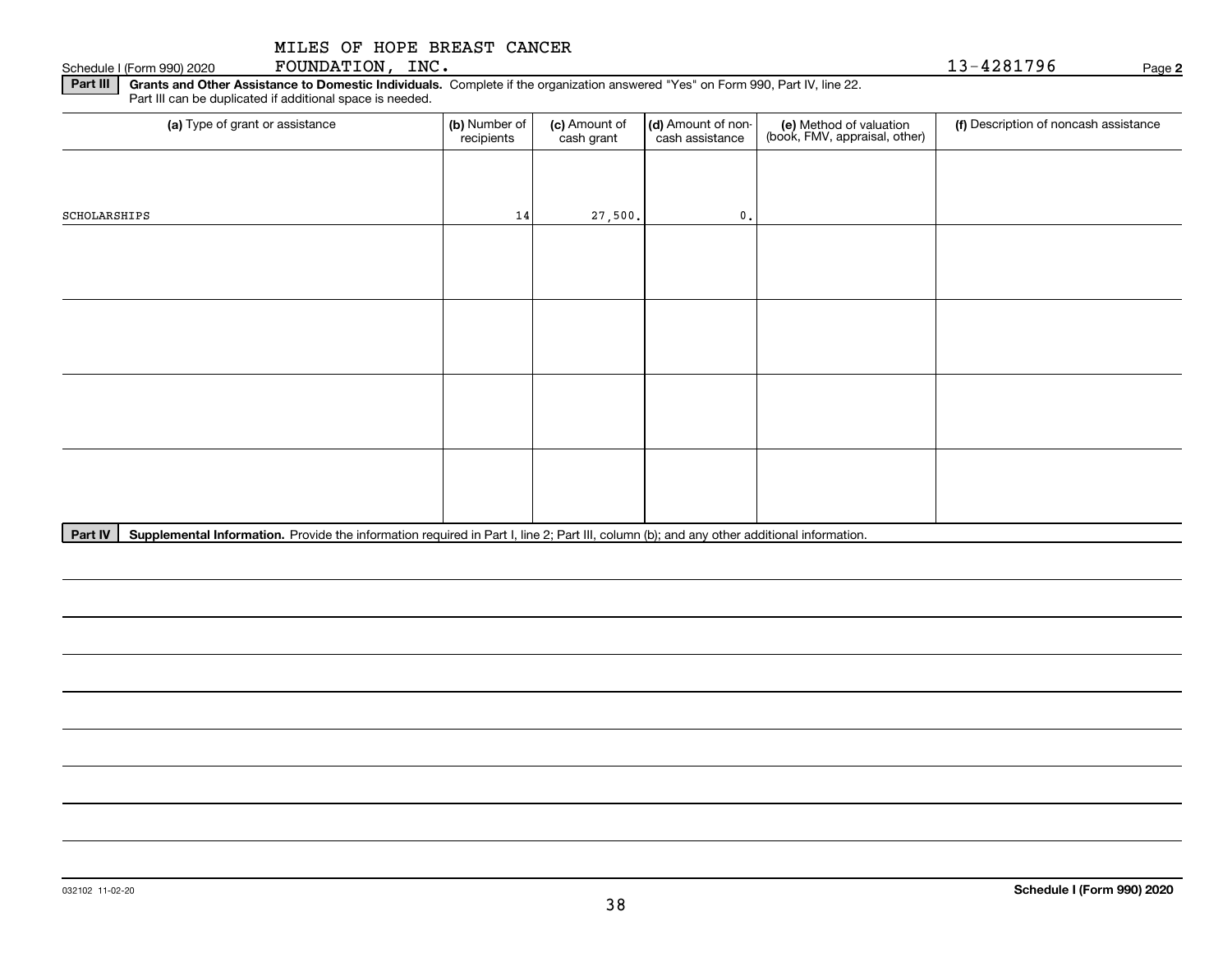**(Form 990 or 990-EZ)**

Department of the Treasury Internal Revenue Service Name of the organization

#### **Complete to provide information for responses to specific questions on Form 990 or 990-EZ or to provide any additional information. | Attach to Form 990 or 990-EZ. SCHEDULE O Supplemental Information to Form 990 or 990-EZ**

**| Go to www.irs.gov/Form990 for the latest information.**



OMB No. 1545-0047

FOUNDATION, INC. 13-4281796

FORM 990, PART I, LINE 1, DESCRIPTION OF ORGANIZATION MISSION:

MILES OF HOPE BREAST CANCER

THE MISSION OF THE FOUNDATION IS TO FUND SUPPORT SERVICES, OUTREACH,

AND EDUCATION TO PEOPLE AFFECTED BY BREAST CANCER WITHIN THE NINE

COUNTIES OF THE HUDSON VALLEY, NEW YORK (COLUMBIA, DUTCHESS, GREENE,

ORANGE, PUTNAM, ROCKLAND, SULLIVAN, ULSTER, AND WESTCHESTER COUNTIES)

FORM 990, PART III, LINE 4D, OTHER PROGRAM SERVICES:

ALL OTHER PROGRAMS FOR THE FURTHERANCE OF PROVIDING FUNDS FOR SUPPORT

SERVICES AND OUTREACH FOR PEOPLE AFFECTED BY BREAST CANCER.

EXPENSES \$ 73,846. INCLUDING GRANTS OF \$ 15,000. REVENUE \$ 0.

FORM 990, PART VI, SECTION B, LINE 11B:

THE EXECUTIVE DIRECTOR AND CFO ASSIST THE INDEPENDENT ACCOUNTING FIRM WITH

THE PREPARATION OF THE ANNUAL FORM 990. ONCE FINALIZED A DRAFT IS SENT TO

THE FULL BOARD FOR REVIEW AND APPROVAL PRIOR TO FILING WITH THE IRS.

FORM 990, PART VI, SECTION B, LINE 12C:

MILES OF HOPE HAS A CONFLICT-OF-INTEREST STATEMENT FOR BOARD MEMBERS. THEY

ARE REQUIRED TO SIGN THIS STATEMENT WHEN THEY BECOME A BOARD MEMBER AND

EVERY THREE YEARS WHEN THEIR TERM IS RENEWED.

FORM 990, PART VI, SECTION B, LINE 15A:

ANNUAL SALARY FOR THE EXECUTIVE DIRECTOR IS APPROVED BY THE BOARD OF

DIRECTORS.

FORM 990, PART VI, SECTION C, LINE 19:

032211 11-20-20 LHA For Paperwork Reduction Act Notice, see the Instructions for Form 990 or 990-EZ. Schedule O (Form 990 or 990-EZ) 2020 39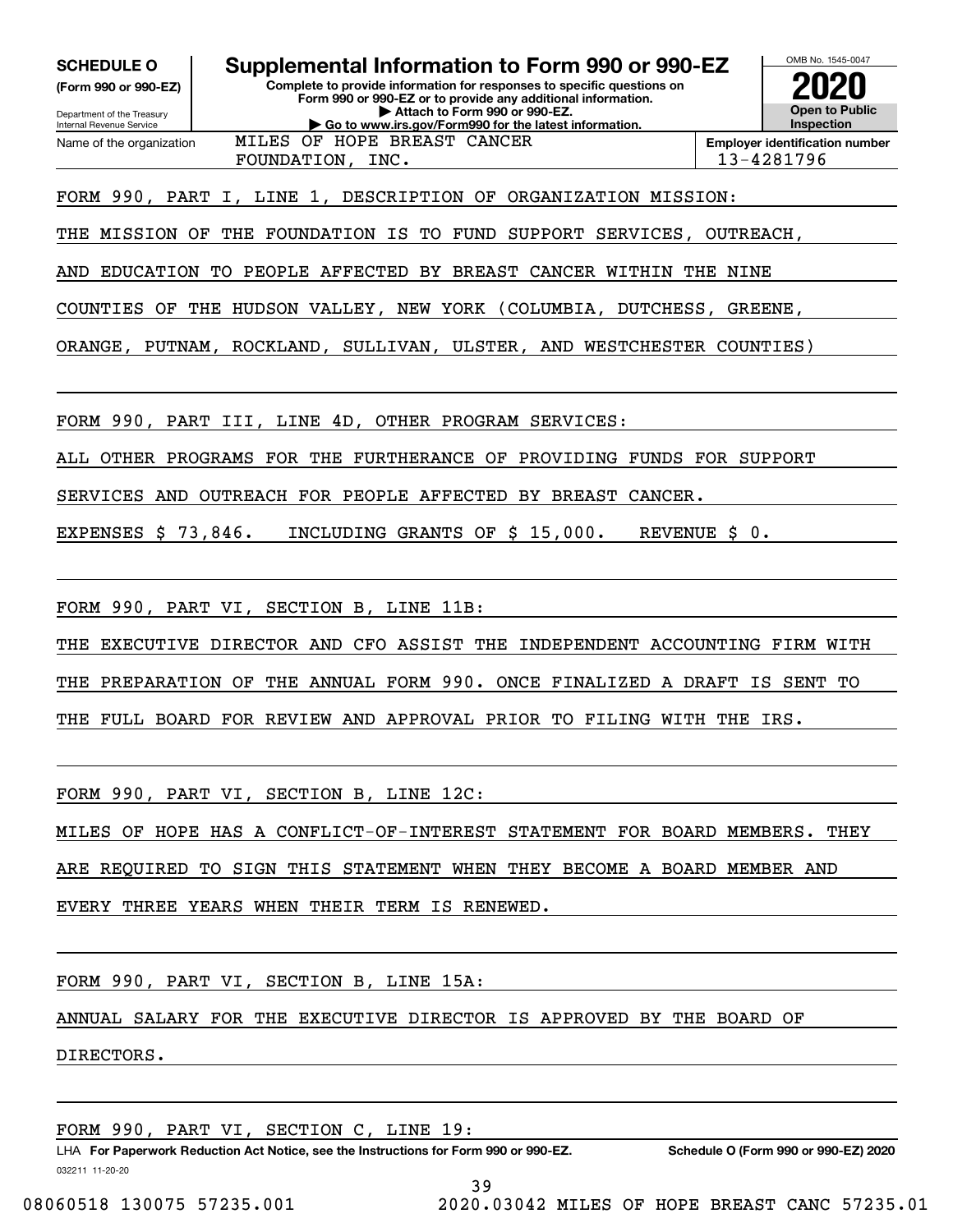|                 | Name of the organization MILES OF HOPE BREAST CANCER<br>FOUNDATION, INC. | <b>Employer identification number</b><br>13-4281796 |
|-----------------|--------------------------------------------------------------------------|-----------------------------------------------------|
|                 | ALL DOCUMENTS RELATED TO GOVERNANCE AND FINANCIAL RESULTS ARE AVAILABLE  |                                                     |
| UPON REQUEST.   |                                                                          |                                                     |
|                 |                                                                          |                                                     |
|                 |                                                                          |                                                     |
|                 | FORM 990, PART XI, LINE 9, CHANGES IN NET ASSETS:                        |                                                     |
|                 | CHANGE IN ASSETS HELD AT CF                                              | 85,399.                                             |
|                 |                                                                          |                                                     |
|                 |                                                                          |                                                     |
|                 |                                                                          |                                                     |
|                 |                                                                          |                                                     |
|                 |                                                                          |                                                     |
|                 |                                                                          |                                                     |
|                 |                                                                          |                                                     |
|                 |                                                                          |                                                     |
|                 |                                                                          |                                                     |
|                 |                                                                          |                                                     |
|                 |                                                                          |                                                     |
|                 |                                                                          |                                                     |
|                 |                                                                          |                                                     |
|                 |                                                                          |                                                     |
|                 |                                                                          |                                                     |
|                 |                                                                          |                                                     |
|                 |                                                                          |                                                     |
|                 |                                                                          |                                                     |
|                 |                                                                          |                                                     |
|                 |                                                                          |                                                     |
|                 |                                                                          |                                                     |
|                 |                                                                          |                                                     |
|                 |                                                                          |                                                     |
|                 |                                                                          |                                                     |
|                 |                                                                          |                                                     |
|                 |                                                                          |                                                     |
|                 |                                                                          |                                                     |
|                 |                                                                          |                                                     |
| 032212 11-20-20 |                                                                          | Schedule O (Form 990 or 990-EZ) 2020                |